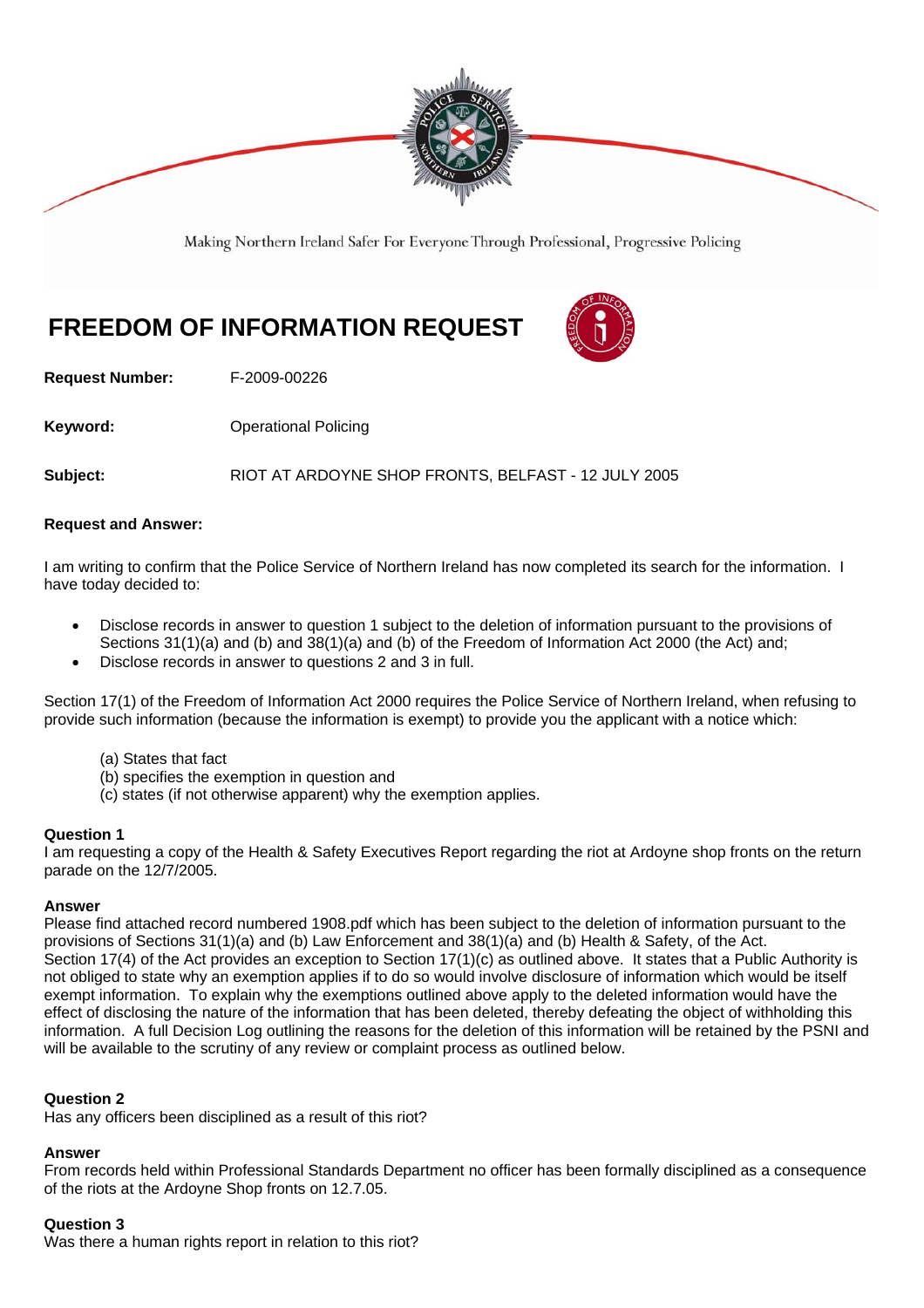#### **Answer**

Yes, and the report in question can be found at the following address: http://www.nipolicingboard.org.uk/sep\_parades-2.pdf

If you have any queries regarding your request or the decision please do not hesitate to contact me on 028 9070 0164. When contacting the Freedom of Information Team, please quote the reference number listed at the beginning of this email.

If you are dissatisfied in any way with the handling of your request, you have the right to request a review. You should do this as soon as possible, or in any case within two months of the date of issue of this letter. In the event that you require a review to be undertaken, you can do so by writing to the Head of Freedom of Information, PSNI Headquarters, 65 Knock Road, Belfast, BT5 6LE or by emailing foi@psni.pnn.police.uk

If following an internal review, carried out by an independent decision maker, you were to remain dissatisfied in any way with the handling of the request you may make a complaint, under Section 50 of the Freedom of Information Act, to the Information Commissioner's Office and ask that they investigate whether the PSNI has complied with the terms of the Freedom of Information Act. You can write to the Information Commissioner at Information Commissioner's Office, Wycliffe House, Water Lane, Wilmslow, Cheshire, SK9 5AF. In most circumstances the Information Commissioner will not investigate a complaint unless an internal review procedure has been carried out, however the Commissioner has the option to investigate the matter at his discretion.

Please be advised that PSNI replies under Freedom of Information may be released into the public domain via our website @ http://www.psni.police.uk

Personal details in respect of your request have, where applicable, been removed to protect confidentiality.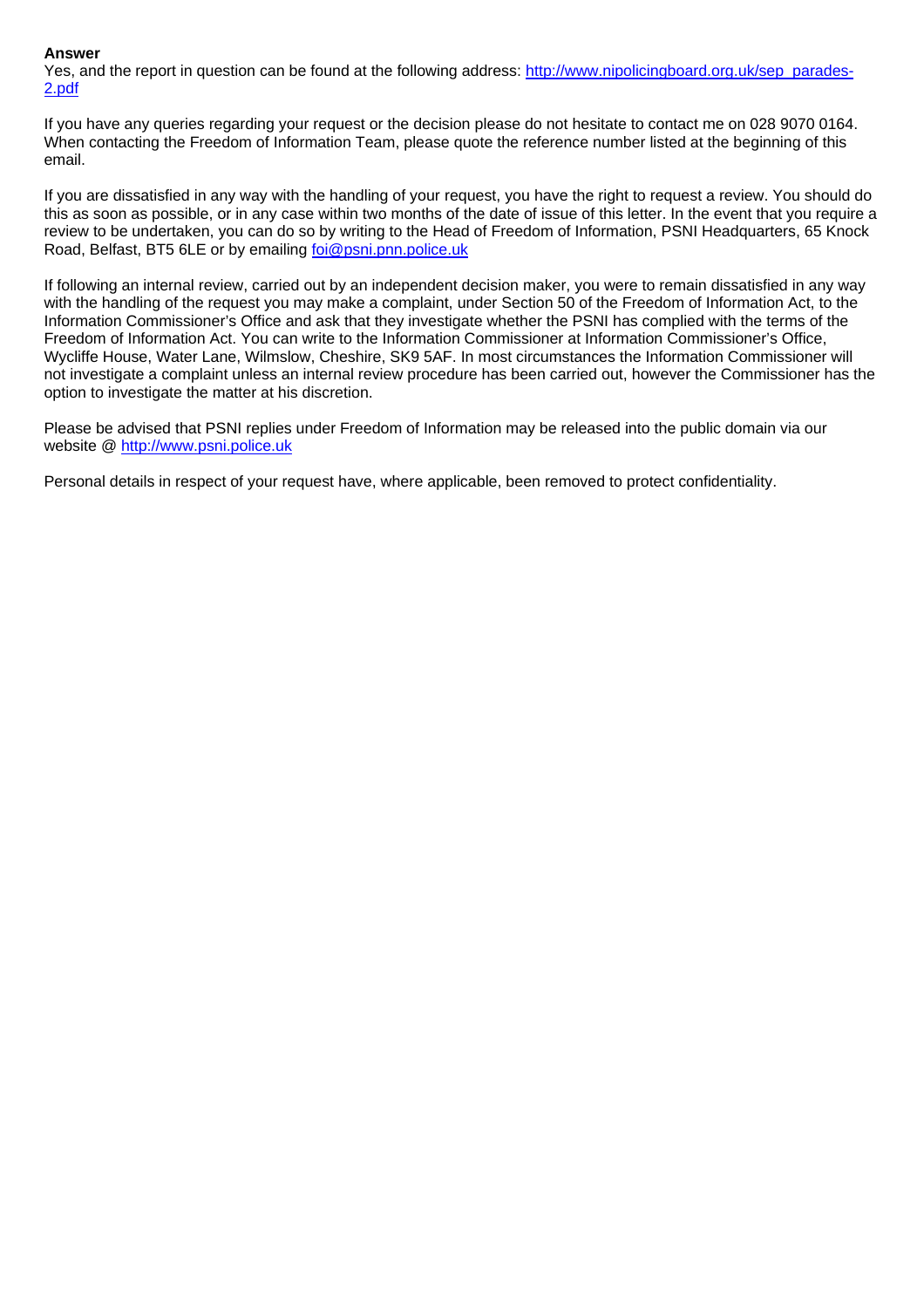

# REPORT FOLLOWING A COMPLAINT RECEIVED FROM THE POLICE FEDERATION FOR NORTHERN **JRELAND ON 19 JULY 2005**

This document must not be reproduced or given to any other party without the permission of HSENI's Chief Executive and the Chief Constable of the PSNI

**RESTRICTED - INVESTIGATION** 

Copy 3-PSNI Chief H&S Advisor

I

I

I

I

I

ĺ

I

ĺ

 $\mathbf{r}$ 

 $\mathbf{r}$ 

I

**Property** 

ł

I

ł

H

May 2008

 $\mathcal{C}^{\frac{1}{2}}$ 

سمع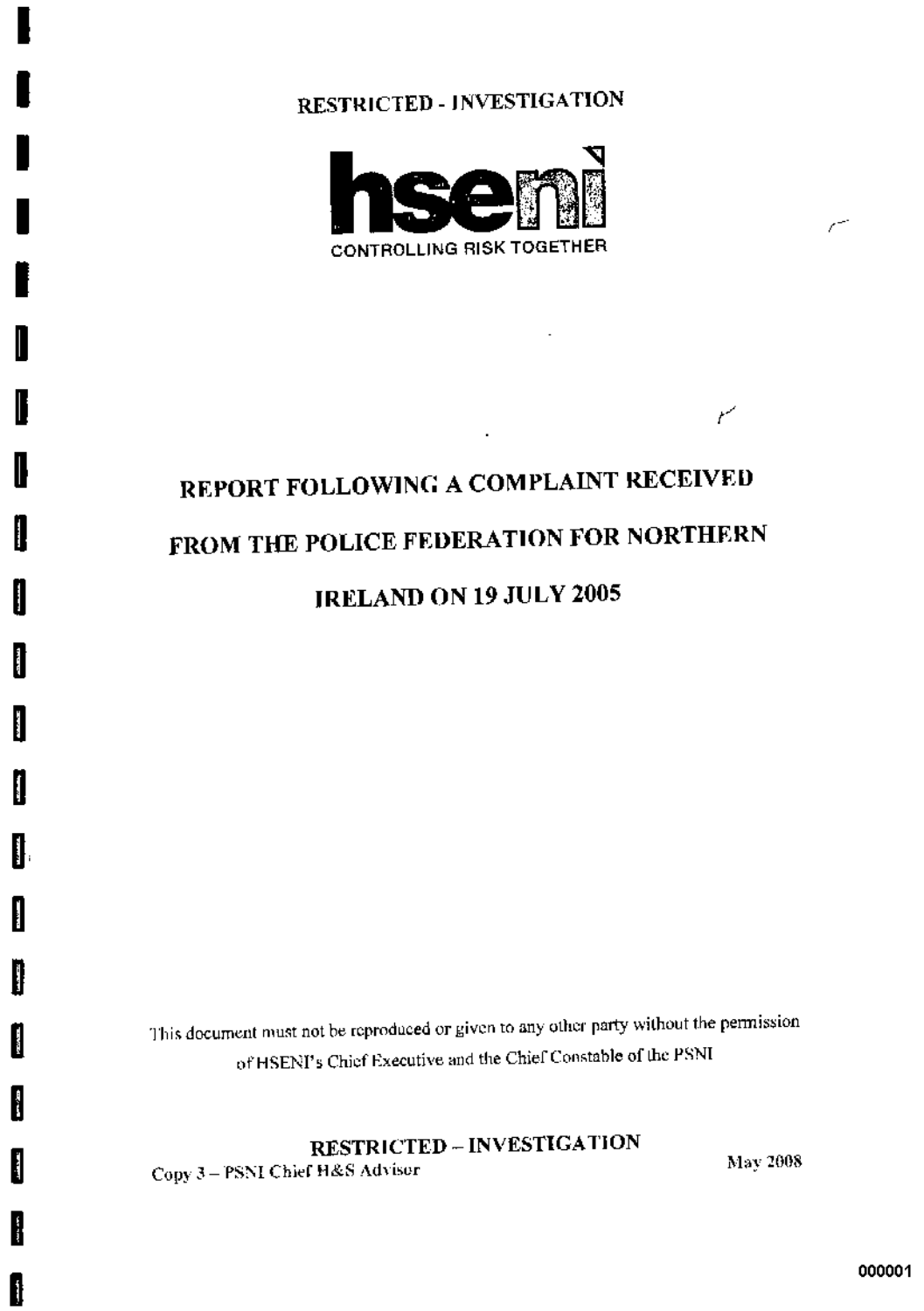Å

l

I

 $\mathbf{I}$ 

 $\mathbf{r}$ 

 $\mathbf{\mathbf{f}}$ 

 $\mathbf 0$ 

 $\mathbf{I}$ 

 $\begin{matrix} \end{matrix}$ 

ſ

 $\mathbf{E}$ 

I

ł

Ú

li<br>S

**Signal** 

| <b>CONTENTS:</b> |                                                             |                         | Page |
|------------------|-------------------------------------------------------------|-------------------------|------|
| $\mathbf 1$      | Introduction                                                |                         | 2    |
| 2                | The PFNI Complaint                                          |                         | 3    |
| 3                | The Logal Context – The Duty Holder                         |                         | 4    |
| 4                | The Health and Safety at Work (Northern Ireland) Order 1978 |                         | 5.   |
| 5                | The Management of Health and Safety at Work                 |                         |      |
|                  | Regulations (NI) 2000                                       |                         | 6    |
| 6                | Provision and Use of Work Equipment (Northern Ireland)      |                         |      |
|                  | Regulations 1999                                            |                         | 7    |
| 7                | The Personal Protective Equipment Regulations (N1) 1993     |                         | 10   |
| 8                | The Human Rights Act 1998                                   |                         | 11   |
| 9                | The Planning of the Police Operation                        |                         | 12   |
| 10               | The Attenuated Energy Projectile (AEP) System               |                         | 15   |
| 11               | PSNI Policies                                               |                         | 18   |
| 12               | Control Rooms                                               |                         | 23   |
| 13               | Roles of the Gold and Silver Commanders                     |                         | 25   |
| 14               | Area Layout                                                 |                         | 27   |
| 15               | Event Timings                                               | s.F31                   | 29   |
| 16               | The Hazards Faced by Officers on the Day                    | s.F38                   | 31   |
| 17               |                                                             | s.F38(1)                | 33   |
| 18               | Personal Protective Equipment                               | s.F38(1)(a)             | 35   |
| 19               | Analysis of Legal Compliance of the Police                  | s.F38(1)(b)<br>s.F31(1) |      |
|                  | Operation on 12 July 2005                                   | s.F31(1)(a)             | 37   |
| 20               | Tests Applied by Gold Command Before Authorising            |                         |      |
|                  | Deployment and Use of AEPs                                  |                         | 54   |
| 21               | The Effect of the Deployment and Use of AEPs                |                         | 57   |
| 22               | Findings                                                    |                         | 58   |
| 23               | Recommendations                                             |                         | 64   |
| 24               | Action Already Taken by PSNI                                |                         | 65   |
| 23.              | Conclusion                                                  |                         | 58   |

# **RESTRICTED - INVESTIGATION**

Copy 3 PSNI Chief H&S Advisor

 $\mathbf{f}$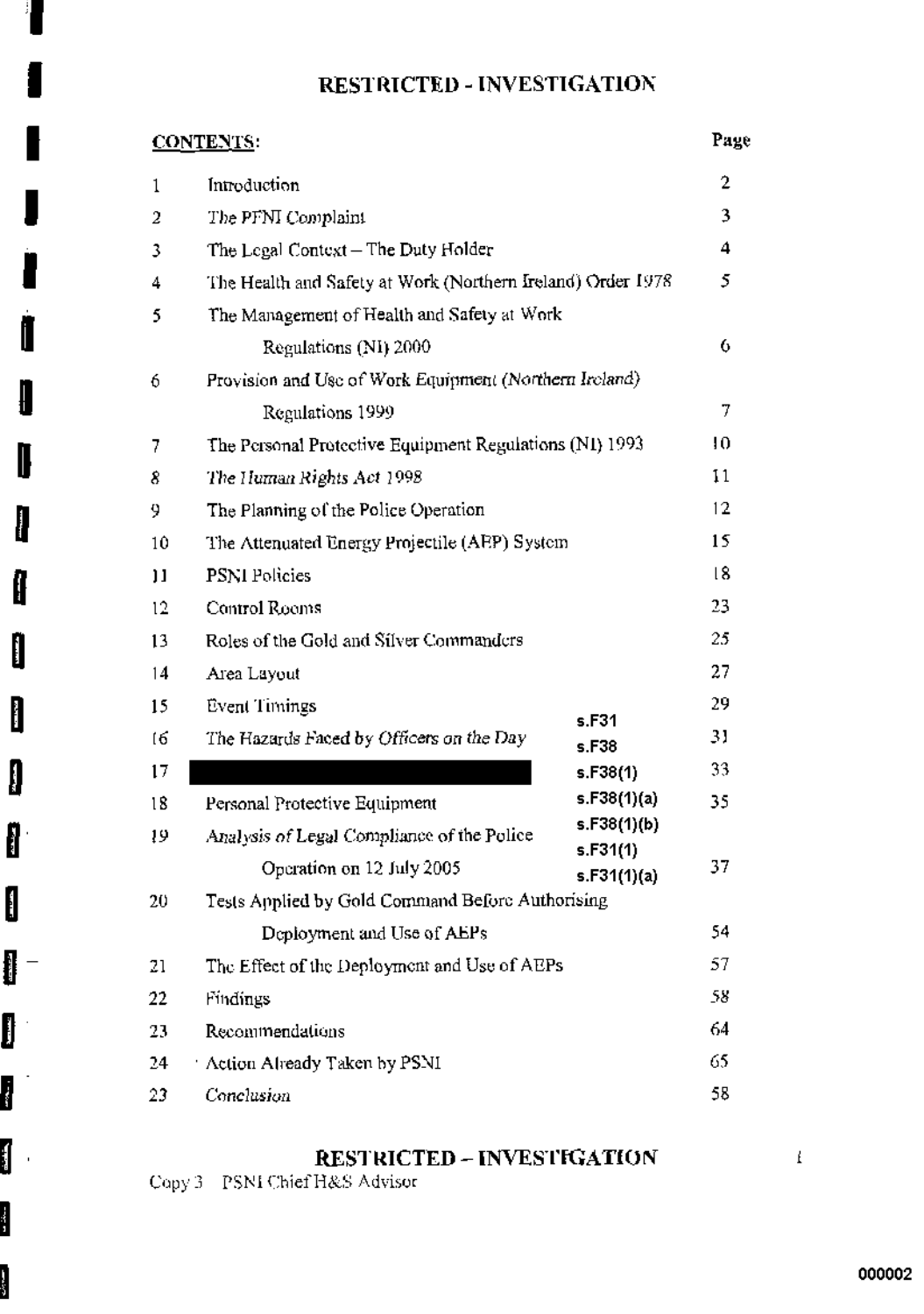## 1. INTRODUCTION:

H

H

ł

I

I

1

▌

I

- 1. As is now well known, in respect of the parades that passed through Ardoyne on 12th July 2005, violence empted when three parades (the Ligoniel True Blues LOL 1932 parade, the Ballysillan LOL 1891 parade and the Fari of Eme LOL 647 parade) and their supporters passed the Ardoyne shop fronts shortly before 8pm. The violence continued for approximately two and a half hours. Golf balls, stones, bricks, petrol bombs and blast bombs, a number of which exploded were thrown at police lines. Approximately 105 police officers reported having been injured. HSENI understands that approximately eight members of the public were injured. Under the Reporting of Injuries. Diseases and Dangerous Occurrences Regulations (NI) 1997, HSENI received thirty three NI2508 reports for police officers who were not able to do their normal work because of injuries received in the policing operation at the Ardoyne shop fronts on 12 July 2005. A range of injuries were reported including hearing damage, bruises, sprains, abrasions, cuts, head/neck injuries. The accuracy of these figures cannot be guaranteed. HSENI understands that more serious injuries were suffered on that day including a journalist who suffered a broken leg as a result of blast bomb injuries.
- 2. The police used water cannon extensively and discharged 21 Attenuating Energy Projectiles (AEP impact rounds). AEP impact rounds were introduced in June 2005 to replace plastic baton rounds. Neither had been used by the Police Service of Northern Ireland (PSNI) for nearly three years.

## RESTRICTED-INVESTIGATION Copy 3 - PSNI Chief H&S Advisor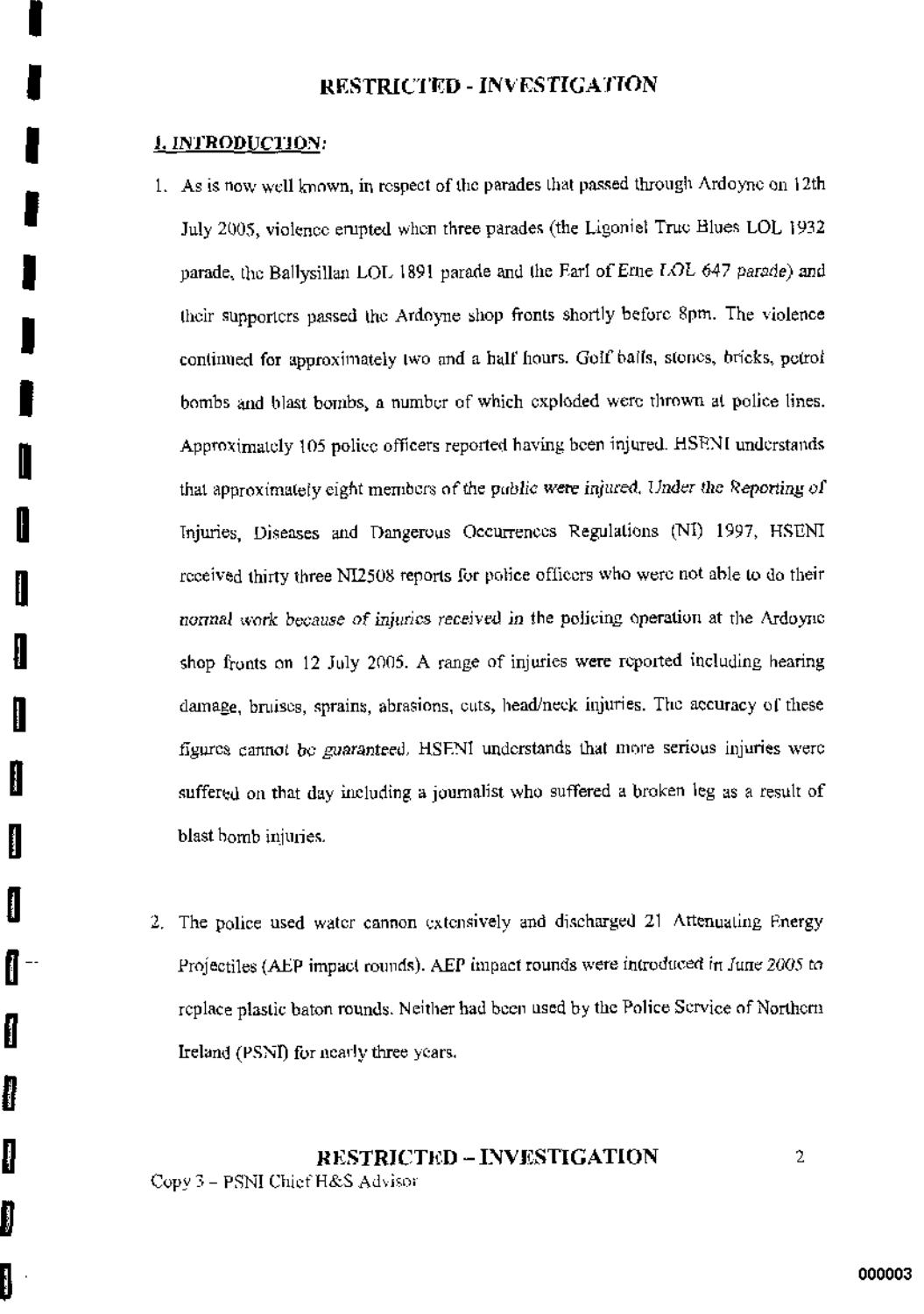# 2. THE PFNI COMPLAINT:

ł

ł

į.

I

H

ĺ

- 3. HSENI received a letter from the Police Federation for Northern Ireland dated 19 July 2005. This letter asked that the three issues below be addressed:
	- (1) "Why was there a gap of 42 minutes between the first and subsequent requests for impact rounds to be discharged and authority finally being given by a senior officer?"
	- (2) "What was the health and safety risk assessment and planning process in advance of this event to prevent injury to our members especially when one considers that historically there have been other serious disturbances at this event where officers have been seriously injured as a result of riot"; and
	- (3) "From a health and safety perspective was the deployment and use of AEP systems compliant with health and safety guidelines".
	- 4. This report will attempt to address these issues in so far as it is possible given that HSENI can only examine and comment on issues which are directly related to health and safety, and the duties placed on both the employer and employee under the Health and Safety at Work (Northern Ireland) Order 1978 [the Order] and regulations made under the Order.

# **RESTRICTED - INVESTIGATION** Copy 3 - PSNI Chief H&S Advisor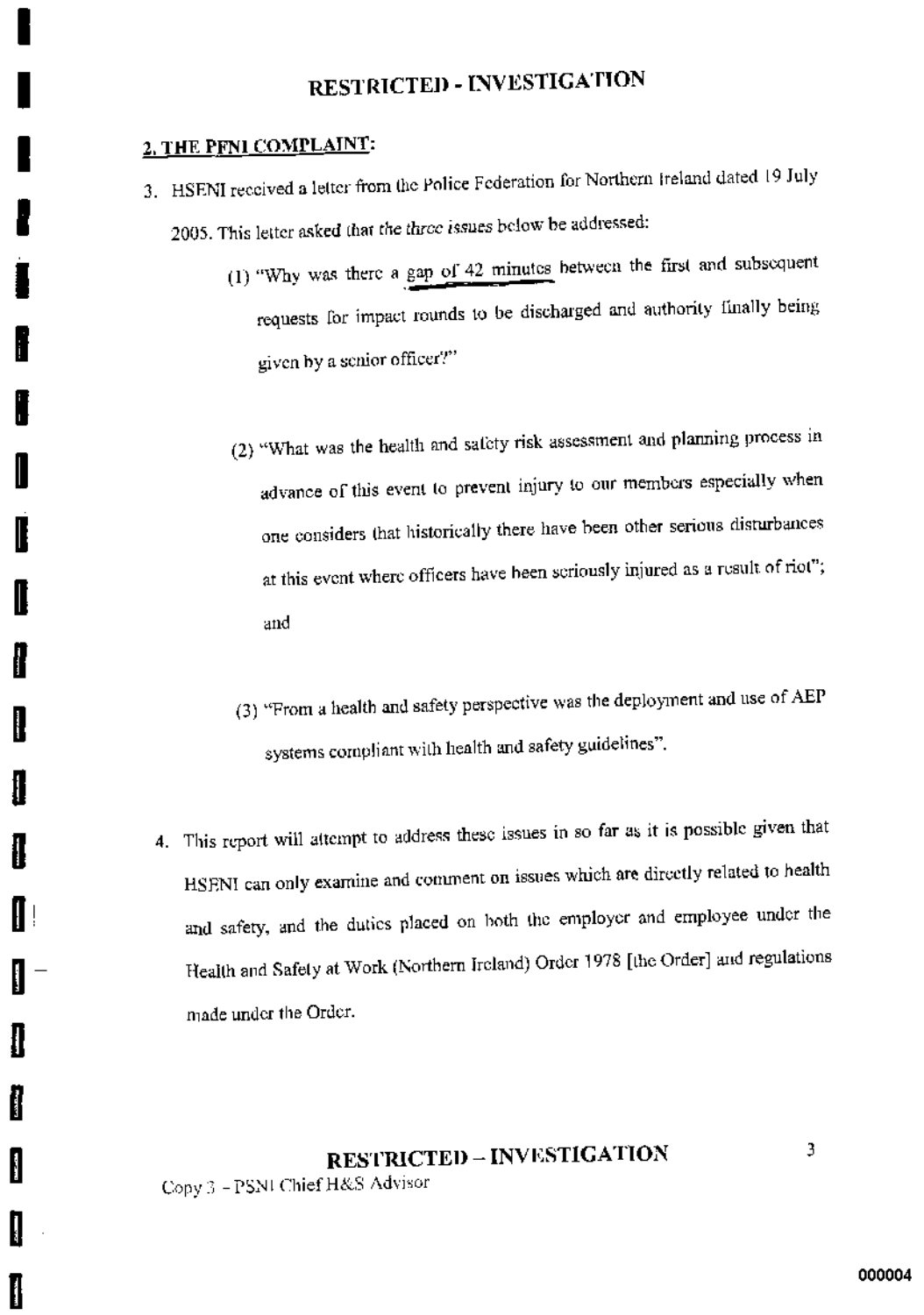# 3. THE LEGAL CONTEXT:

## THE DUTY HOLDER:

 $\overline{\phantom{a}}$ 

I

H

I

H

H

I

I

ŀ

ľ

ľ

- 5. The Police (Health & Safety)(Northern Ireland) Order 1997, which came into effect on 1 July 1998 provides that a police officer should be treated as an employee of the Chief Constable amongst other matters.
- 6. At the time of this incident in July 2005 the Chief Constable of the PSNI was deemed, by Article 47A of the Order, to be the employer of persons who, otherwise than under a contract of employment, hold the office of constable. This situation was changed by Section 27 of the Northern Ireland (Miscellaneous Provisions) Act 2006. This vested the role of the employer with the Office of the Chief Constable and meant that from 25 July 2006, the Chief Constable would no longer be held personally liable for breaches of the Order within his service. The changes were retrospective to 1 July 1998, the date at which the Police Health and Safety at Work (NI) Order 1997 became law.
- 7. The Police (Health & Safety) Regulations (Northern Ireland) 2000, which came into effect on 24<sup>th</sup> April 2000, ensured that health and safety regulations which had been made prior to the coming into effect of the Police (Health & Safety)(Northern Ireland) Order 1997 were applicable in respect of the police.

# **RESTRICTED - INVESTIGATION** Copy 3 - PSNI Chief H&S Advisor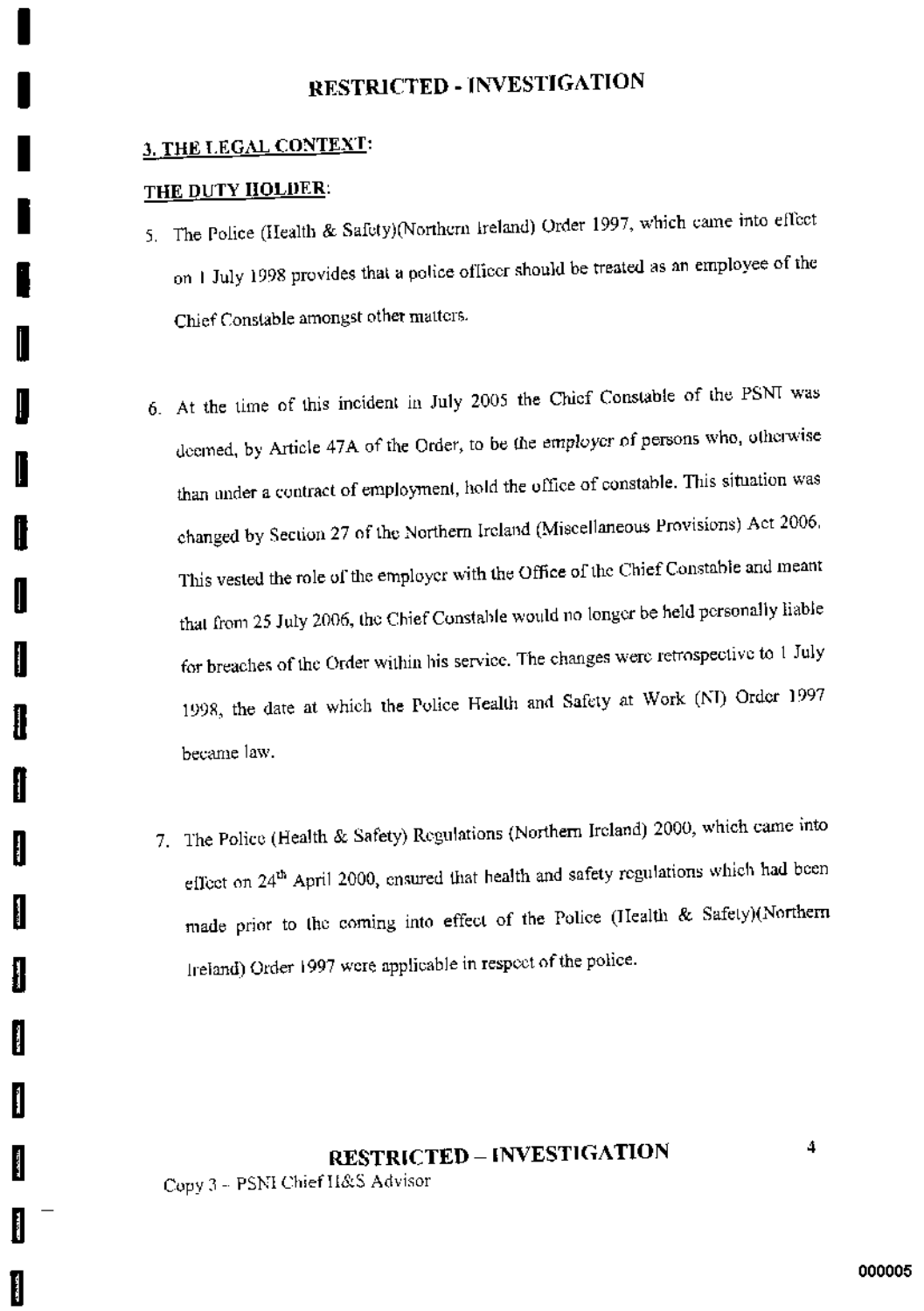# 4. THE HEALTH AND SAFETY AT WORK (NORTHERN IRELAND) ORDER 1978:

- 8. The general duties of an employer to his employees are set out in Article 4(1) of the Health and Safety at Work (Northern Ireland) Order [the Order] which states, "It shall be the duty of every employer to ensure, so far as is reasonably practicable, the health, safety and welfare of all his employees". This is an overarching duty and supported by a number of sets of Regulations which all impose additional complimentary duties.
- 9. Article 5(1) of the Order places a similar requirement on every employer in respect of persons who are not in his employment.
- 10. Every employee (e.g. police officer) has a duty under Article 8 of the Health & Safety at Work (Northern Ireland) Order to (a) take reasonable care for the health and safety of himself and of other persons who may be affected by his acts or omissions at work; and (b) as regards any duty or requirement imposed on his employer (Office of the Chief Constable) or any other person by or under any of the relevant statutory provisions, to cooperate with him so far as is necessary to enable that duty or requirement to be performed or complied with.

# **RESTRICTED - INVESTIGATION**

Copy 3 - PSNI Chief H&S Advisor

H

ł

II

I

I

**Contract** 

I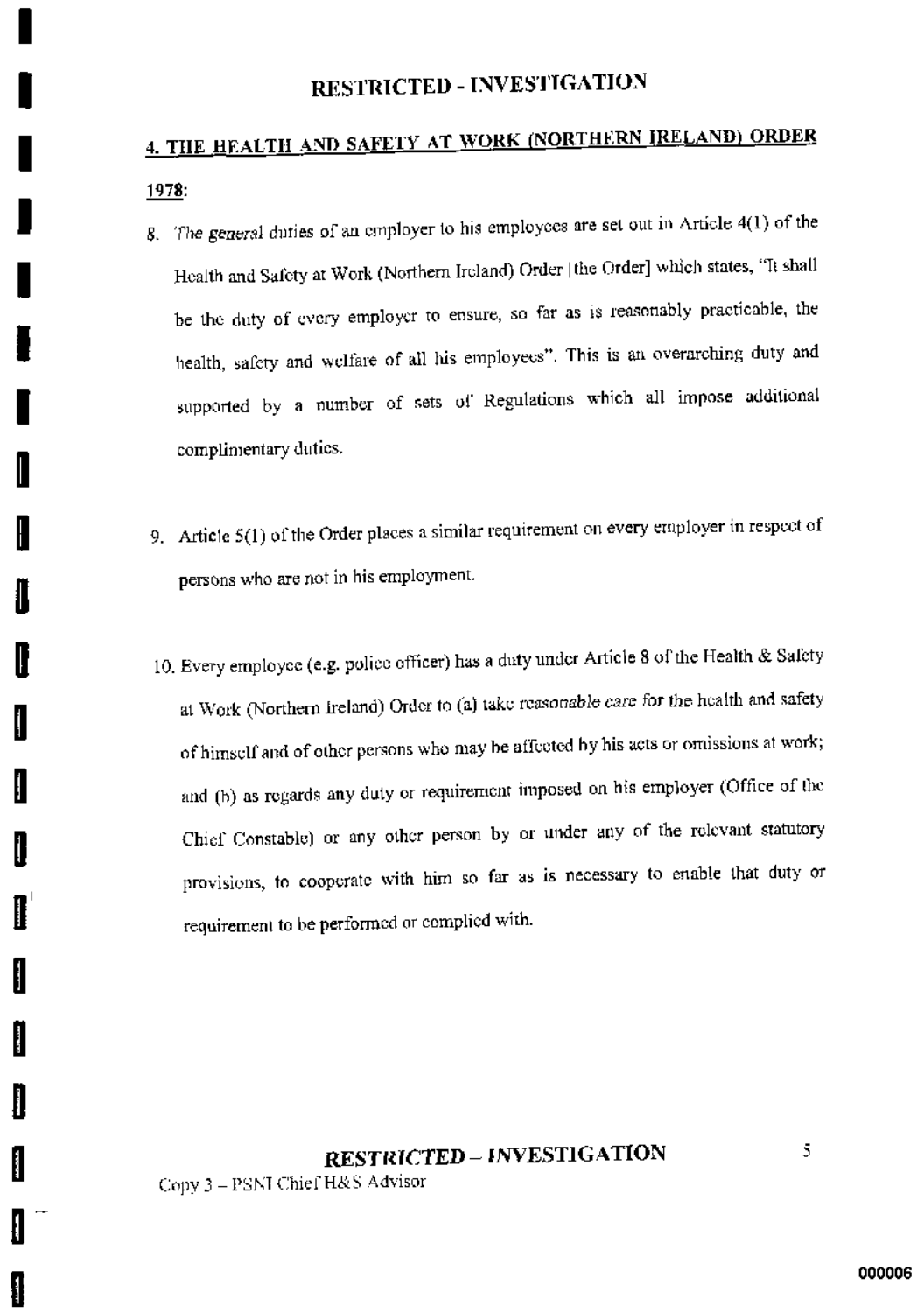## MANAGEMENT OF HEALTH AND SAFETY AT WORK 5. THE REGULATIONS (NORTHERN IRELAND) 2000:

11. Regulation 3 of the Management of Health and Safety at Work Regulations (Northern Ircland) 2000 requires every employer to carry out a suitable and sufficient assessment of the risks to the health and safety of his employees (and non employees) arising from his undertaking. The purpose of such an assessment is for, "identifying the measures he needs to take to comply with the requirements imposed on him by or under the relevant statutory provisions" [e.g. Article 4(1) of the Order]. Guidance is available on the order in which the employer should apply the preventative measures he identifies. The employer has a duty to inform his employees of the findings of such risk assessments.

U

H

ľ

H

H

ll

12. Regulation 8 of the Management of Health and Safety at Work Regulations (Northern Ireland) 2000 requires every employer to establish and where necessary give effect to appropriate procedures to be followed in the event of serious and imminent danger to persons at work in his undertaking. One specific example given in the Approved Code of Practice to the Regulations is one with a direct application to the police, that is an outbreak of public disorder.

# **RESTRICTED - INVESTIGATION** Copy 3 PSNI Chief H&S Advisor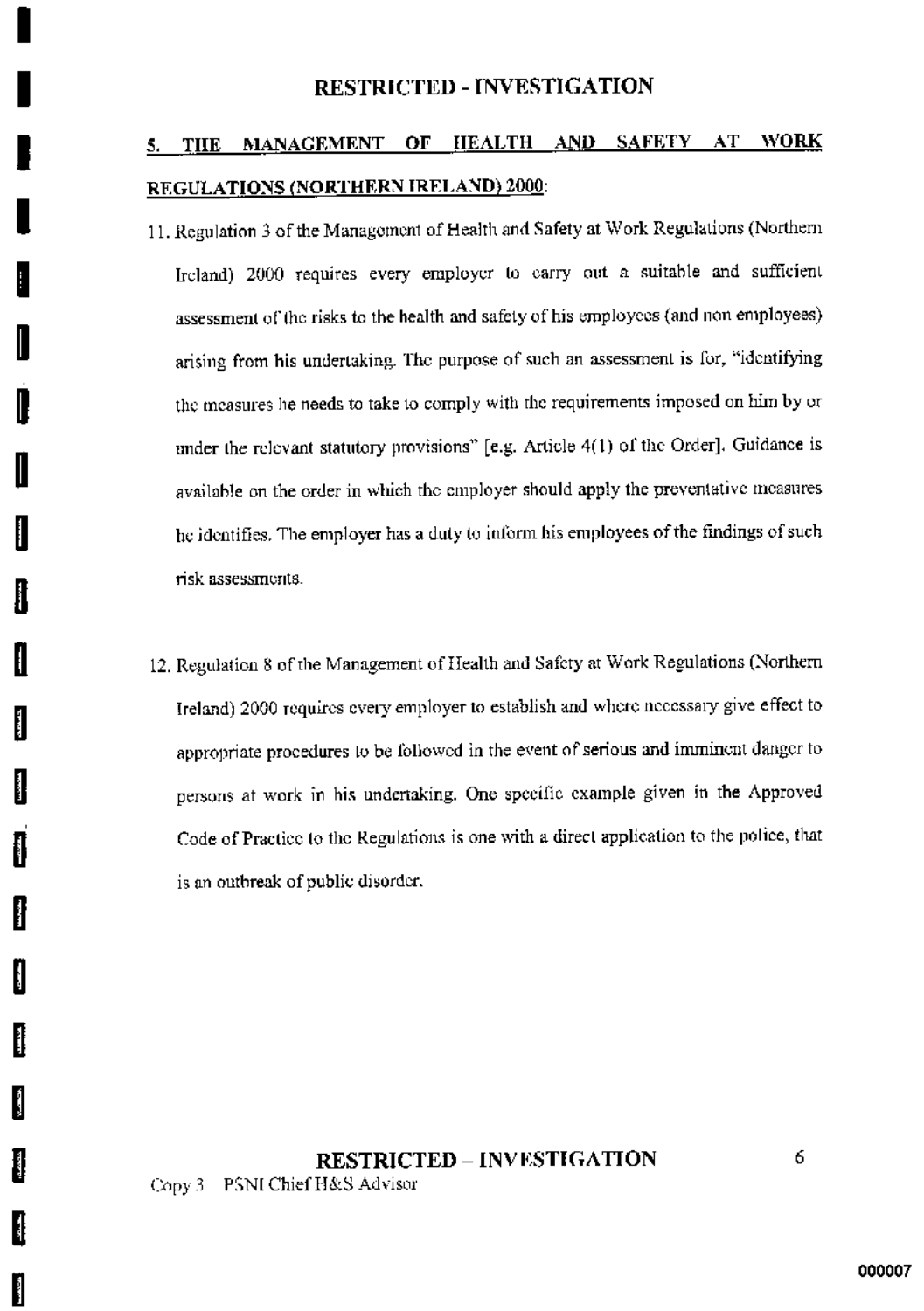# **6. PROVISION AND USE OF WORK EQUIPMENT (NI) REGULATIONS 1999:**

- 13. The Police (Health & Safety) Regulations (Northern Ireland) 2000 made significant amendments to the Provision and Use of Work Equipment Regulations (Northern Ireland) 1999 to take account of the position of the police. These amendments are in accordance with the provisions of Council Directive 889/391/EEC on the introduction of measures to encourage improvements in the safety and health of workers at work.
- 14. The Attenuating Energy Projectile System [AEP] (see later section) forms part of the common weapon system approved for use by members of the Police Service of Northern Ireland as well as other police and forces in the United Kingdom.
- 15. The common weapon 'system' comprises of, the weapon, the sight; the munition; the zeroing instructions; maintenance and storage instructions; and ACPO/PSNI Guidance on Use.
- 16. The AEP is fired from a 37 mm breech loaded weapon. The approved launcher is the L104A1 equipped with an approved L18A1/A2 optical sight. A collimator has also been provided to assist in checking the zero of the weapon.
- 17. The projectile has been designed with a nose cap that encloses a void. This design feature is intended to attenuate the delivery of the impact energy by extending the duration of the impact and minimising the peak forces. It thereby delivers a high amount of energy to maximise its effectiveness, with reduced potential for life

# **RESTRICTED - INVESTIGATION**

7

I

I

I

l

I

I

l

И

**Barbara** 

H

I

I

il

Į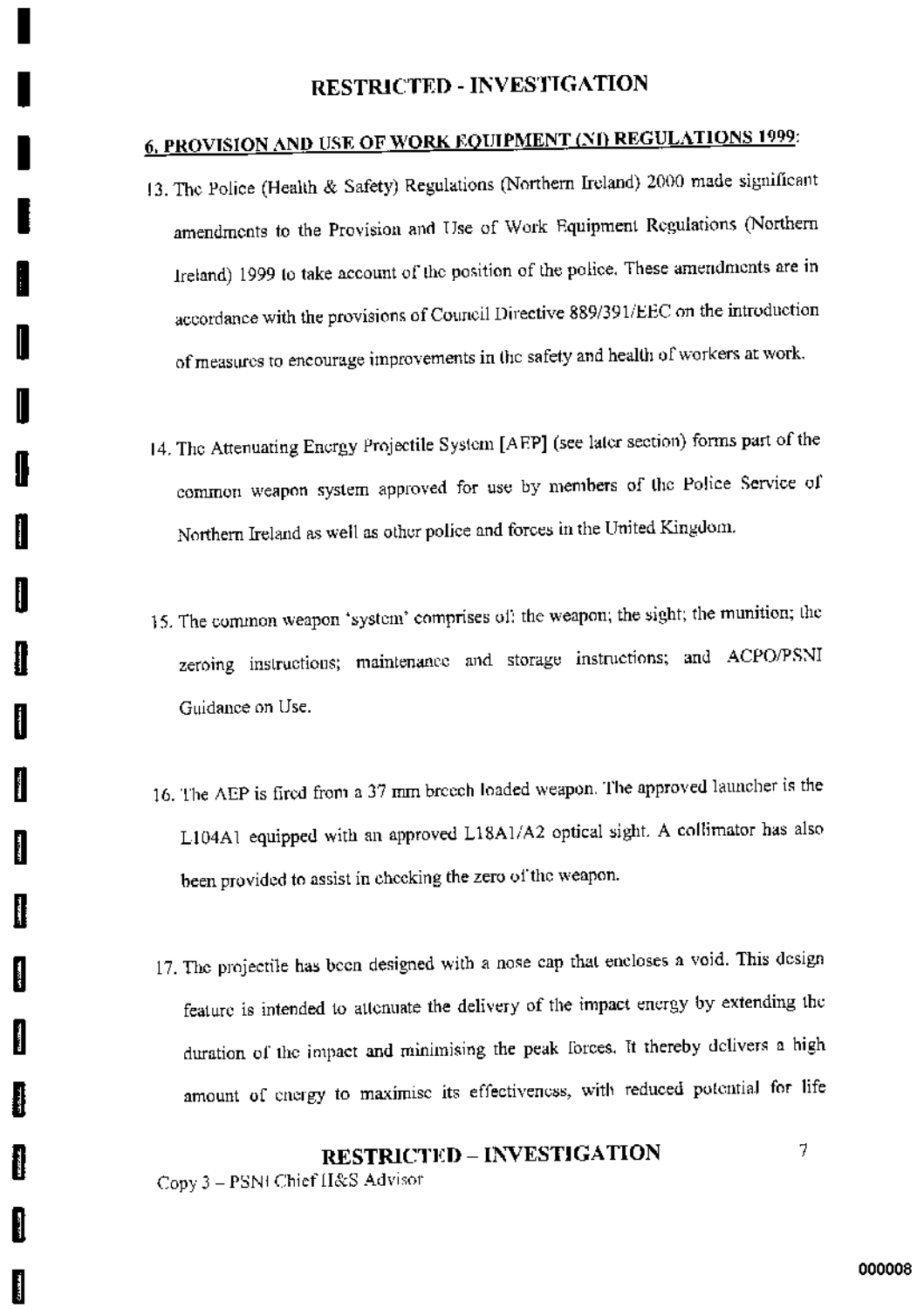threatening injury. Reducing the rate of onset of the impact force and reducing the magnitude of the peak force, have both been shown in human impact to reduce the severity of injuries (ACPO Attenuating Energy Projectile (AEP) Guidance Amended  $16^{th}$  May 2005).

- 18. The amendment made to the Provision and Use of Work Equipment (NI) Regulations 1999 by the Police (Health & Safety) Regulations (Northern Ireland) 2000 is as follows:
- 19. Regulation 4(4) Suitability of Work Equipment (reads)
	- In this regulation "suitable" subject to paragraph  $(b)$ , means suitable in 4(4) any respect which it is reasonably foreseeable will affect the health or safety of any person in relation to  $-$

(i) an offensive weapon within the meaning of Article 22(2) of the Public Order (Northern Ireland) Order 1987/9] provided for use as self-defence or as deterrent equipment; and

(ii) work equipment provided for use for arrest or restraint,

by a person who holds the office of constable, means suitable in any respect which it is reasonably foreseeable will affect the health or safety of such person.

20. Article 22(2) of the Public Order (Northern Ireland) Order 1987 defines an "offensive weapon" as "any article made or adapted for use for causing injury to the person, or

# **RESTRICTED - INVESTIGATION**

Copy 3 - PSNI Chief H&S Advisor

I

I

I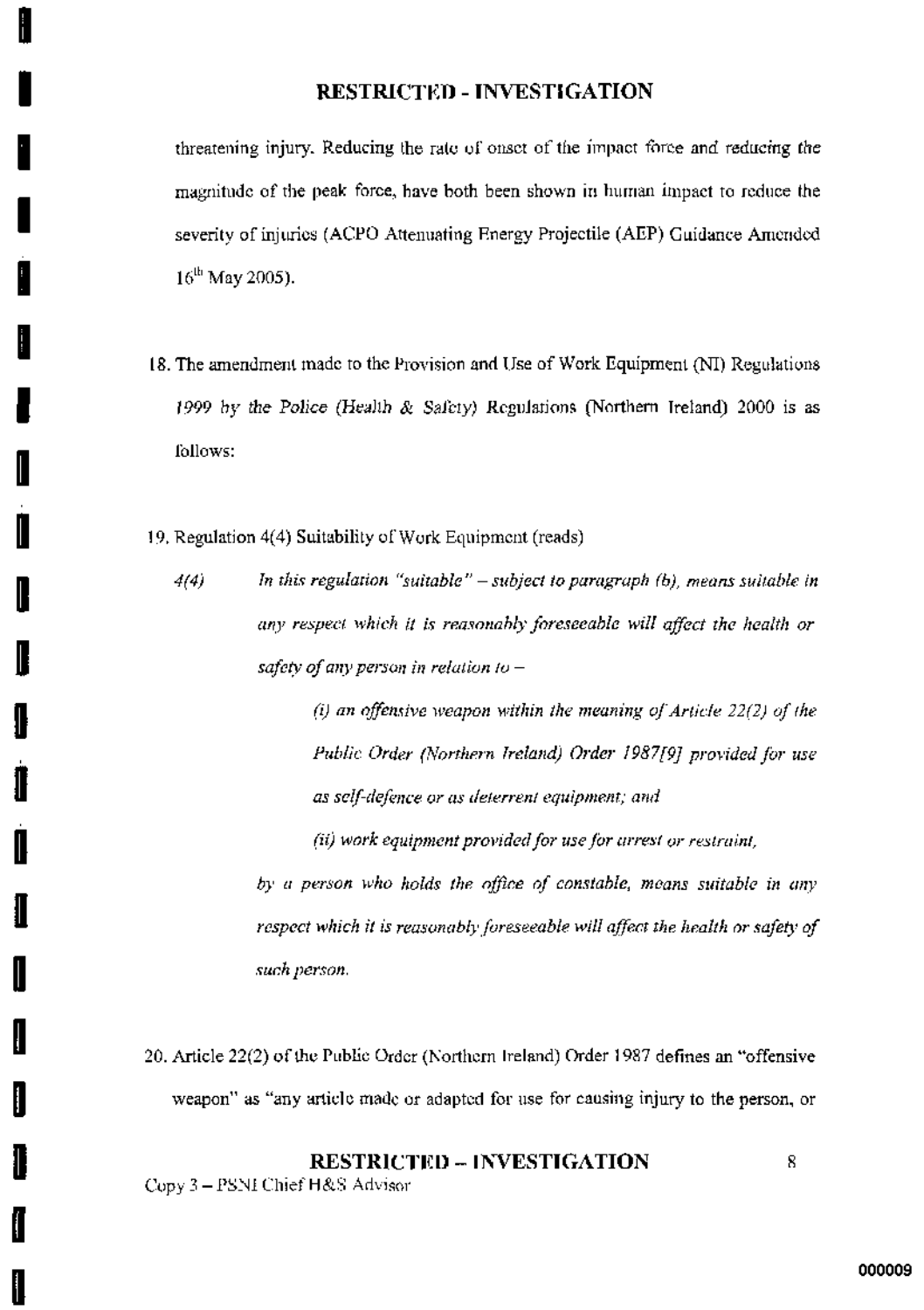intended by the person having it with him for such use by him or by some other person".

21. HSENI believes that an AEP system, falling within the definition of an offensive weapon, where it is provided for use at work satisfies the legal definition of "work equipment".

# **RESTRICTED - INVESTIGATION**

Copy 3-PSNI Chief H&S Advisor

I

ű

I

▌

 $\mathbf{l}$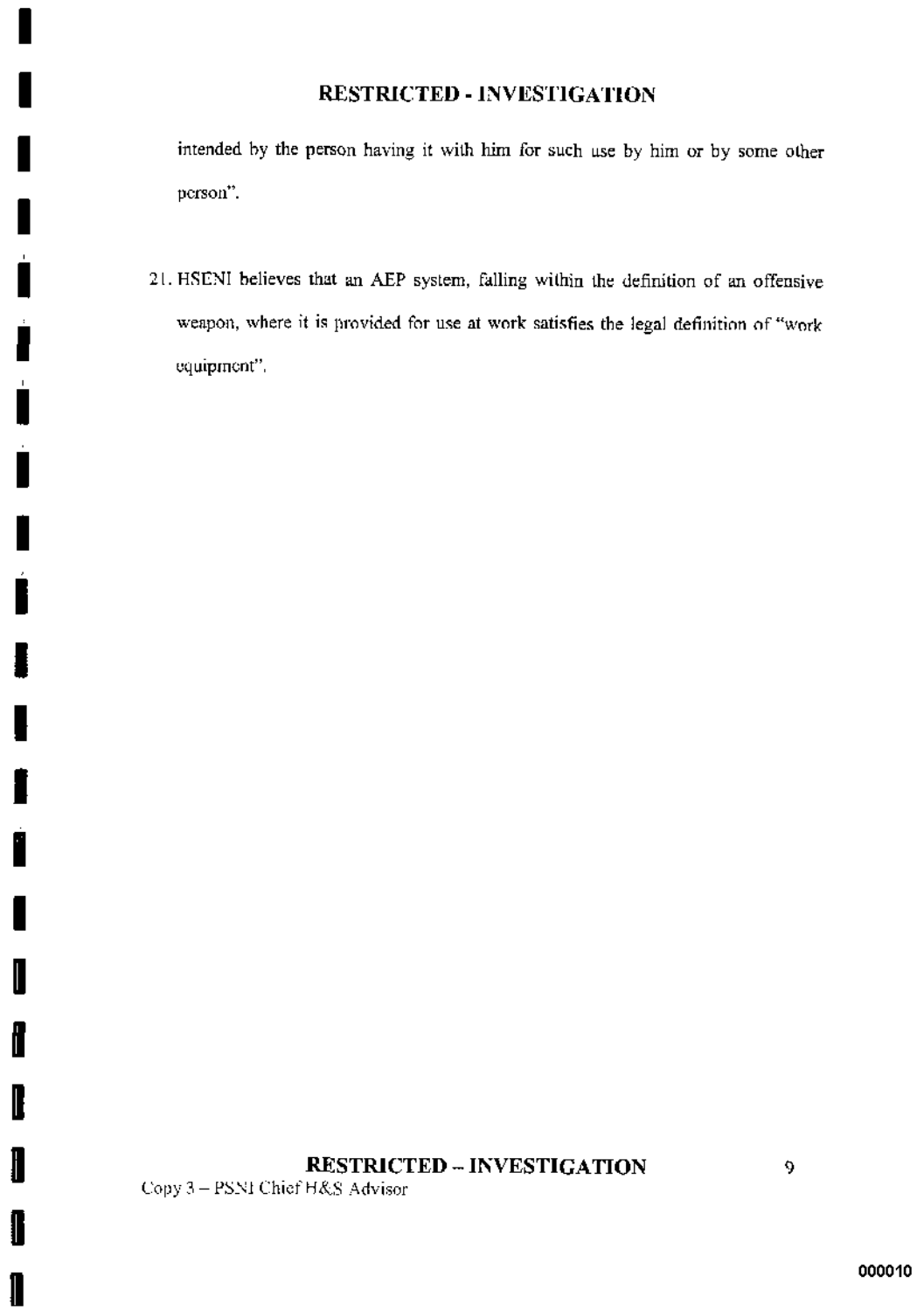#### PERSONAL PROTECTIVE **EQUIPMENT REGULATIONS THE** 7. (NORTHERN IRELAND) 1993:

- 22. These regulations require every employer to ensure that suitable personal protective equipment is provided to his employees who may be exposed to a risk to their health or safety while at work except where and to the extent that such risk has been adequately controlled by other means which are equally or more effective.
- 23. Before choosing any personal protective equipment which he is required to ensure is provided, an employer shall ensure that an assessment is made to determine whether that equipment will be suitable. Such an assessment shall include an assessment of any risk or risks to health or safety which have not been avoided by other means.

## **RESTRICTED - INVESTIGATION**

Copy 3 - PSNI Chief H&S Advisor

I

I

I

i<br>Politika<br>Politika

ĺ

I

Į.

H

i.<br>P

Ĵ

ł

i.<br>S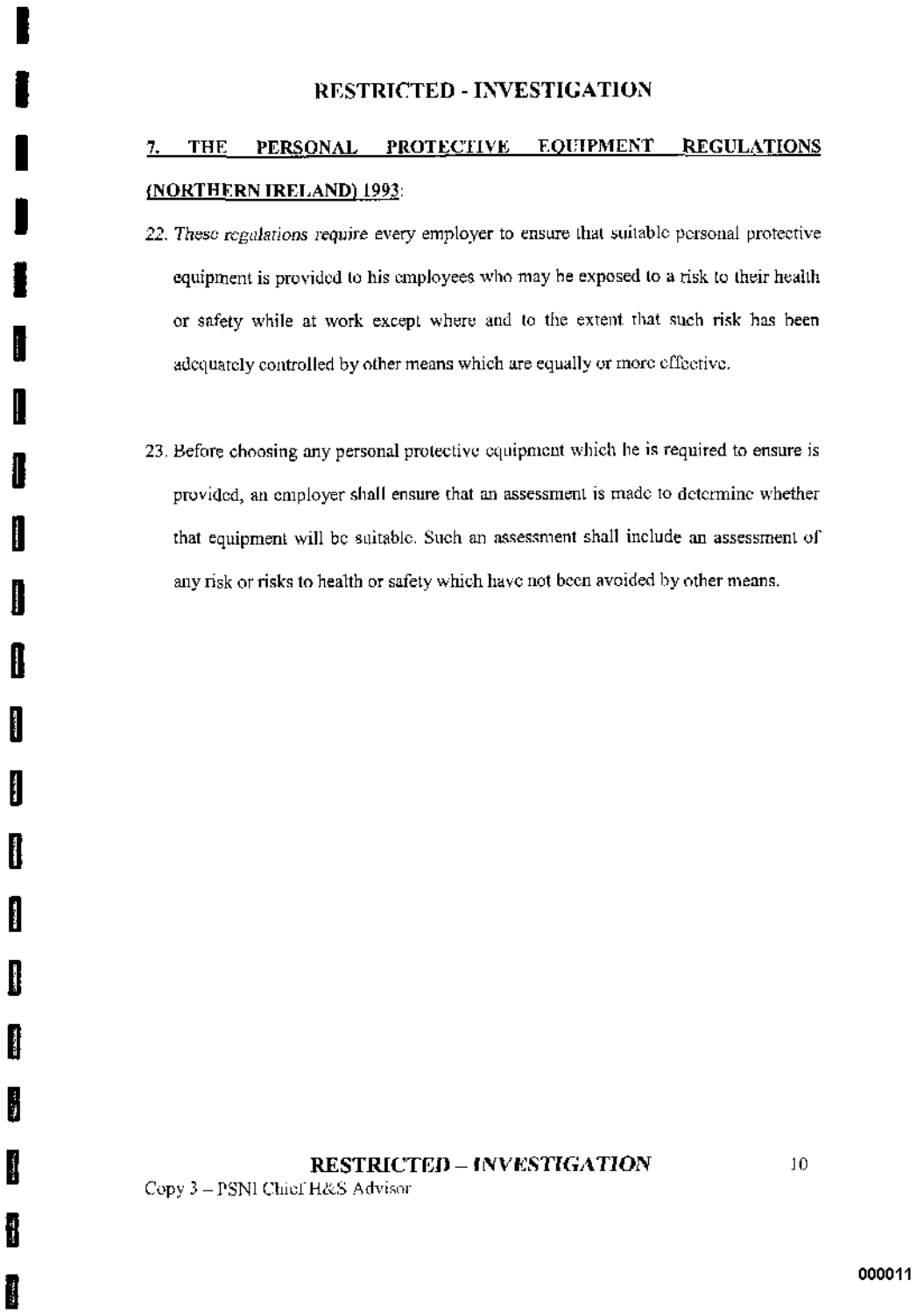#### 8. THE HUMAN RIGHTS ACT 1998 [HRA]:

F

ķ

- 24. The Human Rights Act 1998 [HRA] came into force in October 2000 and incorporated the rights enshrined in the European Convention of Human Rights into UK domestic law. The Convention guarantees cortain rights and freedoms of the individual against interference by the state (or "public authorities" - which would include the police). The HRA has a bearing on other domestic legislation. In particular it is unlawful for a public authority to act in a way which is incompatible with a Convention right and also, the courts are bound to construe legislation in a way which is compatible with Convention rights.
- 25. The PSNT policy on Human Rights and Police Use of Force (which was in place in July 2005) provides at section 1 (Policy Statement) that "Police officers will only resort to the use of force if other means remain ineffective and there is no realistic promise of achieving the lawful objective without exposing police officers, or anyone whom it is their duty to protect, to a real risk of harm or injury." The PSNI policy appears to acknowledge that force will be used where necessary to prevent a real risk of harm or injury. In essence this appears to bridge the requirements of the general duties of Health and Safety at Work (Northern Ireland) Order 1978 in a way which is compatible with the Human Rights Act 1998.

## **RESTRICTED - INVESTIGATION** Copy 3 - PSNI Chief H&S Advisor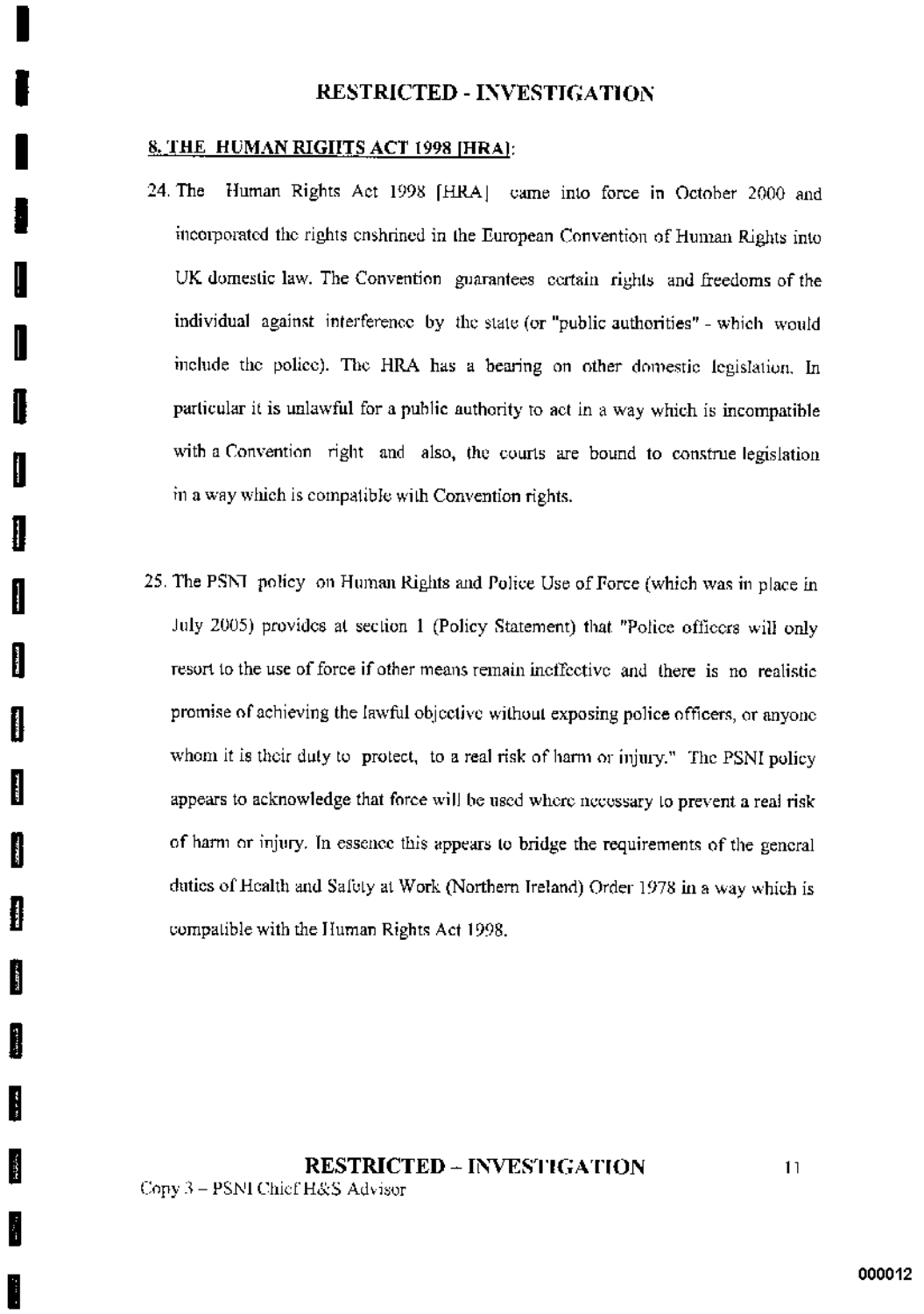#### **9. THE PLANNING OF THE POLICE OPERATION:**

l

I

II

- 26. HSENI was informed by the Gold Commander that the planning process for the 2005 marching season starts almost immediately after the previous year's season concludes, taking the form of a "full service debrief". In January 2005 a Gold Level planning meeting was held and a Gold Level Strategy for the 2005 marching season was developed. This strategy was generic and not specific about any particular parade. A further meeting, chaired by the Gold Commander, was held on 3 June 2005 where the generic Gold Strategy was tailored for the June July 2005 period in PSNI Urban Region. HSENI has been informed the purpose of this strategy is to ensure compliance with the Human Rights Act 1998, the PSNI Manual of Guidance on "Keeping the Peace", and that health and safety was an integral part of the considerations, whilst ensuring that determinations given by the Parades Commission were upheld. As 12 July approached HSENI understands that a number of mini-Gold planning meetings took place where the Silver Commander (or his staff) were able to raise issues and bid for resources.
- 27. A key part in the planning process which relates directly to statutory health and safety requirements is the risk assessment for the policing operation. A number of risk assessments were carried out in advance of 12 July 2005 and were contained in a document entitled, "Police Service of Northern Ireland - Operational Order - North Belfast District Command Unit -  $315<sup>th</sup>$  Anniversary of the Battle of the Boyne -Tuesday 12<sup>th</sup> July 2005". The following risk assessments appear to be relevant to the policing operation at the Ardoyne shop fronts on the evening of 12 July 2005:

**RESTRICTED - INVESTIGATION**  $12<sup>°</sup>$ Copy 3 - PSNI Chief H&S Advisor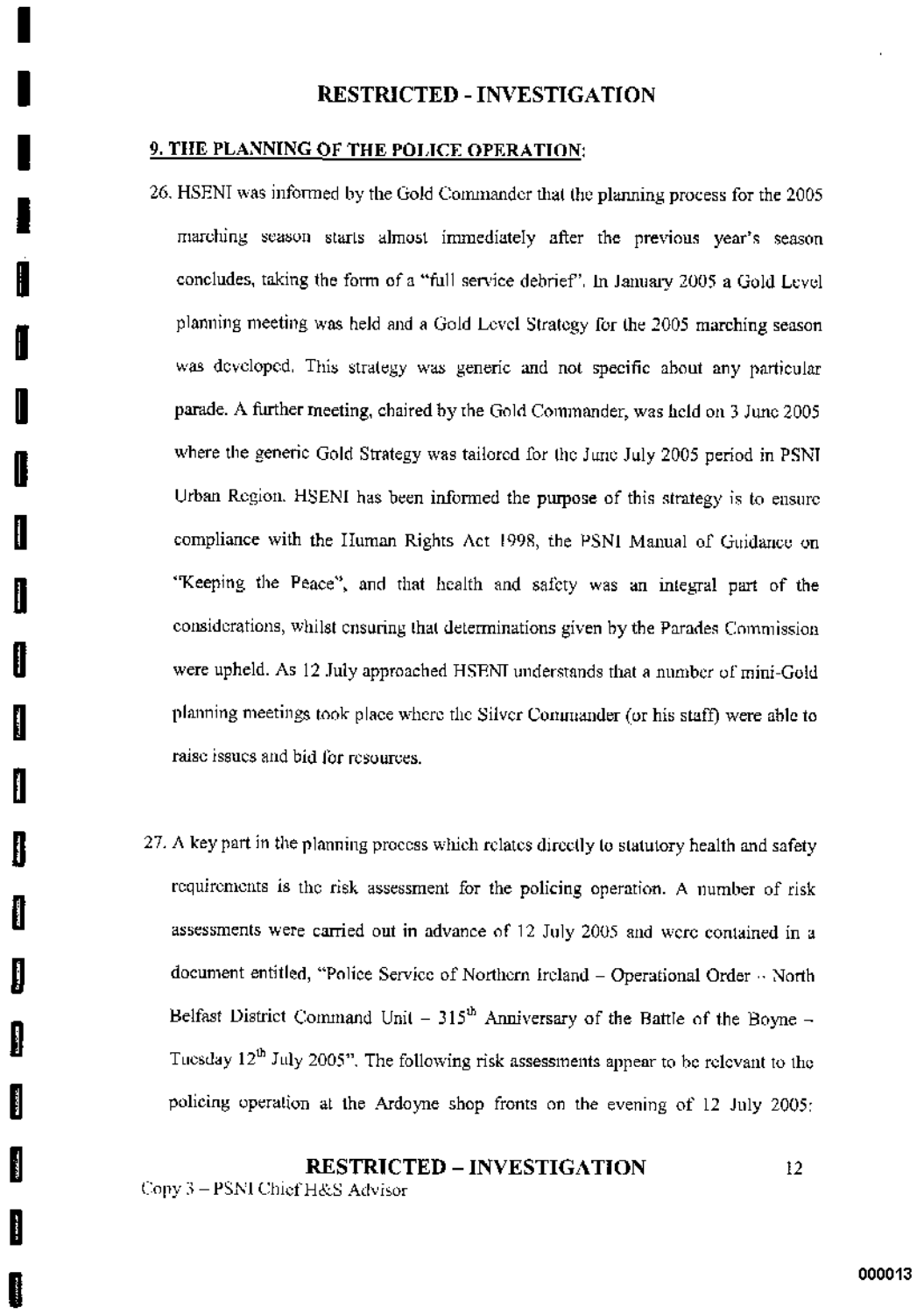"Parade - North Belfast"; "Parade - Ardoyne Shop Fronts"; and "Deployment of Police/Military in the Vicinity of or on the Rooftops in Relation to Parades/Public Disorder". All three risk assessments were completed by officers holding the rank of Sergeant. The first two were signed off by a Chief Superintendent and the third one by a Chief Inspector. The first two assessments were completed on 3 April 2005 and the third assessment was completed on 23 June 2005. These dates are significant in so far as the PSNI General Order No. 21/2005 entitled, "Service Guidance in Relation to the Issue, Deployment and Use of Attenuating Energy Projectiles (Impact Rounds) in Situations of Serious Public Disorder" was published on 21 June 2005. None of the three risk assessments mention Attenuating Energy Projectiles (AEPs). The two risk assessments completed on 3 April 2005 specifically mention "baton guns" and baton rounds" as control measures. The AEP was a distinctly different weapon than previously used baton rounds (see next section). In the Event Policy Book opened on 11 July 2007, there are two sections which specifically deal with AEPs and the Water Cannons. These are titled, "Revised Authority for Carriage Deployment/ Use of AEP System (Impact Rounds) - Urban Region" and "Revised Authority for Deployment/ Use of Water Cannon - Urban Region". The Authority on AEPs states, "AEP systems will only be deployed for the containment and / or dispersal of riotous groups in actual or anticipated situations of serious public disorder, which involves a risk of loss of life or serious injury. Authority to deploy the AEP systems (to named and classified officers) will only be granted by ACC Urban Region after an'on-theground' assessment by a designated Senior Officer of the prevailing public order situation and need for deployment and use of AEP systems". This differs slightly

# **RESTRICTED - INVESTIGATION**

Copy 3 PSNI Chief H&S Advisor

1

I

H

I

∥

ł

ł

ŧ

ſ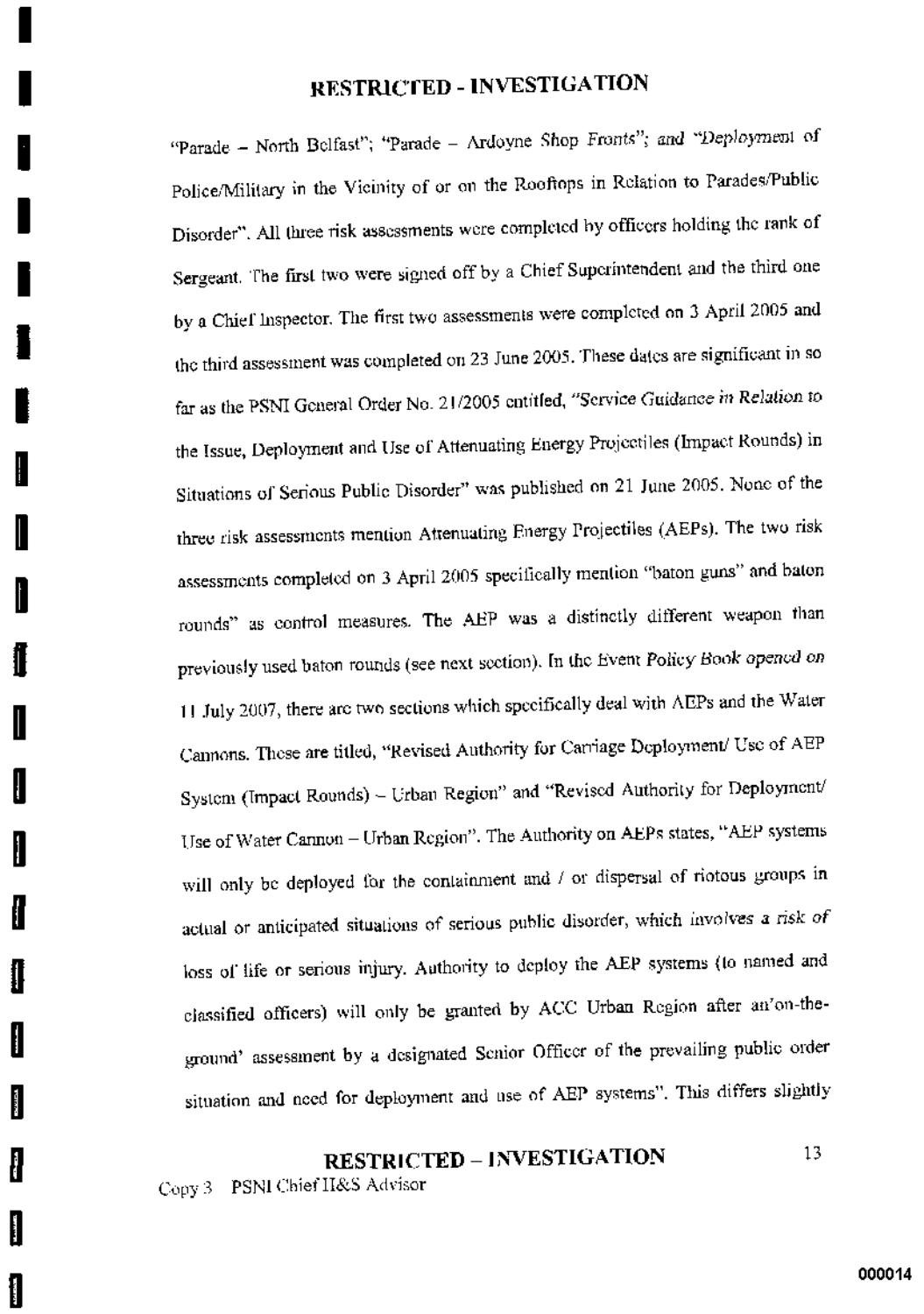from the Authority relating to the Water Cannon which states, "The deployment and use of the water cannon in situations of unlawful public protests and disorder should only be considered where it is believed that their use (in conjunction with other methods of policing disorder) is appropriate in order to achieve lawful objectives. Authority to deploy water cannon in such circumstances will only be granted by ACC Urban Region after an assessment of the threat to public order".

28. The PSNI held a number of meetings with different community groups as part of the planning process. HSENI is not in a position to comment on the usefulness of these meetings in respect of the planning of the police operation.



I

∦

H

I

1

1

0

following a Celtic/Rangers match. The area would have been the scene of serious rioting in other years when Orange marches were passing through it.

**RESTRICTED – INVESTIGATION** Copy 3 - PSNI Chief H&S Advisor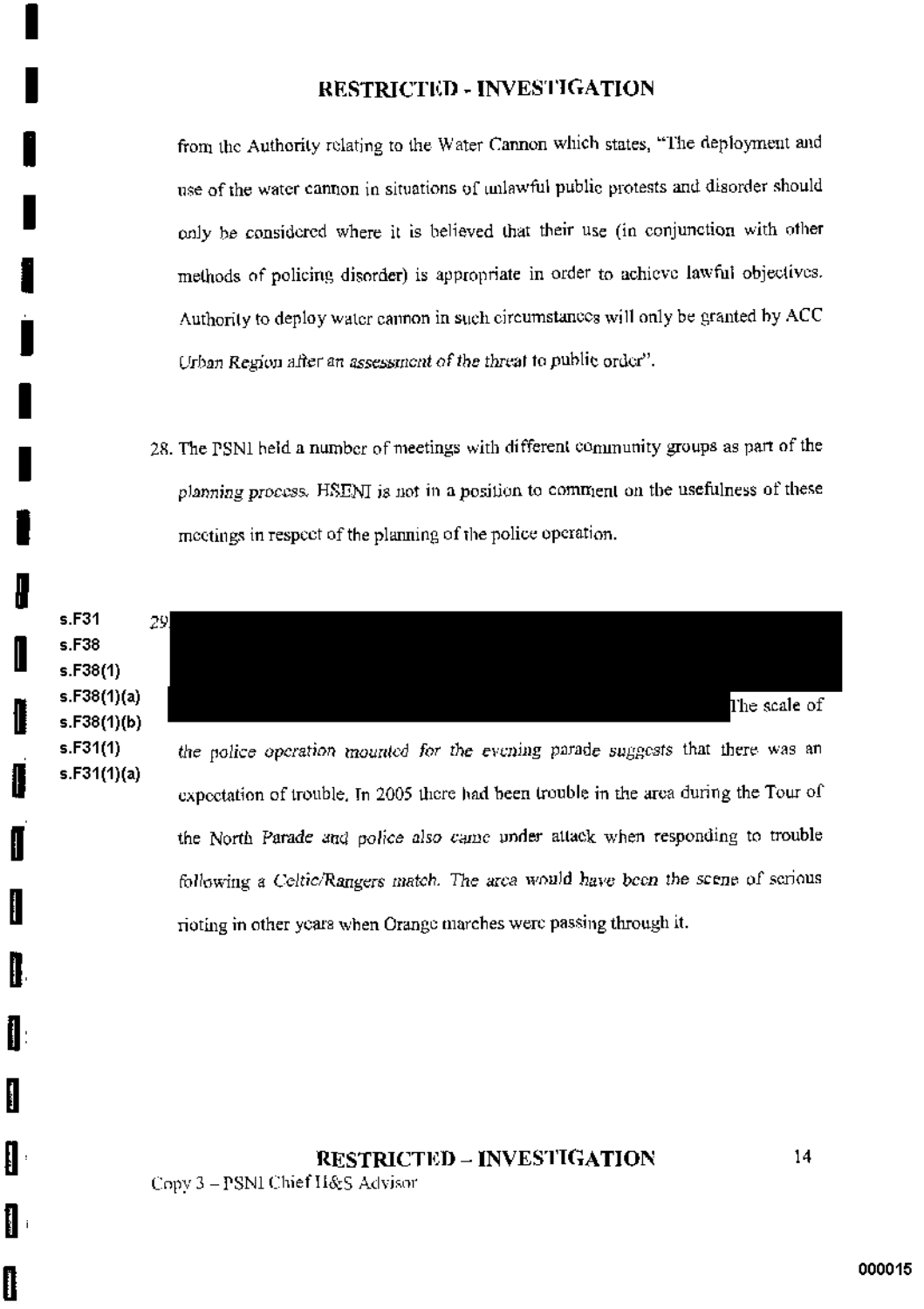# 10. THE ATTENUATED ENERGY PROJECTILE (AEP) SYSTEM:

- 30. In June 2005, the new Attenuating Energy Projectile (AEP) was introduced to replace the L21A1 rigid baton round. The guidelines for using the AEP impact round were developed in a very different formal from guidelines previously issued for baton rounds. These took account not only of the different technology which was being used, but placed its use within the context of situational risk assessment. It also clarified that the AEP was not to be used as a means of crowd control, but for use against identified aggressors.
- 31. The AEP is mentioned in the Northern Ireland Office/HM Treasury Departmental Report 2005. On 24 March 2005 the Northern Ireland Policing Board agreed in principle to the introduction of the AEP for the PSNI, provided the Chief Constable could show that he had fully consulted with the relevant bodies, including the province's Children's Commissioner<sup>(Bradford Non-Lethal Weapons Research Project - May 2005)</sup> Caroline Flint, the UK Parliamentary Under Secretary of State for the Home Department stated, "although there will be a reduced risk of scrious injury or death when the AEP is used, that risk has not been completely eliminated. Where a round inadvertently strikes the head, the risk of serious and life threatening injury from the AEP will be less that that from the L21A1 baton round, which already has a low risk Of Injury" (Bradford Non-Lethal Weapons Research Project - May 2005)

H

ł.

H

₩

I

ł

ĺ

32. The Chief Constable and the Policing Board have a duty of care to police officers. Moreover, as Patton recognised, they cannot be left in a situation where ultimately

#### **RESTRICTED - INVESTIGATION** 15. Copy 3 - PSNI Chief H&S Advisor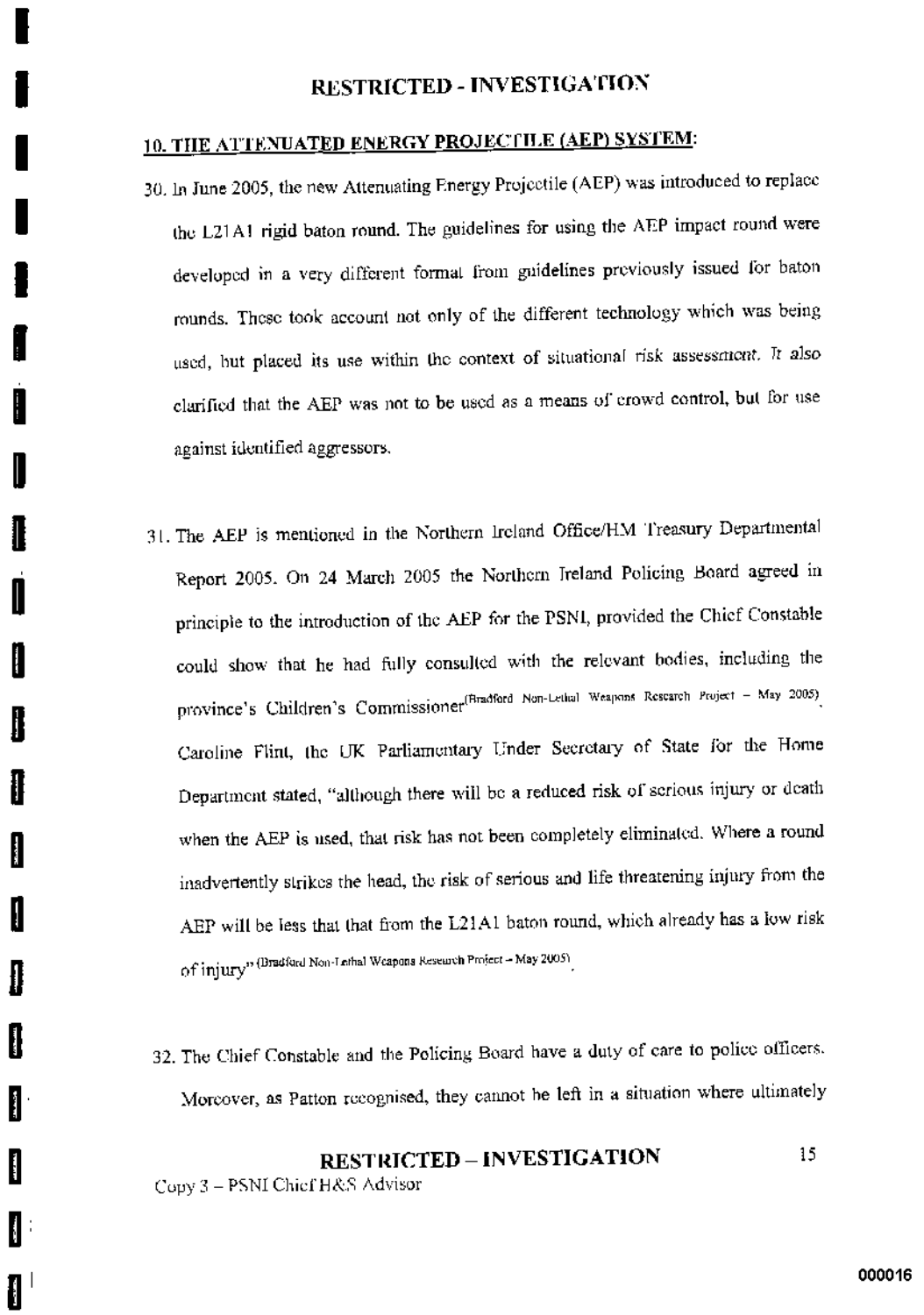they would have no alternative but to fire live rounds<sup>(NIO</sup> Minister of State Jane Kennedy - 9 April 2003).

- 33. The AEP system appeared to be a less lethal option than earlier technologies and it was available for use in July 2005.
- 34. The PSN1 "Service Policy in Relation to the Issue, Deployment and Use of Baton Rounds in Situations of Public Disorder" (General Order 46/2000) was issued in December 2000, then amended and reissued on 15 April 2005. This document stated, "Baton rounds are designed to provide a less lothal option in dealing with threats of serious violence and provide an effective means by which rioters armed with petrol bombs or other weapons can be kept at a distance, contained or dispersed. They also provide a means of keeping at a safe distance those posing a serious threat to life which would otherwise require the intervention of officers at close quarters, thus potentially placing them at great risk".

I

I

ſ

35. The PSNI "Service Policy in Relation to the Issue, Deployment and Usc of Attenuated Energy Projectiles [AEP] (Impact Rounds) in Situations of Public Disorder" (General Order 21/2005) was issued in June 2005. This document makes no reference to the AEP providing an effective means by which rioters armed with petrol bombs or other weapons can be kept at a distance, contained or dispersed, or keeping at a safe distance those posing a serious threat to life which would otherwise

#### **RESTRICTED - INVESTIGATION** 16 Copy 3 - PSNI Chief H&S Advisor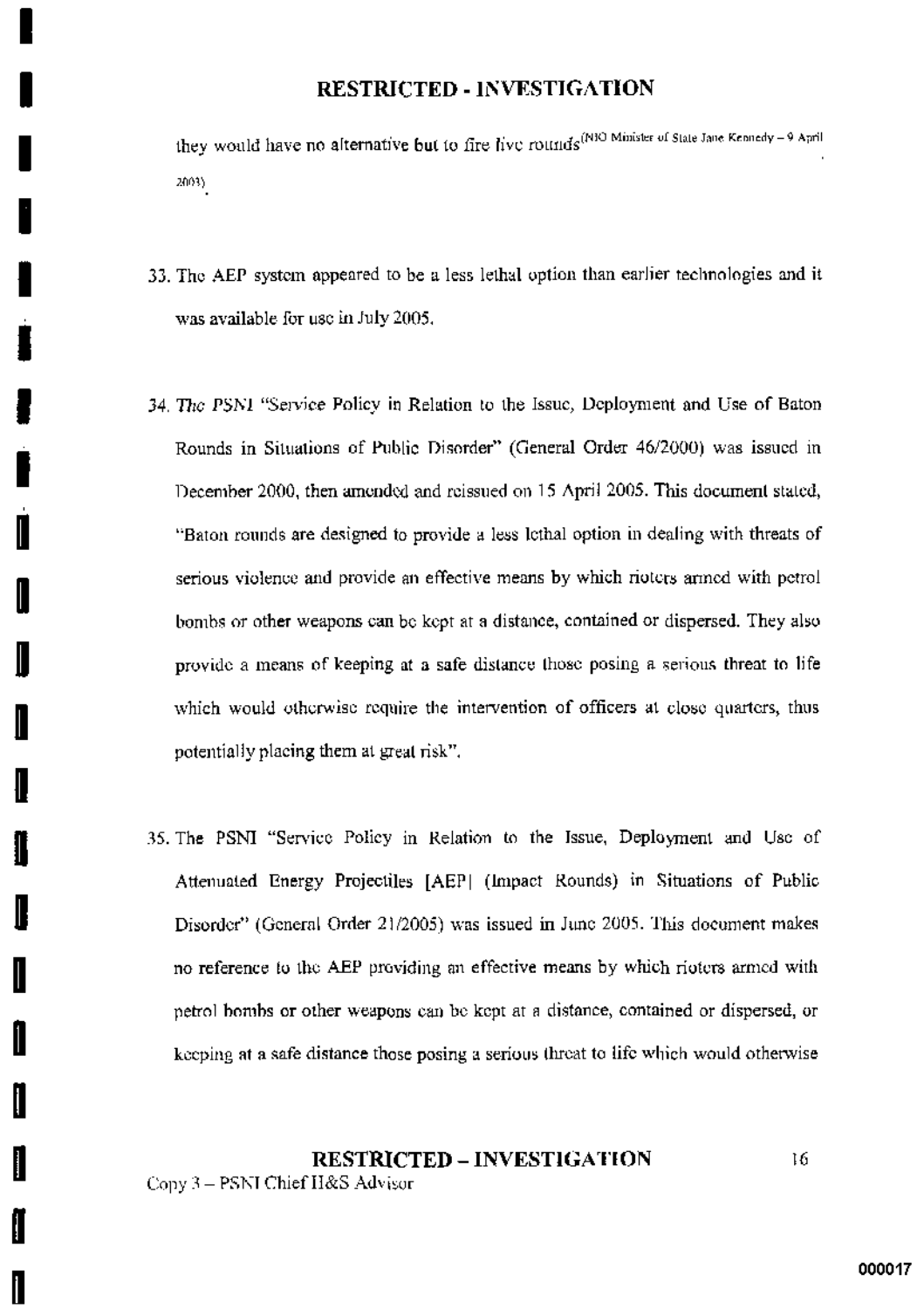require the intervention of officers at close quarters, thus potentially placing them at great risk.

# RESTRICTED - INVESTIGATION

Copy 3 - PSNI Chief H&S Advisor

ŀ

∦

I

I

J

I

I

₽

Î

I

l

▌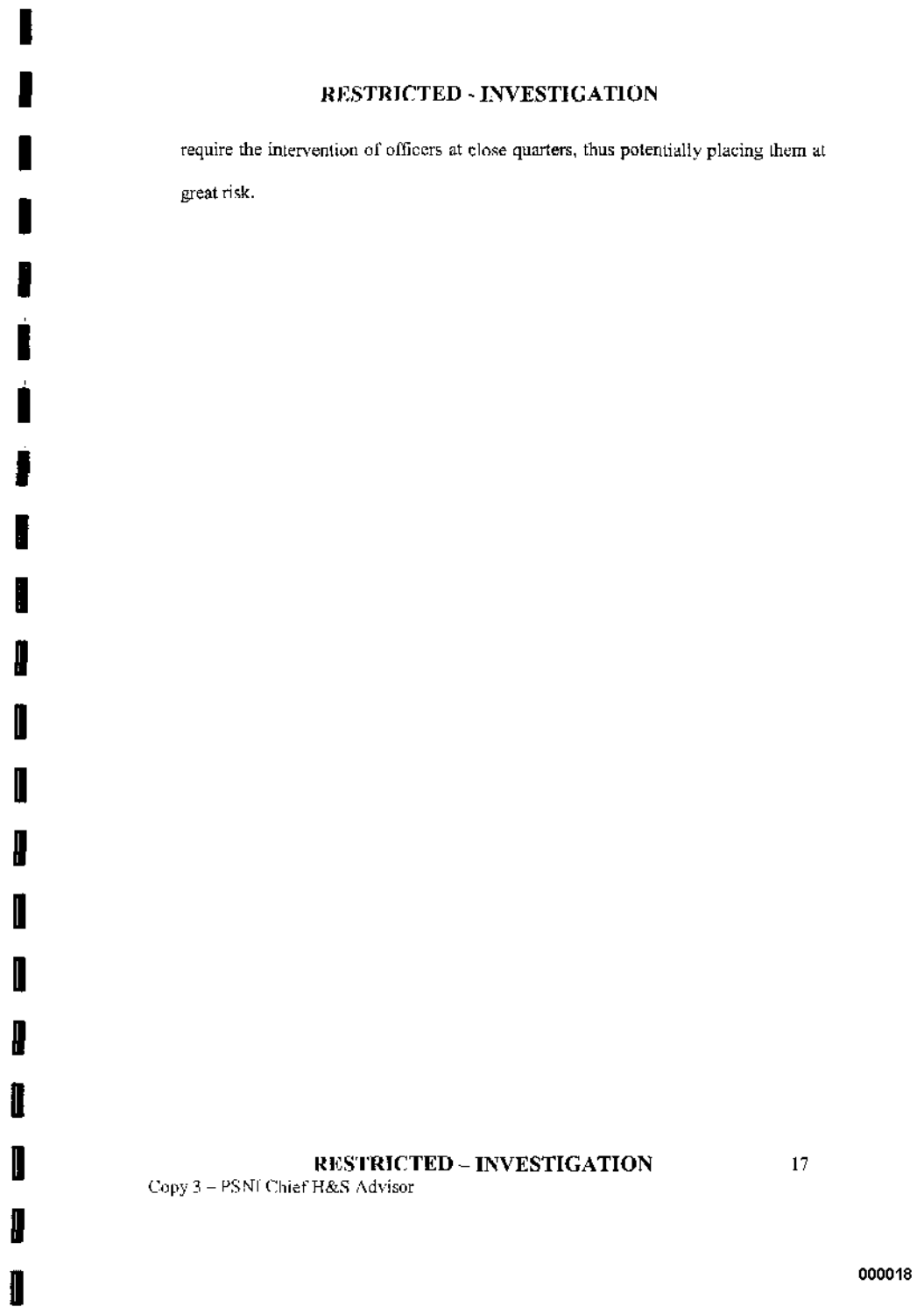#### 11. PSNI POLICIES:

- 36. The Use of Force Policy sets out the legal rules summarised above and expressly requires that, in carrying out their duties, PSNI officers 'shall, so far as possible, apply non-violent means before resorting to the use of force'. It instructs police officers only to resort to force if other means remain ineffective and there is no realistic promise of achieving the lawful objective without exposing police officers. or anyone whom it is their duty to protect, to a real risk of harm of injury. The policy also instructs officers to have in mind the positive duty to protect life in planning policing operations.
- 37. The Water Cannon Policy lays down that water cannon will be deployed and used only when properly authorised by appropriate officers and only by officers trained and qualified in their use. Water cannons must only be used in accordance with the Use of Force Policy summarised above.
- 38. Authorisation to make water cannon and trained personnel available for operational purposes must be granted by an officer of ACC/Commander rank and should be limited by time and geographical boundaries. A Tactical Adviser must be consulted on the deployment and use of water cannon in the planning phase and during the operation. The authority to deploy water cannon is vested in Gold Command. Authority to use water cannon is vested in the Silver Commander (who must keep this authority under constant review). The authority to use water cannon is not an order to discharge it. It is a decision, based on all the information available, that water cannon

#### **RESTRICTED - INVESTIGATION** 18 Copy 3 PSNI Chief H&S Advisor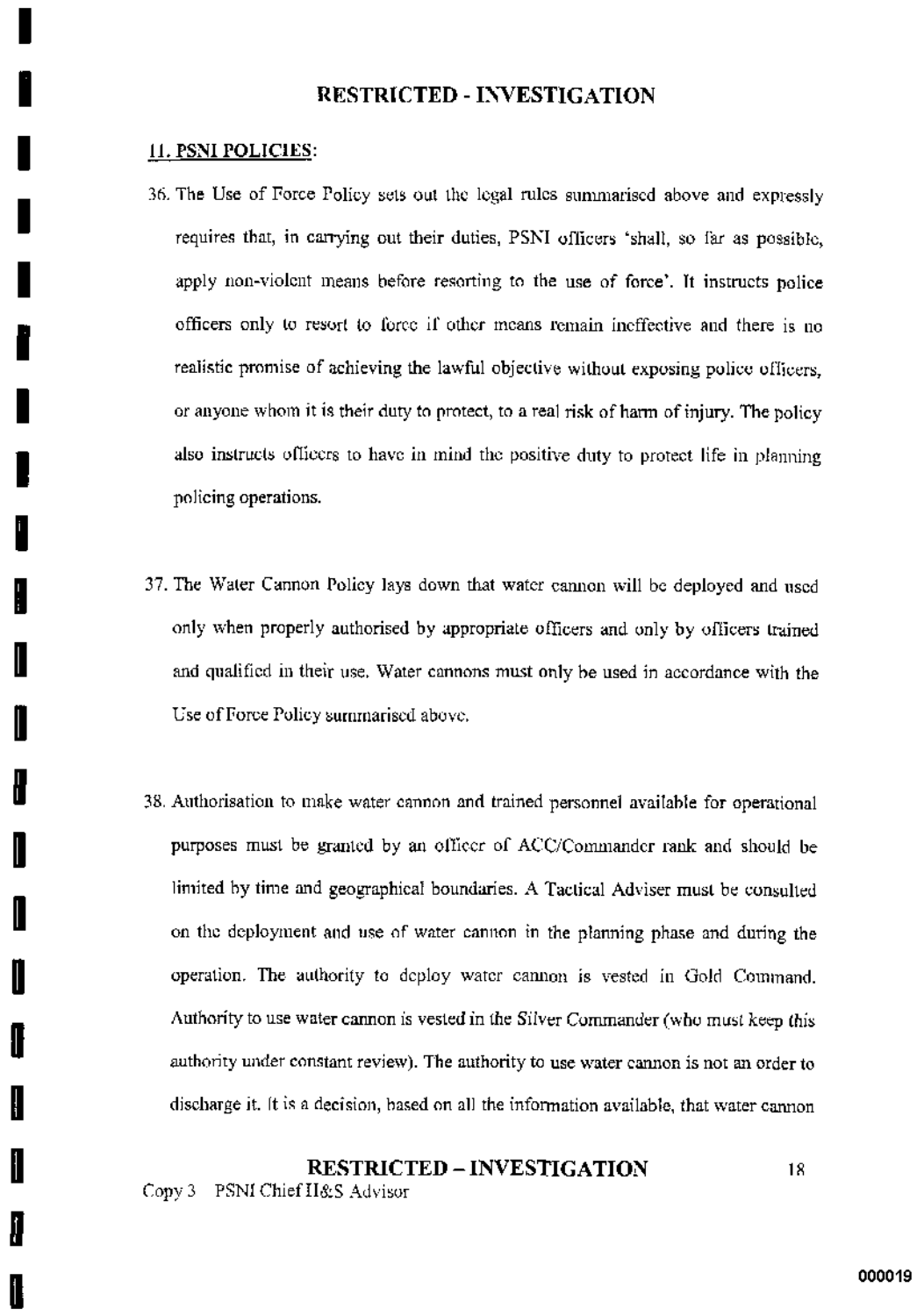may be a necessary and proportionate response to public protest or disorder. Water cannon vehicles are deployed under the overall command of the Water Cannon Commander who is required to liaise with the appropriate Bronze Commander to ensure co-ordination of achieving tactical objectives.

- 39. AEP impact rounds were introduced on 21st June 2005. The PSNI AEP Impact Rounds Policy was adopted on the same day. The AEP Impact Rounds Policy [the Policy] requires that AEP impact rounds should only be used in accordance with the Use of Force Policy. The Policy states that AEPs must only be used in public order situations where other methods of policing have been tried and failed, or must from the nature of the circumstances be unlikely to succeed if tried. Additionally their use must be 'absolutely necessary'. The policy states that where it is judged that their usc is absolutely necessary, AEPs can be used to reduce a serious risk of: (i) loss of life or serious injury; and (ii) substantial and serious damage to property, which is likely to cause or is judged to be likely to cause a serious risk of loss of life or scrious injury. The ACC informed HSENI that the above forms the basis of the three tests referred to in paragraph 153.
- 40. The policy sets out the roles and responsibilities of the various personnel. It appears that a very important role falls to the "Designated Senior Officer" (DSO) and goes on to say that in pre-planned operations the DSO will be bronze commanders. In a situation like Ardoyne shop fronts in July 2005 this would have required the constant attention of at least one Bronze Commander and probably more than one. Although

i

**RESTRICTED – INVESTIGATION** 19 Copy 3 PSNI Chief H&S Advisor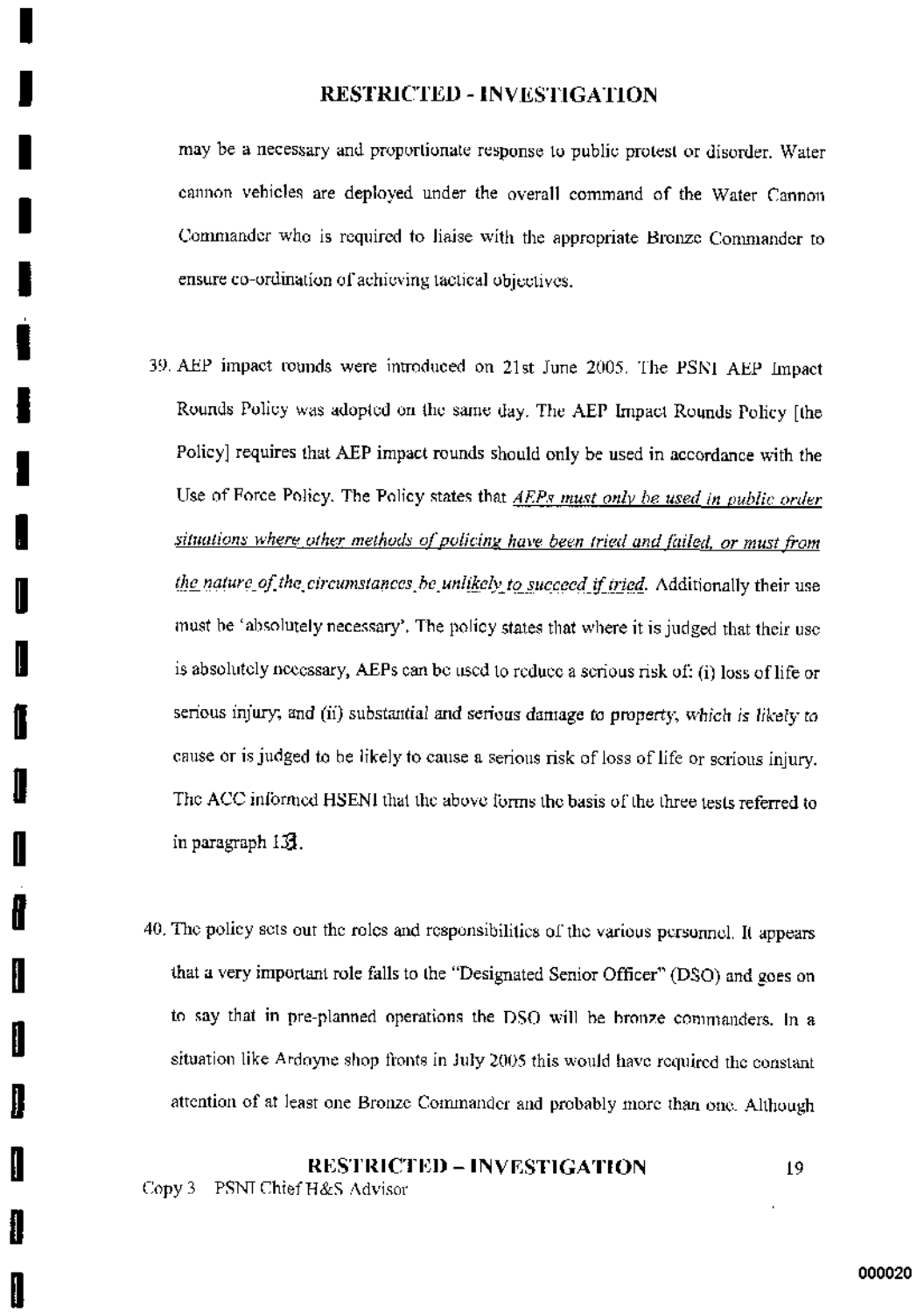the PSNI deployed two officers in the role of Crimson Commanders, the designation of Crimson Commander does not appear in the Policy. The ACC informed HSENI that the Crimson Commanders are "specialist Bronze Commanders" in public order situations. The DSO is tasked in the Policy with making an on-the-ground assessment in order to "inform the Silver Command of the prevailing situation and the need for deployment and use of the system [AEP]".

- 41. The Policy sets out procedures which must be followed by a number of duty holders in relation to the use of AEPs. The first authority is the authority to "issue" the AEPs which means taking them from their storage in armouries. HSENI has been informed that the AEP system will then be carried in appropriate secure storage in vehicles. For a pre-planned operation this authority must be given by an Assistant Chief Constable  $(ACC)$ .
- 42. The second authority is the authority to "deploy" the AEP system which means the AEPs can be removed from the storage in the vehicles at the scene of the incident and deployed on police lines. This should not be confused as an authority to fire the AEPs. The Policy states that the authority to "deploy" the AEPs must be given by a Silver Commander.
- 43. The third authority is the authority to "use" the AEPs which is essentially the permission to fire the AEPs. This is not an order to fire, it is simply a permission to fire providing the other tests are met. The Policy states that AEPs are to be "used at

**RESTRICTED – INVESTIGATION** 20. Copy 3 - PSNI Chief H&S Advisor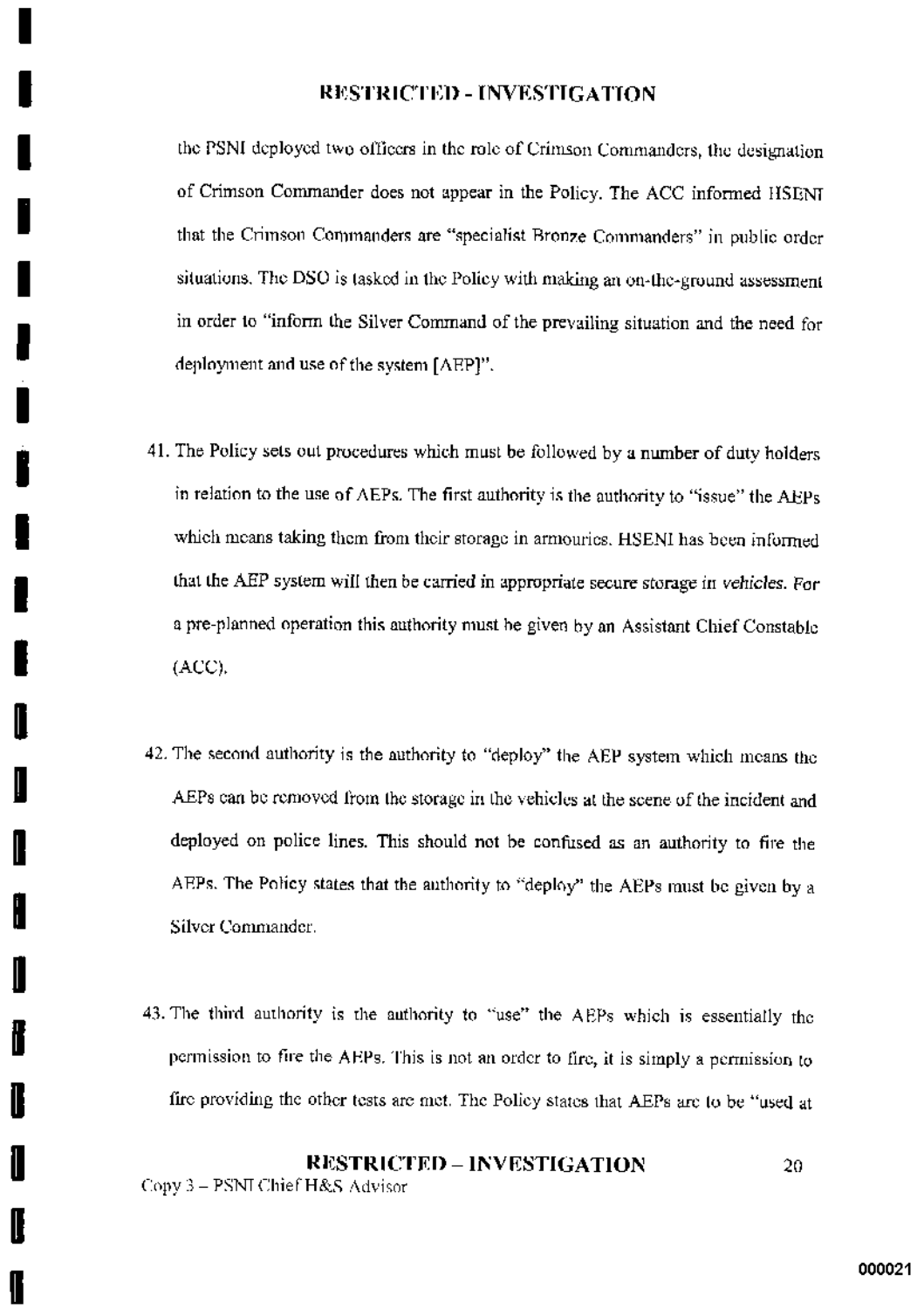an incident only with the express authority of the Silver Commander". The Policy appears to cater for a situation where, "urgent action is necessary". It is not expressly stated that officers on the ground have the right to fire the AEPs without authority (self-authorisation) but instead gives an administrative procedure to be followed if such an event did happen. The practice of self-authorising in theory applies to an officer in respect of firing any weapon on the basis given in the General Order 21/2005 which states. "AEPs must only be used in public order situations ... where urgent action is necessary  $-$  i.e. where there is an immediate risk to life, AEPs will only be used following authorization from the Silver Commander". It should be remembered that AEPs are only permitted to be used by trained officers.

44. Police officers on the ground who were involved in the operation on 12 July 2005 carry firearms for personal protection as a matter of routine. HSENI understands that the officers can self-authorise the use of these guns which in effect are likely to be lethal as long as this is only done in accordance with the Force Policy on Human Rights and Police Use of Force. This policy centres on the test of, "no more than absolutely necessary". If the officer felt the risk was so great then he could decide to fire the weapon without seeking higher authority. In contrast to this the less than lethal AEP system is governed by a policy whereby it appears that the AEPs cannot, without permission, be taken out of safe storage in the stations, then they cannot be removed from the vehicles unless authorised, and they cannot fire the AEPs unless authority is given (the conditions for "self-authorising" have been set out in the

#### **RESTRICTED - INVESTIGATION** 21

Copy 3 - PSNJ Chief H&S Advisor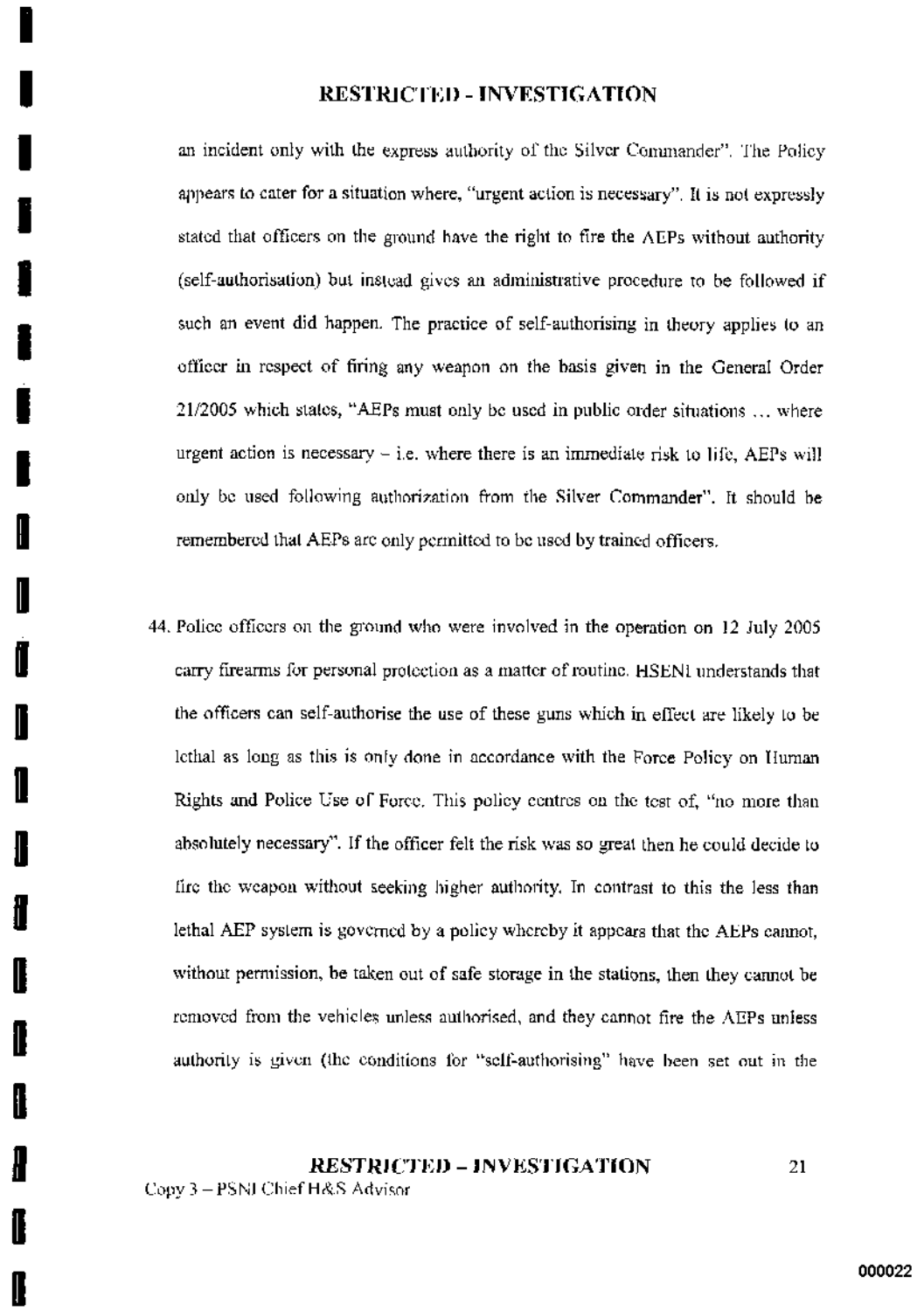previous paragraph). This is a complex and complicated issue and must be understood in the context that police officers operate within a disciplined service.

- 45. The Urban Region Gold Strategy for Parades 2005 departs from the AEP Impact Rounds Policy in requiring that express permission of Gold Command (rather than Silver Command) must be obtained before AEP impact rounds are deployed. HSENU has been informed that this has been the situation since 2001 but that in the days after 12 July 2005 the practice reverted to be in line with General Order 21/2005.
- 46. The Revised Authority for Carriage Deployment and Use of AEP Systems (Impact Rounds) - Urban Region which was contained in the Event Policy appears to be more in keeping with the older baton rounds policy in that it states, "AEP systems will only be deployed for the containment and / or dispersal of riotous groups in actual or anticipated situations of serious public disorder.....". This wording did not appear in the AEP General Order 21/2005.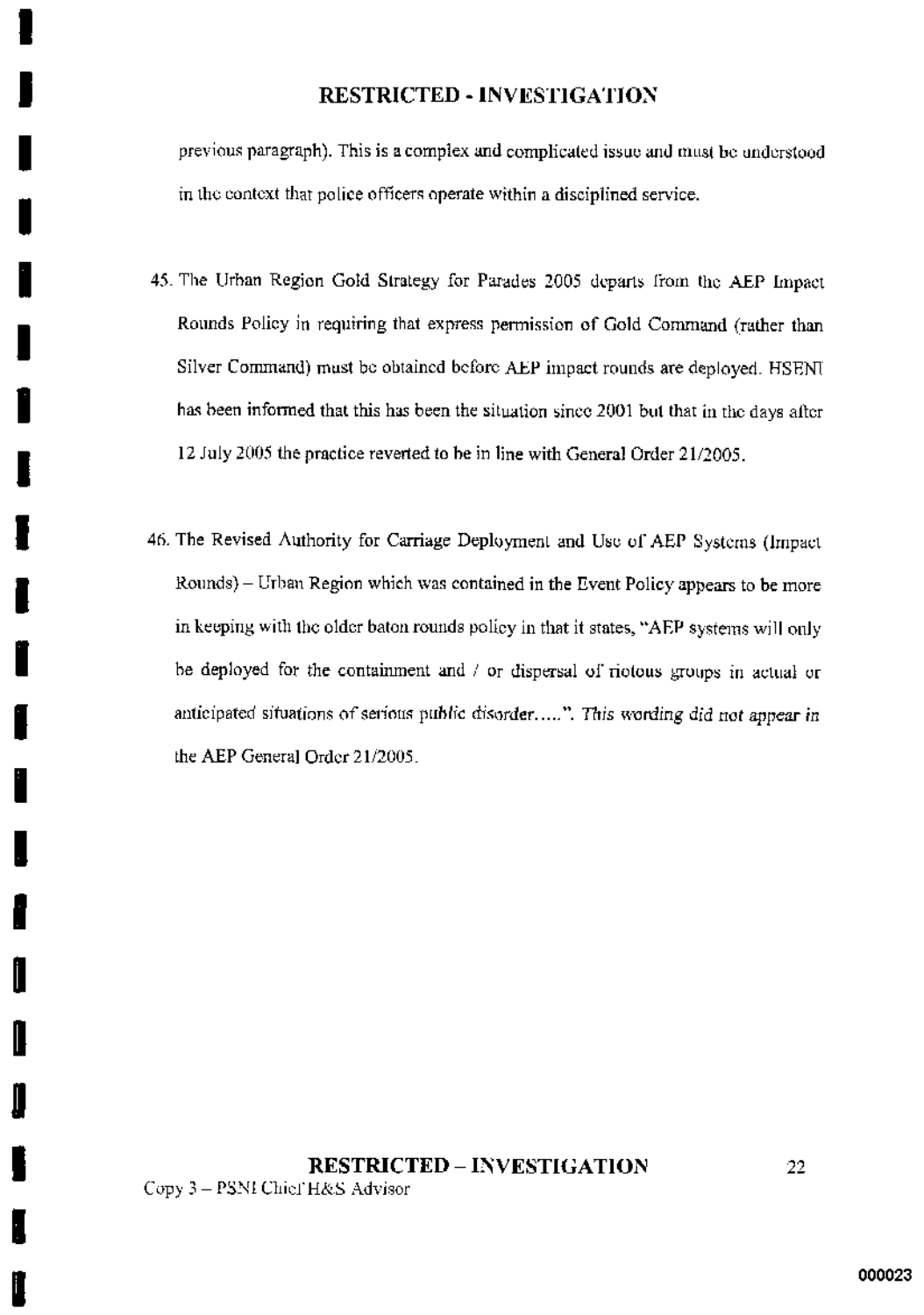#### 12. CONTROL ROOMS:

- 47. HSENI was given access to the Gold Control Room at a time when it was not operational. The technology in the room was impressive in terms of television monitors, maps, radios etc. HSENI was informed that when the room was operational real time film footage and radio coverage was available and that this was the case on 12 July 2005. The film footage was being generated from a number of sources in and around the Ardoyne shop fronts.
- 48. HSENI was informed that there are four radio operators, two of which are constantly monitoring the radio communications on the TSG channel. In addition they log as many of the messages as they can. This requires them to type certain messages onto a computer. There are some problems with this in so much that everything is not captured and there can be a delay between the message being sent and it being logged. HSENI was informed by the Gold Commander that on the day a Chief Superintendent (Deputy Gold Commander) had responsibility for monitoring the radios. The officers are also relaying radio messages to and from the Gold Commander.
- 49. The television monitors are mounted on the walls and can easily be seen by all staff in the room
- 50. The Gold Commander had a logger who maintains a log of the key decisions and information during the day. HSENI has had access to this document.

#### **RESTRICTED – INVESTIGATION** 23. Copy 3 - PSNI Chief H&S Advisor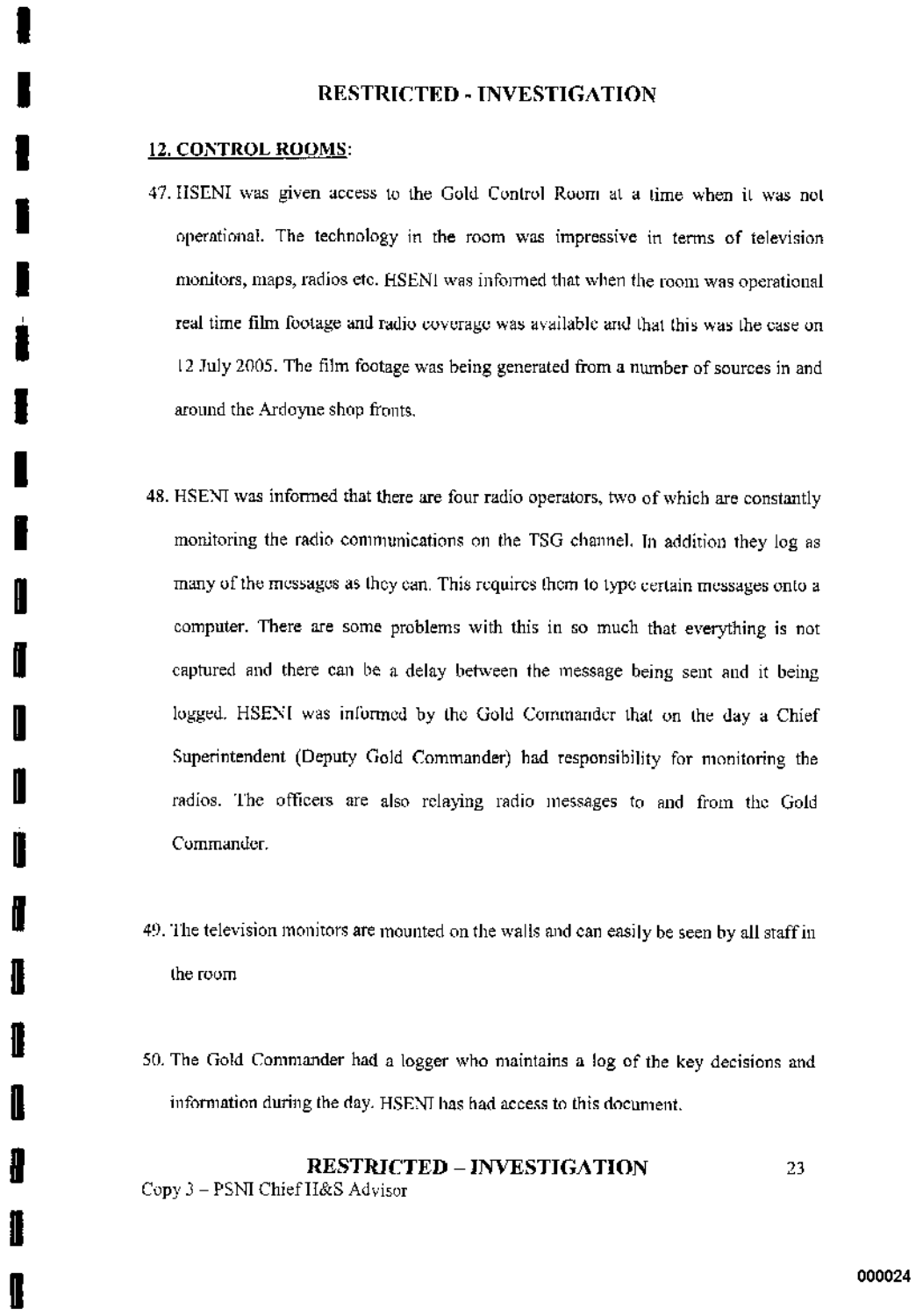- 51. HSENI did not visit the Silver Command Room but was informed that the technology available was similar to that of the Gold Room.
- 52. HSENI has been informed that full audio records are now kept of these events.

# **RESTRICTED - INVESTIGATION**

Copy 3 - PSNI Chief H&S Advisor

I

1

ſ

I

1

I

l

Î

I

I

I

I

I

 $\label{eq:1} \frac{1}{2} \sum_{i=1}^n \frac{1}{2} \sum_{i=1}^n \frac{1}{2} \sum_{i=1}^n \frac{1}{2} \sum_{i=1}^n \frac{1}{2} \sum_{i=1}^n \frac{1}{2} \sum_{i=1}^n \frac{1}{2} \sum_{i=1}^n \frac{1}{2} \sum_{i=1}^n \frac{1}{2} \sum_{i=1}^n \frac{1}{2} \sum_{i=1}^n \frac{1}{2} \sum_{i=1}^n \frac{1}{2} \sum_{i=1}^n \frac{1}{2} \sum_{i=1}^n \frac{1}{$ 

 $\frac{1}{2}$ 

I

i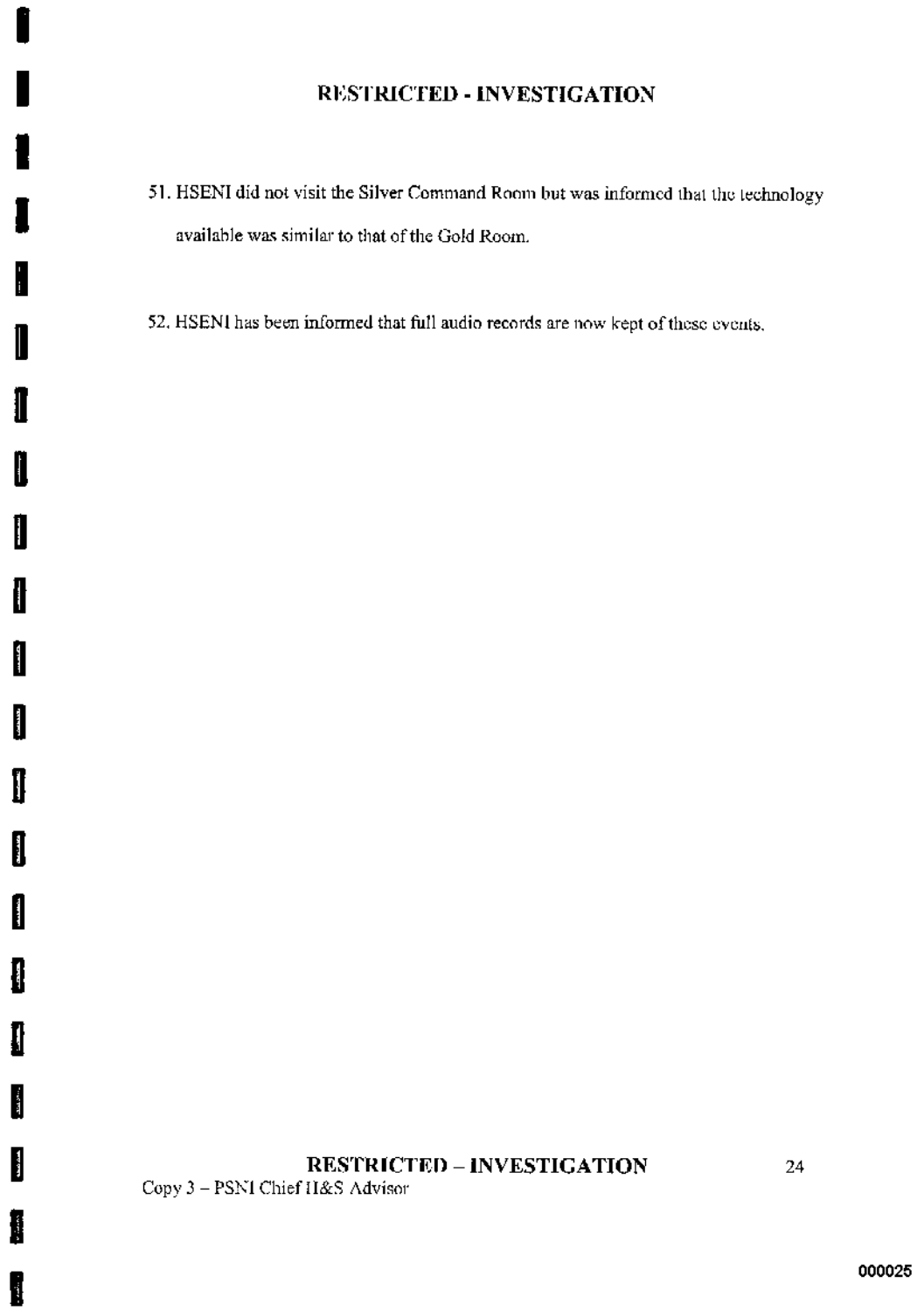#### **13. ROLES OF GOLD AND SILVER COMMANDERS**

- 53. The Gold Commander is the officer in overall command and has responsibility and accountability for the incident or event. The Gold Commander is responsible for resourcing the event, and chairing the strategic co-ordinating group in the event of a multi-agency response to an incident. He must set, review and update the strategy. He must be so focated as to be able to maintain effective strategic command of the operation and is required to consult with partners when determining strategy, must maintain objectivity and as such should not become drawn into tactical level decisions. He must remain available to the Silver Commander(s) if required and must ensure that the strategy for the event is documented in order to provide a clear audit trail, including any changes to that strategy. He needs to approve the Silver Commander(s) tactical plan and ensure that it meets the strategic intention for the event or incident. He is responsible for ensuring the resilience of the command structure and the effectiveness of the Silver Commander(s). On 12 July 2005 the Gold Commander was responsible for authorising the Deployment and use of the AEP system,
- 54. The Silver Commander is responsible for developing and co-ordinating the tactical plan in order to achieve the strategic intention of the Gold Commander. He must be so located as to be able to maintain effective tactical command of the operation. He must ensure that all decisions are documented in the command log in order to provide a clear audit trail. He provides the pivotal link in the command chain between Bronze Commanders and the Gold Commander. This ensures all other commanders are kept

**RESTRICTED – INVESTIGATION** 25. Copy 3 - PSNI Chief H&S Advisor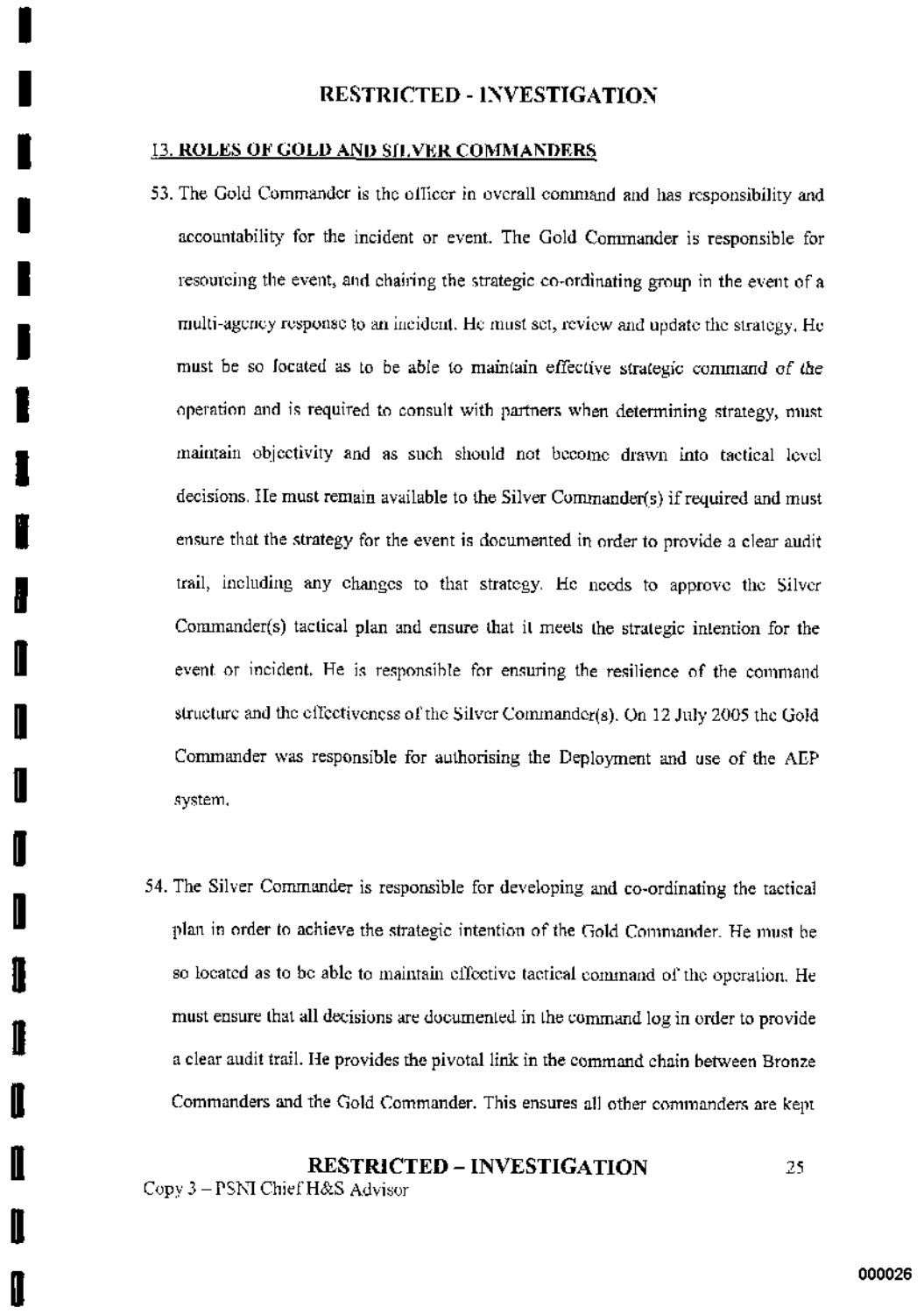apprised of continuing developments. He is responsible for ensuring that all staff are fully briefed and has the responsibility to review, update and communicate changes in the tactical plan to Bronze Commanders and the Gold Commander. He is responsible for ensuring the tactics employed by Bronze Commanders meet the strategic intention and tactical plan. He must consult with the Gold Commander to ensure a formal review and documentation of the requirement for the AEP System and any authorisation to deploy or use the system. The Silver Commander did not have responsibility for authorising the Deployment and use of the AEP system on 12 July 2005.

# **RESTRICTED - INVESTIGATION**

Copy 3 - PSNI Chief H&S Advisor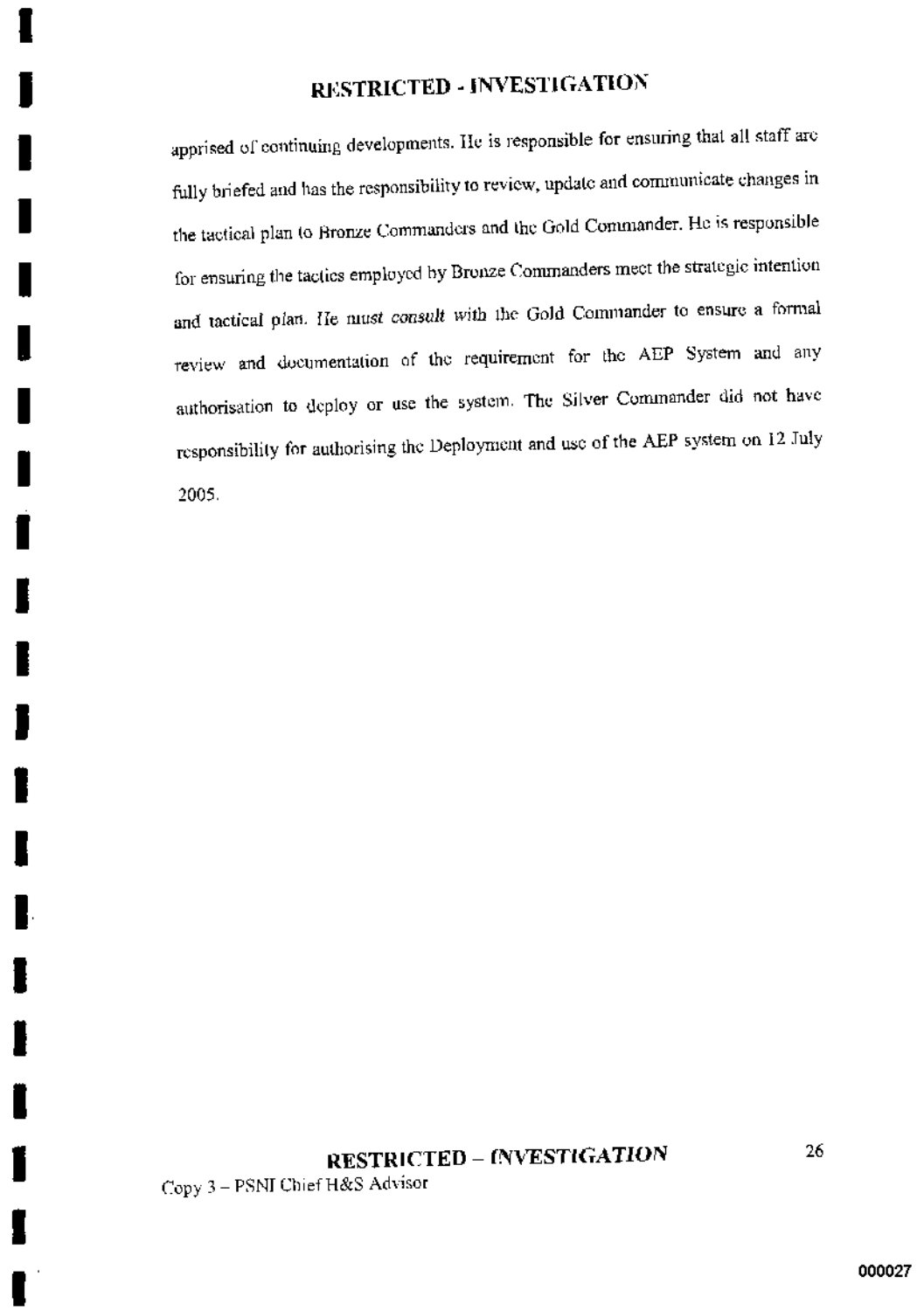#### 14. AREA LAYOUT:

- 55. The main rioting was faced by police lines facing the Brompton Park area. A significant number of officers, land-rovers and water cannons were deployed to face a crowd of up to two or three hundred rioters at Brompton.
- 56. The police had occupied some of the roof tops until sometime close to 20:00 hours. After this the rioters from the nationalist side had unchallenged access to the roof tops of the shop fronts from where they were able to attack police lines. The shop fronts run in an arc countrywards towards Estoril where a large, relatively peaceful crowd had gathered. The threat posed by this crowd was not easy to gauge but their number was significant. Police lines were in position to protect the rear of the police lines that were under attack from the crowd at Brompton Park. The police lines at Estoril did come under blast bomb attack during the evening. A crowd had gathered at Mountainview but this crowd again was relatively peaceful. The above crowds were nationalists.
- 57. A crowd of approximately two hundred people sympathetic to the parade had gathered at the top of the predominantly loyalist Twadell Avenue. This crowd remained peaceful. Police lines were in position in front of Twadell Avenue.
- 58. In similar fashion to the morning, police were deployed in land rovers to form a secure line on the shop front side of the Crumlin Road (from the junction of the Ardoyne Road and Crumlin Road to the bottom of the Ardoyne shop fronts) and

#### **RESTRICTED - INVESTIGATION** 27 Copy 3 - PSNI Chief H&S Advisor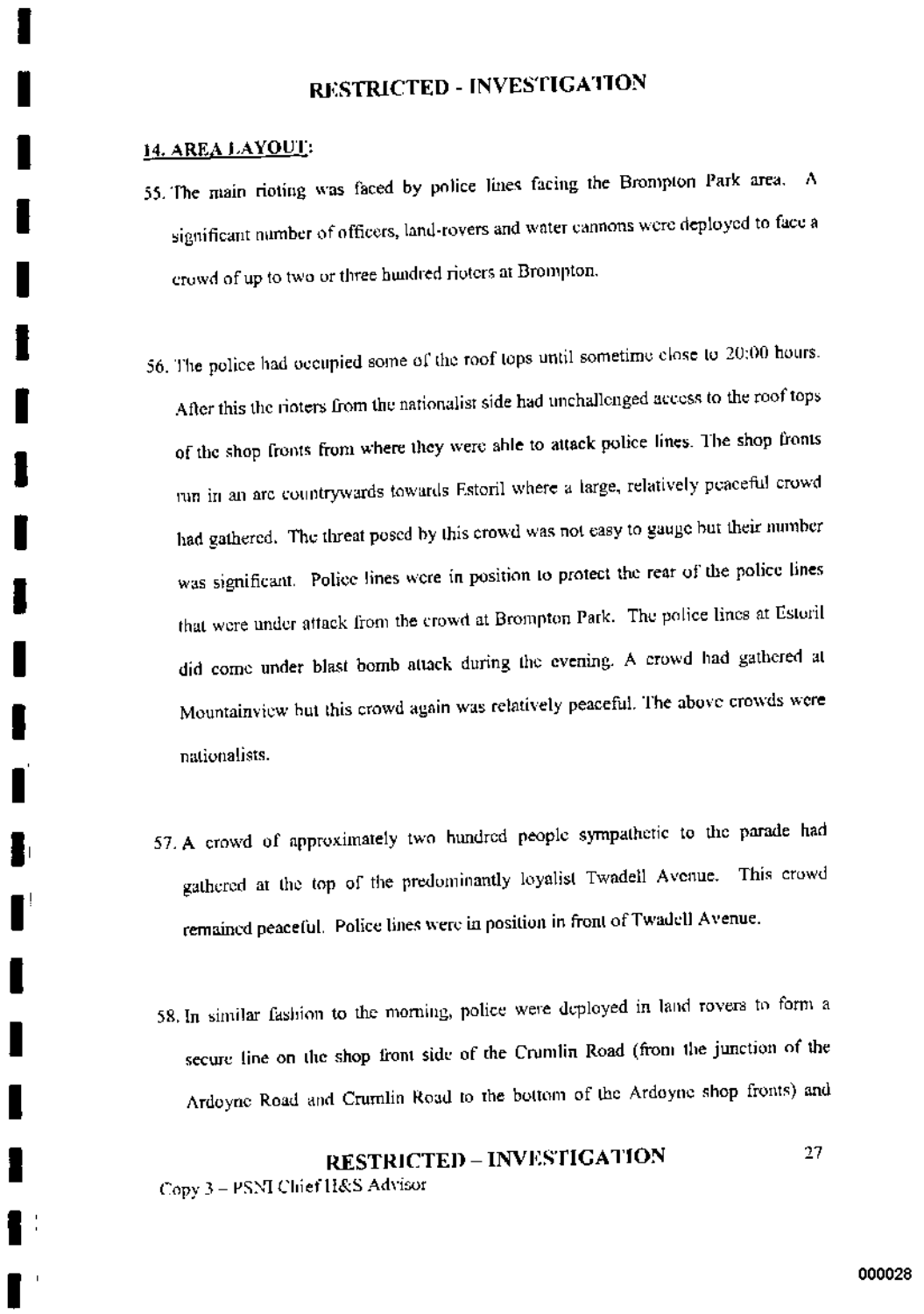military were deployed to form a secure line (with screens) at the Mountainview side of the Crumlin Road (from opposite the junction of the Ardoyne Road and Crumlin Road to the junction of Twaddell Avenue and Crumlin Road).

# **RESTRICTED - INVESTIGATION**

Copy 3 - PSNT Chief H&S Advisor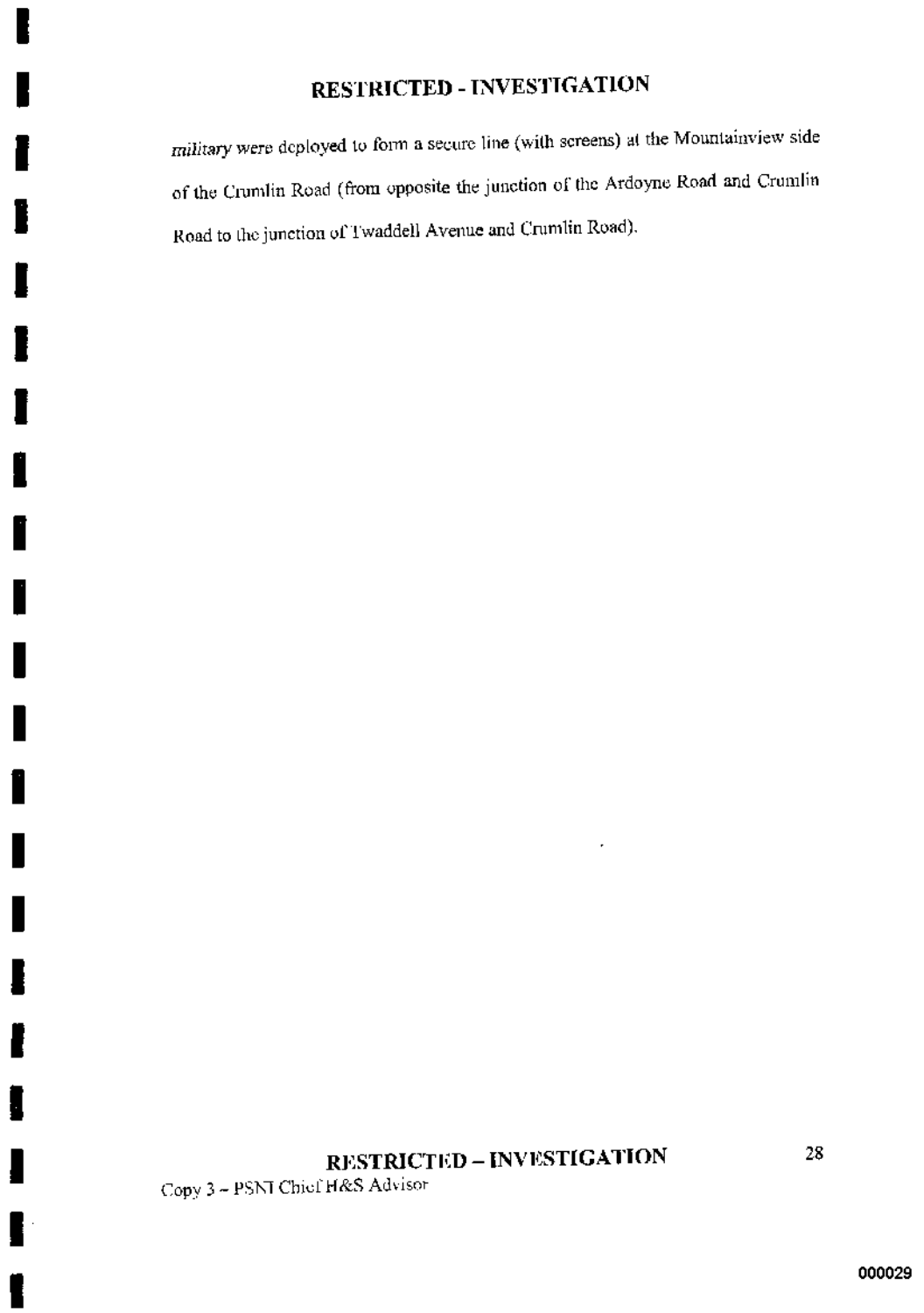### 15. EVENT TIMINGS:

- 59. It has not been possible to accurately work out precise second by second timings of the events between  $19:45$  and  $22:00$  hours on 12 July 2005.
- 60. During the investigation HSENI was given access to documents showing the locations of police lines etc and the timings of certain radio communications. HSENI has no means to verify these timings and therefore cannot rely on their accuracy. HSENI also had access to the Gold Commander's Event Log for the day. Again the accuracy of the timings contained in this document are open to question and HSENI cannot rely on them. Video evidence from a number of sources was viewed during the investigation but these could not provide accurate timings of events. When considering the specific elements of the original PFNI complaint in relation to the "requests for impact rounds" it was regrettable that HSENI could not access radio recordings or transcripts which were accurately timed. Timings from the other logs such as the Gold Room radio log are open to the criticism that they do not contain every radio communication and those which are logged may not have accurate timings. HSENI was able to find a PSNI officer who took contemporaneous notes as he observed and listened to events but once more the exact timings cannot be verified. HSENI was informed by the Gold Commander about a recommendation made about the use of datum clocks. This measure may help in the analysis of events after the incident, but by itself would not accurately provide timings of all relevant events.

## **RESTRICTED – INVESTIGATION** Copy 3 PSNI Chief H&S Advisor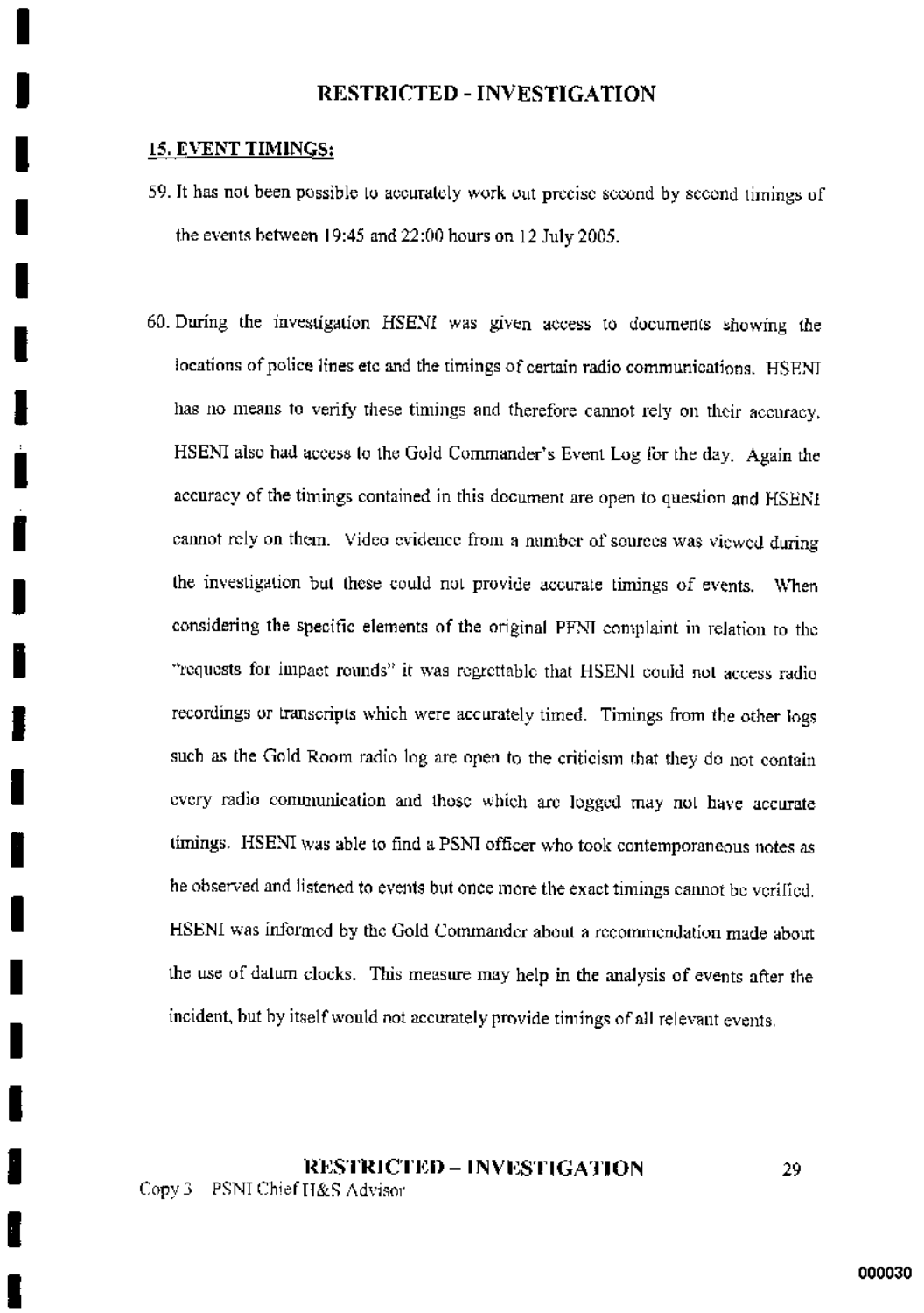61. As a result of the unavailability of accurate timings of events HSENI cannot give any opinions on issues where timings are critical.

# **RESTRICTED - INVESTIGATION**

Copy 3 - PSNI Chief H&S Advisor

I

I

I

I

I

I

I

 $\blacksquare$ 

İ

I

I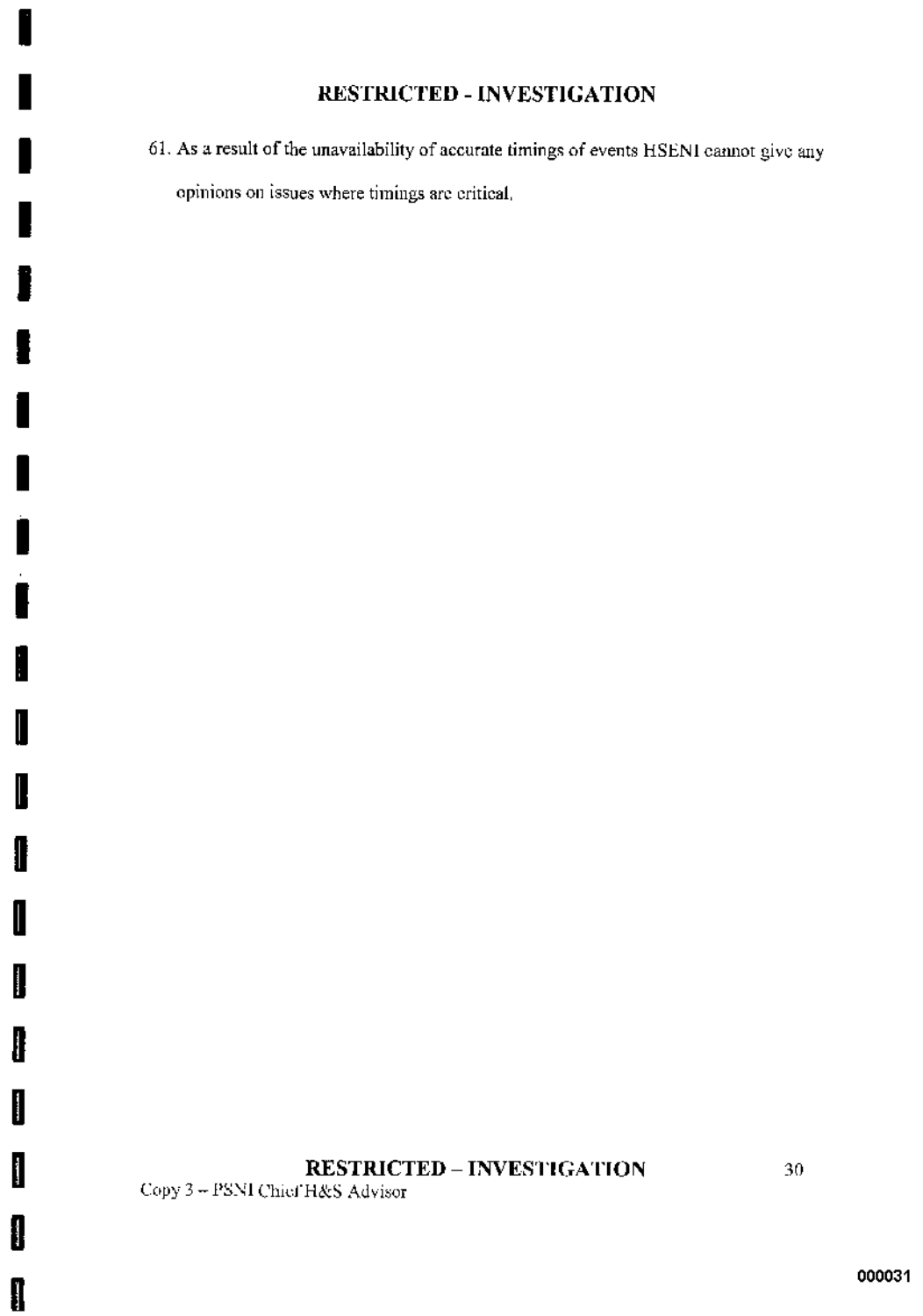#### **16. THE HAZARDS FACED BY OFFICERS ON THE DAY:**

- 62. The officers on duty on the lines at Ardoyne of 12 July 2005 faced the hazards of being struck by golf balls, stones, bricks, pieces of wood, large pieces of masonry, possible fire works, petrol bombs and blast bombs being thrown by rioters. Other hazards faced included the police lines being rushed by large numbers of rioters. At one stage attempts were made to propel a burning car towards police lines.
- 63. The rioting changed in its tempo and ferocity during the period between 19:45 and 22:00. There were lulls which often coincided with the use of the water cannon. During periods when the water cannons were not available rioting increased and the rioters got close to police lines. These periods were associated with significant risk to officer safety.
- 64. A number of rioters were able to get access to the shop roof tops and they were able to throw missiles down behind police lines. At one stage rioters were observed dropping large pieces of masonry onto officers at the shop fronts close to Delaney's Entry. Again this would constitute a significant risk to officer safety.

H

I

Į

Ħ

H

H

65. Petrol bombs were thrown at police lines at various times between 19:45 and 22:00 hours on 12 July 2005. There is no disputing that these devices pose a risk to officer safety but, almost all of the officers who were spoken to during the investigation did not see petrol bombs as a major problem.

#### **RESTRICTED - INVESTIGATION** 31 Copy 3 - PSNI Chief H&S Advisor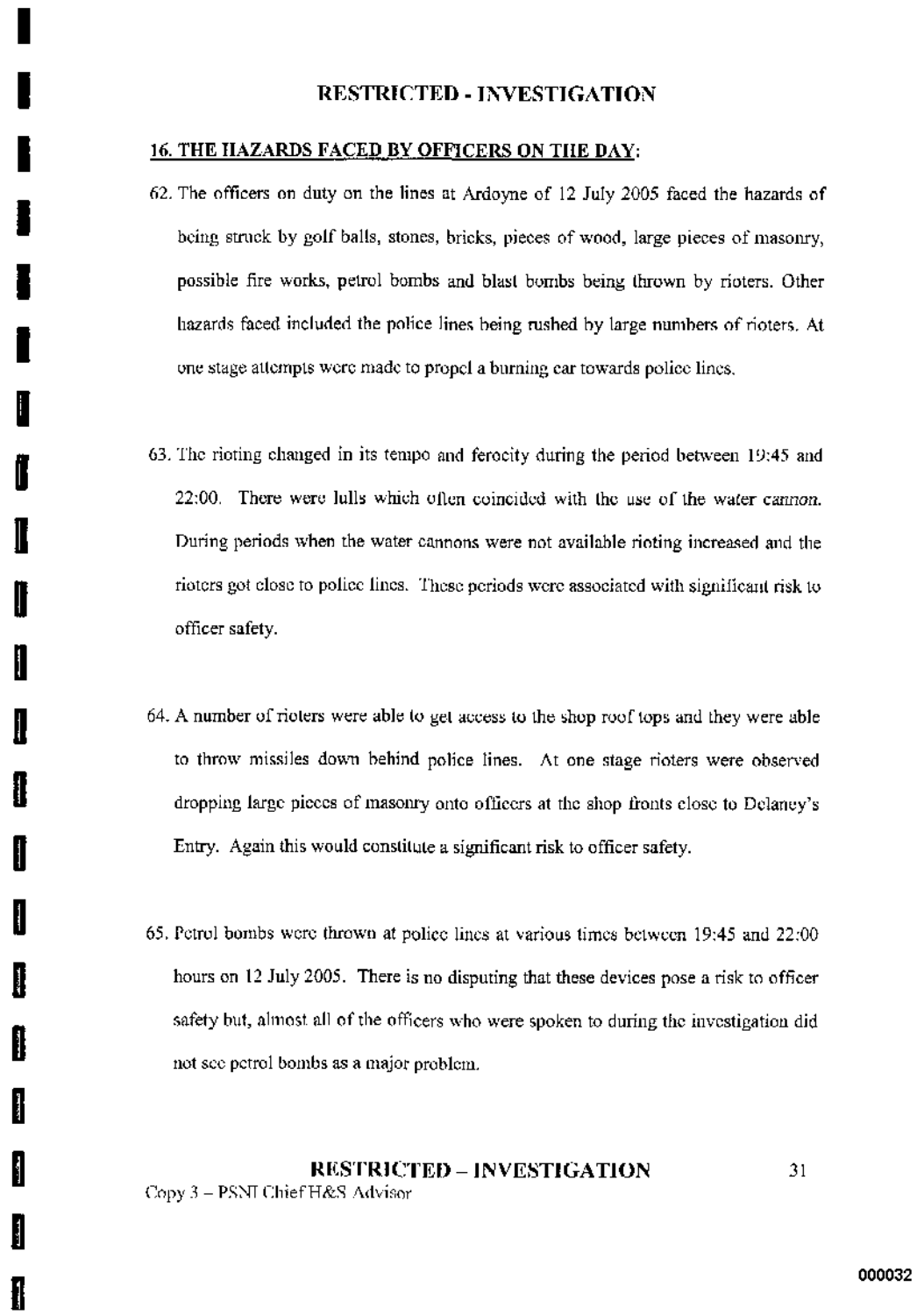66. An unknown number of firework-type devices and other devices commonly referred to as "blast bombs" were thrown at and behind police lines. These explosive devices can be wrapped in nails. Devices such as blast bombs can be life threatening.

# **RESTRICTED - INVESTIGATION**

J,

Copy 3 PSNI Chief H&S Advisor

I

L

I

I

I

I

I

II

I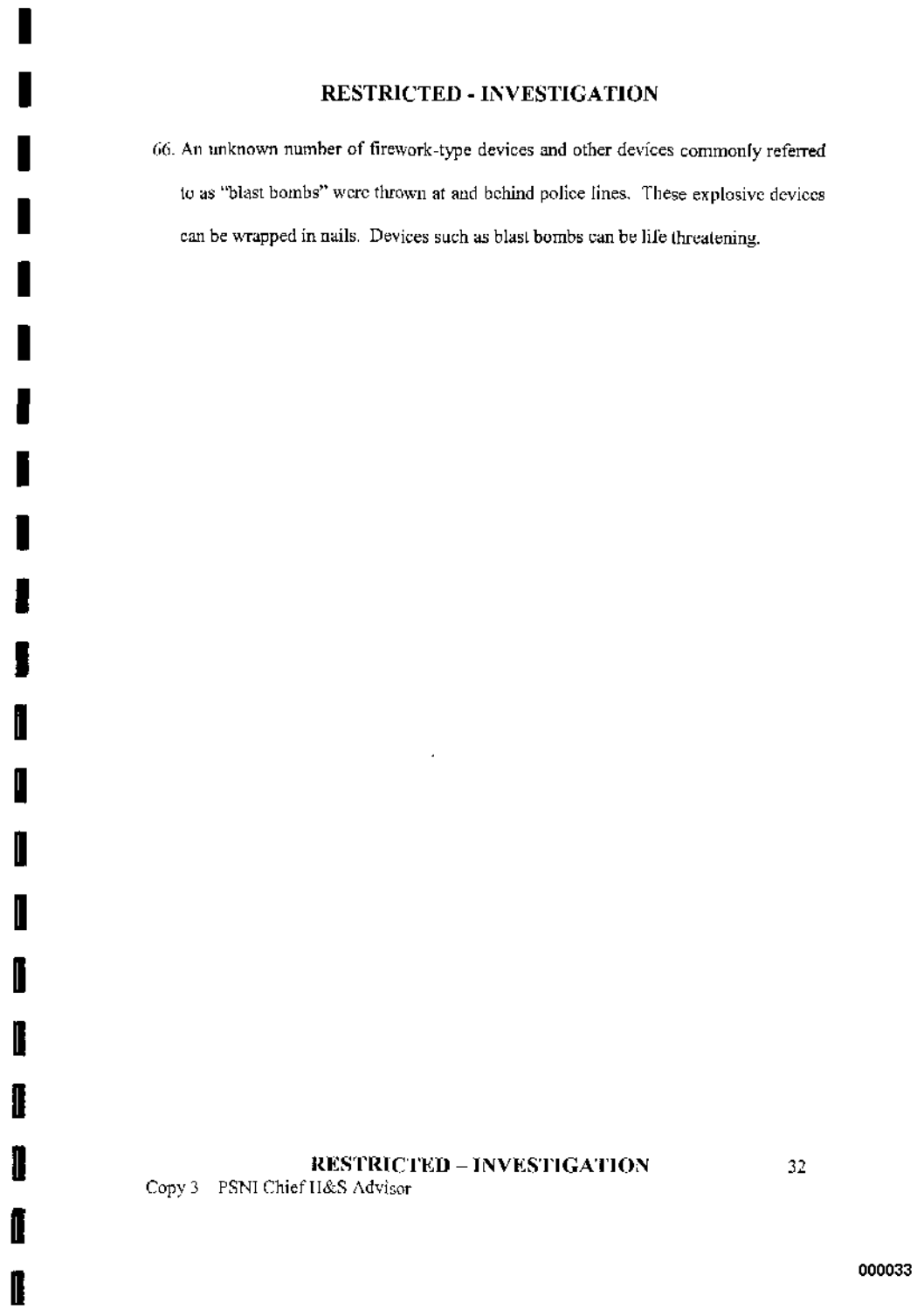# Page(s) 000034, 000035

# is(are) exempted pursuant to section(s)

# F31, F31(1), F31(1)(a), F38, F38(1), F38(1)(a), F38(1)(b)

# is(are) exempted pursuant to section(s)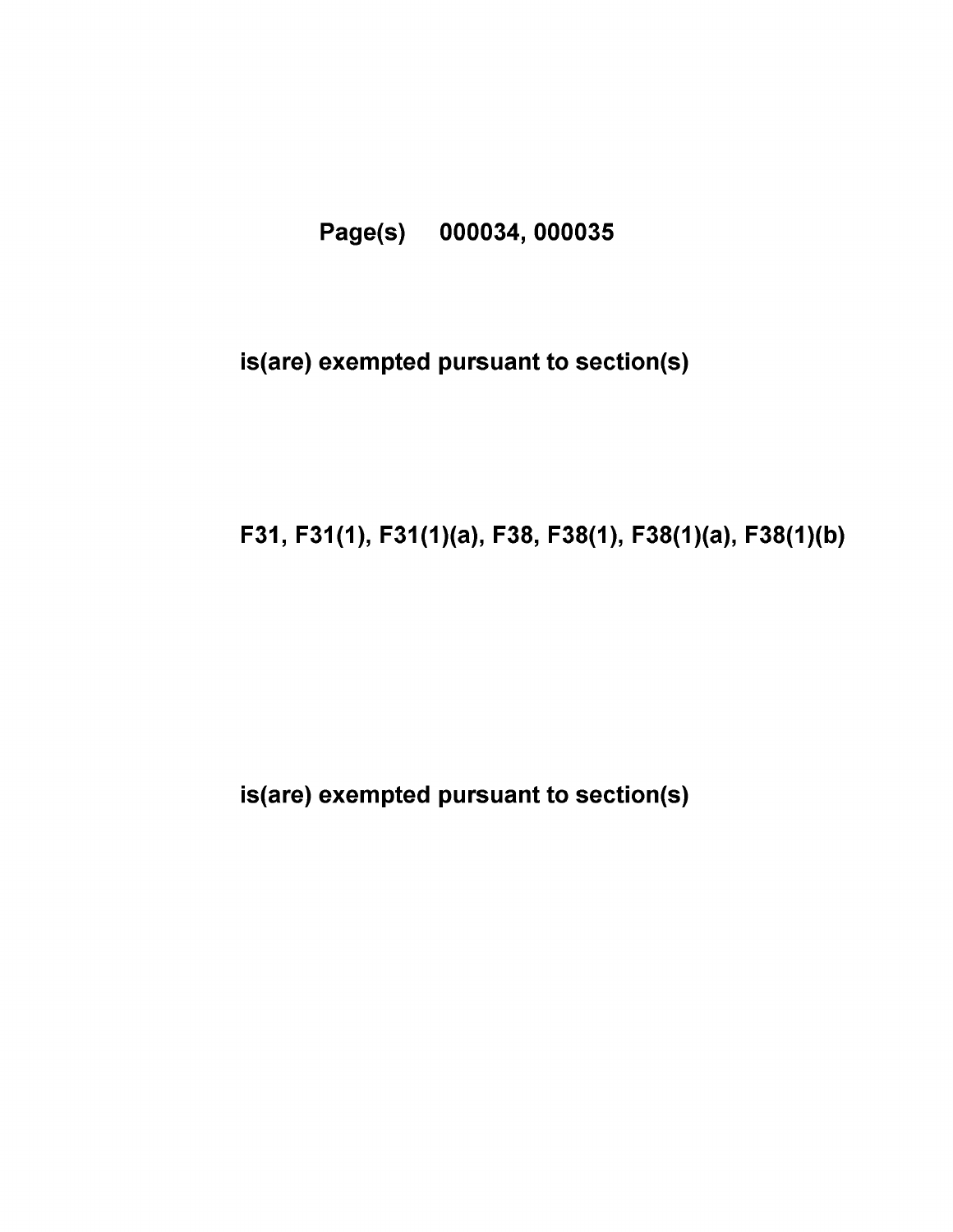### **18. PERSONAL PROTECTIVE EQUIPMENT:**

- 73. The TSG officers were supplied with a range of personal protective equipment for use on the day such as boots, flameproof suits, shields, hoodovers, and helmets etc. The wearing of this amount of equipment for an extended period of time on a hot summer day would be expected to take a physical toll on the officers.
- 74. Helmets and Body Protection: The helmet and other body protection equipment will provide some protection against a ballistic strike from projectiles such as stones and golf balls but if bricks, masonry, or other heavy projectiles make contact with the officers a potential for injury exists. The injuries may occur as a result of the impact trauma, not all of which will be absorbed by equipment. The equipment does not appear to be a protection against explosive devices which may have nails etc. attached. Such devices have the potential to kill or cause serious injury.
- 75. Shields: Officers on the lines carry shields which are approximately four feet tall and two feet wide. The shields again provide protection from stones and other missiles but they do have limitations. The officers must move the shields into the correct position to block the missiles. If officers came under a barrage of heavy stoning the possibility exists that officers will not be able to stop all the missiles with the shields. Officers also report that after prolonged wearing of the hoodover and the helmet it can be difficult to have good view of the situation. This can also lead to difficulties when using the shields. A number of front line officers who provided information to HSEN1 jokingly referred to the "golden brick", that is the one that despite the best efforts of

### **RESTRICTED - INVESTIGATION** 35

Copy 3 PSNI Chief H&S Advisor

ŧ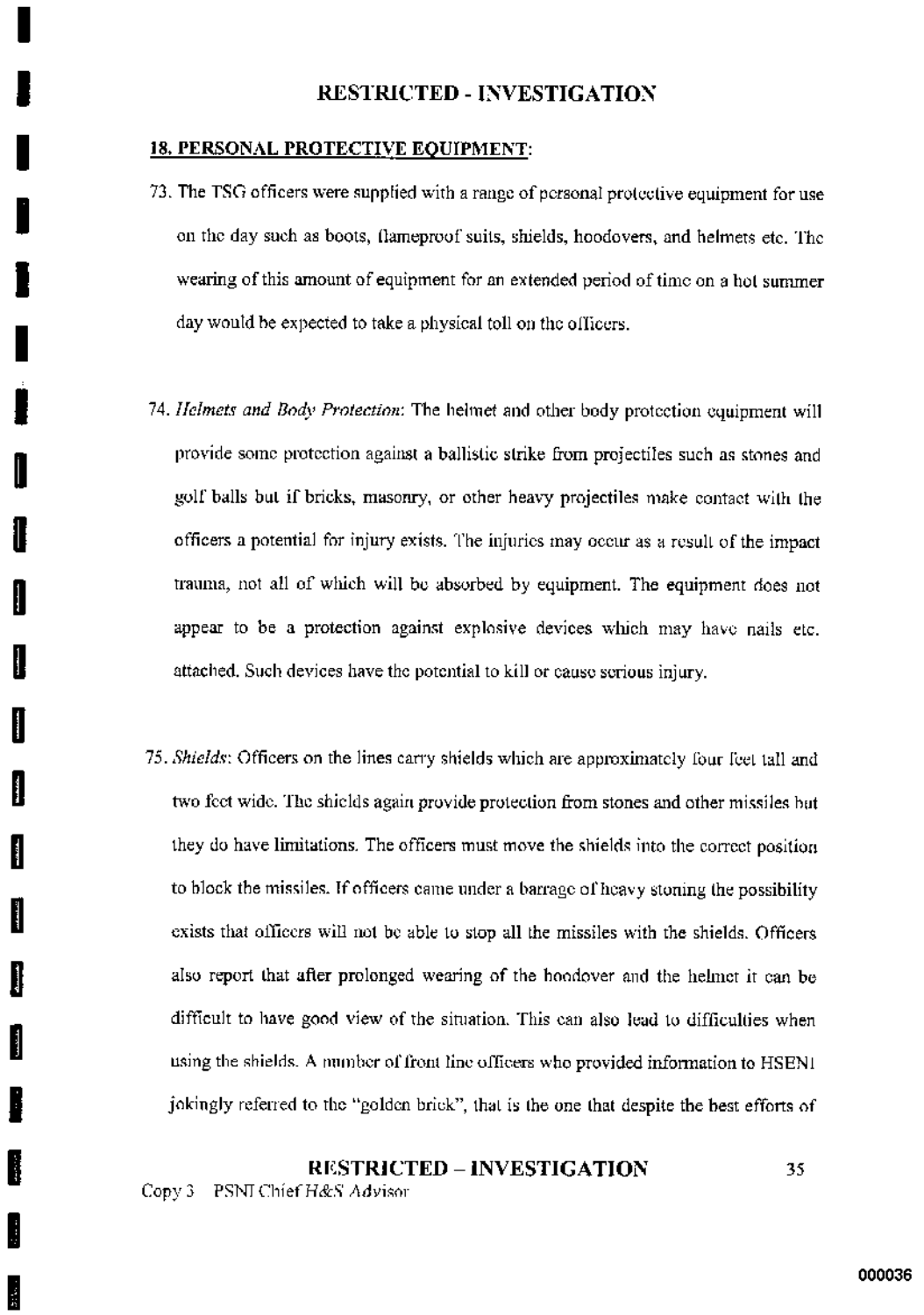the officers gets through the shield line and strikes an officer. Another shortcoming of the shields is that they only provide a level of protection from missiles thrown from one area. At the Ardoyne shop fronts on 12 July 2005 officers came under attack from Brompton Park (from the front) and at the same time from the rooflops of the shops (from behind).

- 76. Fire Retardant Suits: The fire retardant suits provide good protection against fire, a hazard faced by officers on the front lines when they are attacked with petrol bombs. HSENI is of the opinion that these suits do not provide any protection against impact injuries.
- 77. Pads and safety hoots: Again these measures do provide good protection but officers report that whilst they may prevent a missile from breaking bones or the skin they do not damp the impact of the object when it strikes the officer.
- 78. As previously stated personal protective equipment must only be used as a last resort control measure where it is possible to use and rely on other measures. HSENI appreciates that officers on public order duty may have to wear full personal protective equipment from the outset but those in charge of the operation should, where possible, utilize other measures and avoid relying PPE.

## **RESTRICTED - INVESTIGATION** Copy 3 PSNI Chief H&S Advisor

Ħ

 $\frac{1}{2}$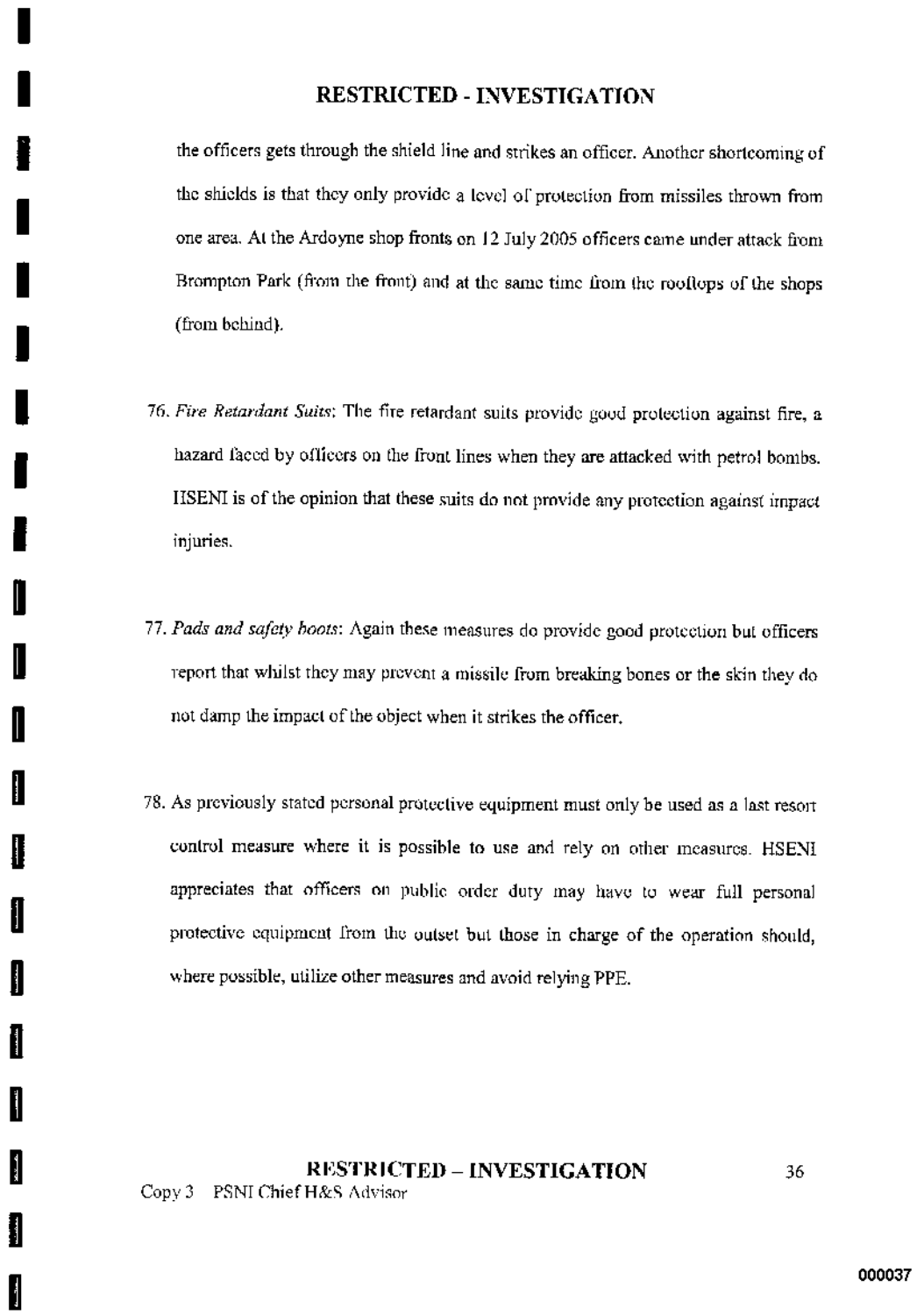# 19. ANALYSIS OF LEGAL COMPLIANCE OF THE POLICE OPERATION ON 12 JULY 2005:

- 79. HSENI is not in a position to judge the strategy employed, or the effectiveness of a policing operation such as the one under consideration. The opinions given below relate solely to how the requirements placed on the Office of the Chief Constable in relation to the health, safety and welfare of police officers was met.
- 80. Almost to a man all those interviewed agreed that the only way to minimise risks from missiles is to create and maintain a distance (estimates ranged from twenty to forty metres) between police lines and the rioters. If rioters get into close quarters at police lines the risks significantly rise and other hazards come into play such as the likelihood of hand-to-hand fighting increases. The Gold Commander acknowledged to HSENI that one effect of using AEPs may be to create a safe zone between the rioters and police lines but also pointed out that the deployment and use of AEPs can aggravate the rioters and increase the ferocity of the rioting. HSENI has no means of validating either claim but it is clear that the general order 46/2000 (baton rounds) stated that baton rounds could be used to create a safe distance. The general order 21/2005 (AEPs) as previously stated makes no such claim.
- 81. Sometime around 19:50 to 19:55 hours, the supporters and parades were clear of the contentious part of the route. The military screen vehicles moved out of the area. However, the police were unable to withdraw because the crowd at Brompton Park were continuing to throw missiles and a large crowd of people remained at Twaddell

#### **RESTRICTED – INVESTIGATION** 37 Copy 3 - PSNI Chief H&S Advisor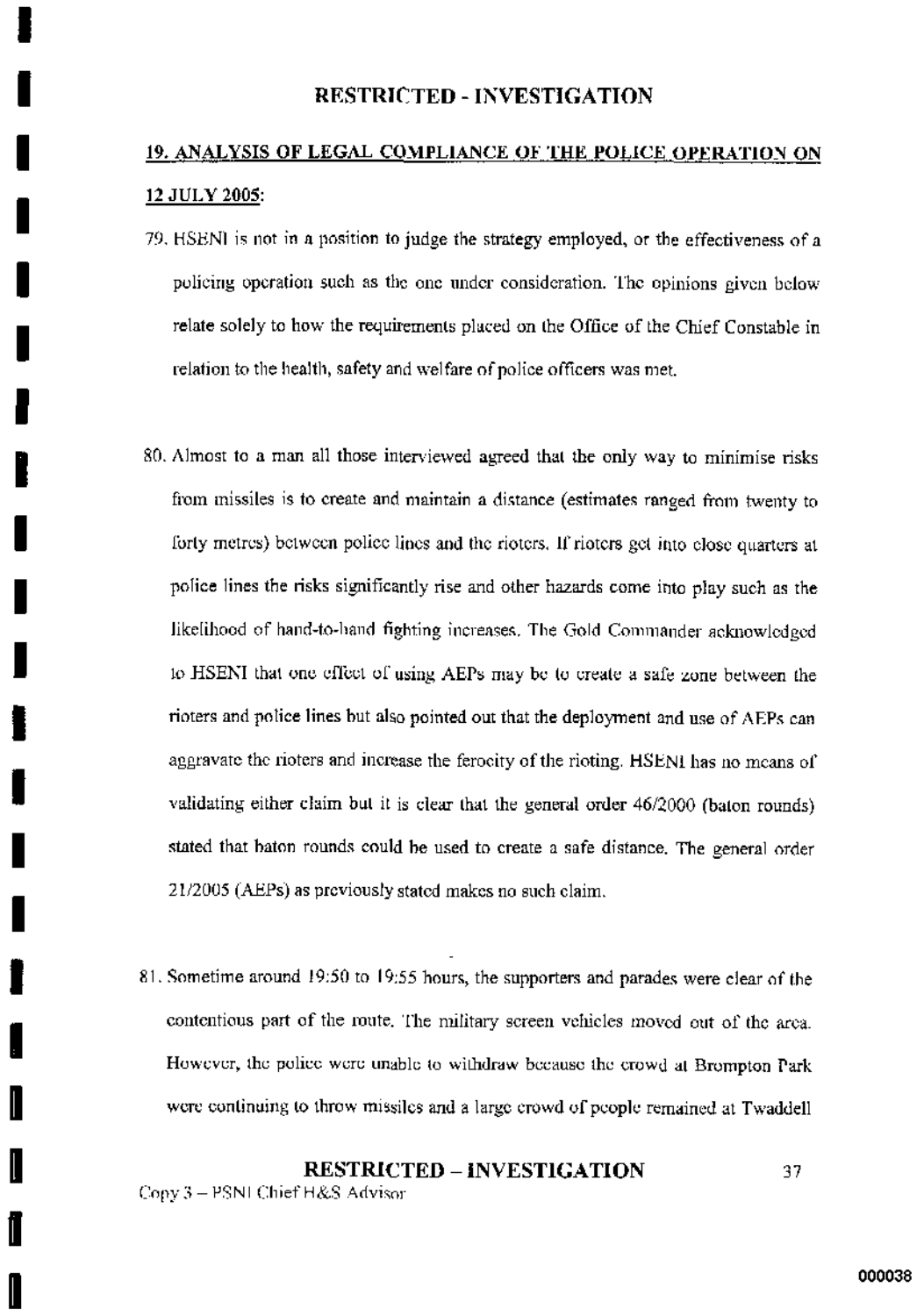Avenue, The water cannon had been used against rioters at Brompton Park. Eventually the water cannon use ceased in order to allow politicians and community representatives time to use their influence. Immediately the crowd at Brompton Park surged forward and starting throwing missiles at the police line.

 $s.F31$ s.F38  $s.F38(1)$  $s.F38(1)(a)$ s.F38(1)(b) s.F31(1)  $s.F31(1)(a)$ 

The police came under heavy missile fire from the crowd. Water cannon were used once again to push the crowd back from the police line, injuries to police officers were sustained. This pattern was repeated throughout the height of the riot prior to the use of AEPs. It was as though the rioters used the periods when the water cannon was being withdrawn and replaced to inflict the heaviest rioting on police lines. The problem of maneuvering a water cannon out of the line and then maneuvering a refilled one into the line gave the rioters a considerable amount of time to advance on police lines. It was during these periods that police were taking casualties.

82. The water cannons were somewhat successful at keeping the rioters away from police lines but at times they were ineffective either because they were being withdrawn or replaced or there was a time lag between the need to use them and the jets being deployed. Video footage showed that the rioters were able to judge when to withdraw to avoid the powerful jets of water. They then taunted the police cannoneers in order to get them to use up the water supplies.

**RESTRICTED – INVESTIGATION** Copy 3 PSNI Chief H&S Advisor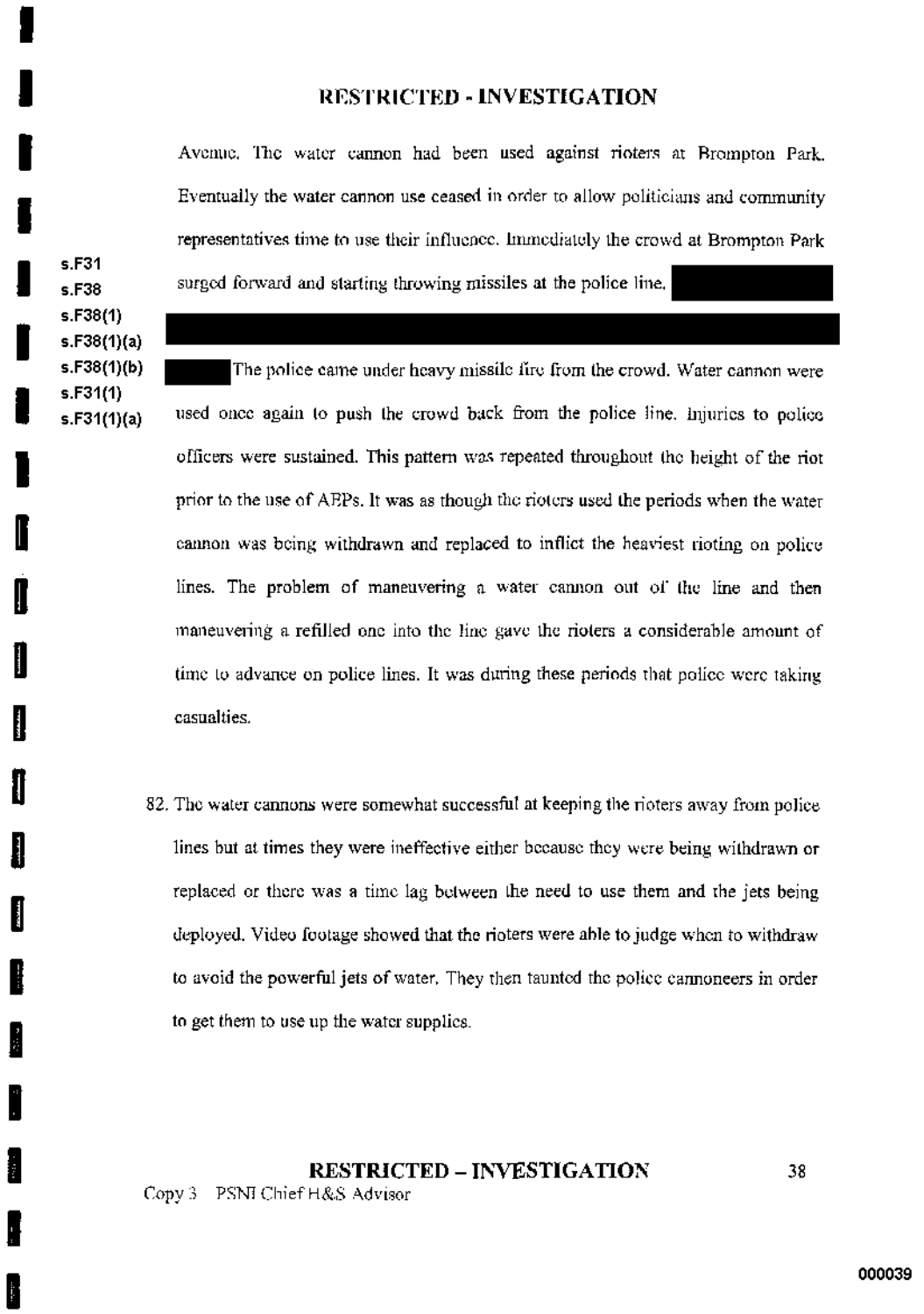- 83. HSENI accepts that the water cannons can provide a means in certain circumstances to keep numbers of rioters away from police lines. Having said this, their use and effectiveness was limited on 12 July 2005. They were not permitted to be trained on any person who was not on ground level, in other words they could not be used against rioters on the rooflops who attacked the rear of police lines. As mentioned they were unable to maintain a constant level of protection because of their size and water carrying capacity (HSENI has been informed that a full tank can be discharged in a matter of minutes depending on the jetting power used). Any effect produced by the water cannons on the rioters was temporary and indeed it appeared from the video footage that dodging the water cannon had almost become like a game for some of the rioters. Other footage showed rioters pretending to take a shower in the water. There is no doubt that the water cannons were effective when used at full power but it should have been forescen that with the arrangements which were in place on 12 July 2005 that the maintenance of this control measure was not possible.
- 84. Sometime around 20.10 hours, a red car was pushed out of Brompton Park. The crowd of around 300 individuals followed the car onto the Crumlin Road. Then about seven members of the crowd, some of whom wore scarves and/or hoods to cover their faces, attempted to set fire to the inside of the car (which appeared to have been doused in petrol). Water cannon were directed at the protesters surrounding the car to undermine their efforts to light the vehicle. A protester then carried what appeared to be a petrol bomb over to the ear, lit it and throw it into the car, successfully setting it alight. Members of the crowd then attempted to push the burning car towards the

### **RESTRICTED – INVESTIGATION** 39

Copy 3 PSNI Chief H&S Advisor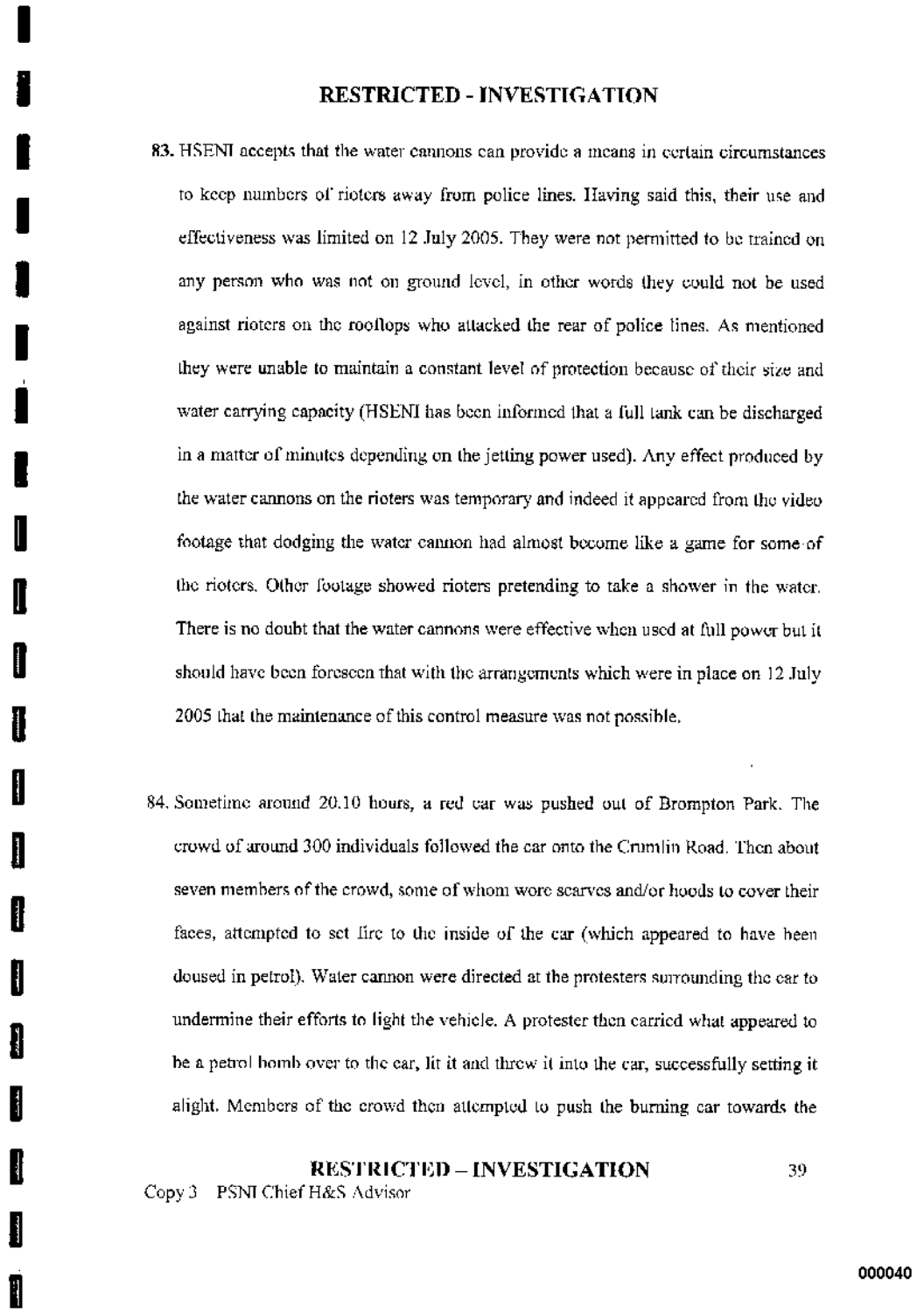police line. The water cannon put out the fire in the car and pushed back the crowd. At approximately 20.11 hours, use of the water cannon was suspended for a second time. The crowd again surged towards the police line and threw heavy missiles. The red car was set on fire again. Water cannon was used again approximately two minutes later. There were several hundred protesters at the junction of Brompton Park and Crumlin Road at this stage. Every time the water cannon ccased, the crowd of protesters surged forward throwing missiles at the police line. During these times police officers were in a situation in which they could have received serious or life threatening injuries. Reports were also coming over the radio that fireworks were being discharged at police lines. Shortly after this the callsigns on the ground reported that they were under attack from blast bombs.

### Requests for the Deployment of AEPs:

į

H

H

- 85. This is an area which may be disputed and as previously outlined the precise timings are not available. HSENI is using a CD known as GJ3(a) which is a recording of the TSG radio channel as the main source of information for this section. As far as it was possible HSENI has transcribed this recording and this transcript is on file.
- 86. The main safety measure which the police can rely on in riot situations is to maintain a safe distance between police lines and the rioters or to withdraw if that is possible, If they can maintain a safe distance the risks posed by stones, bricks, masonry and petrol bombs is significantly reduced because the rioters struggle to throw the missiles far enough to hit the police lines. Over the years baton rounds have allowed

### **RESTRICTED - INVESTIGATION** 40

Copy 3 - PSNI Chief H&S Advisor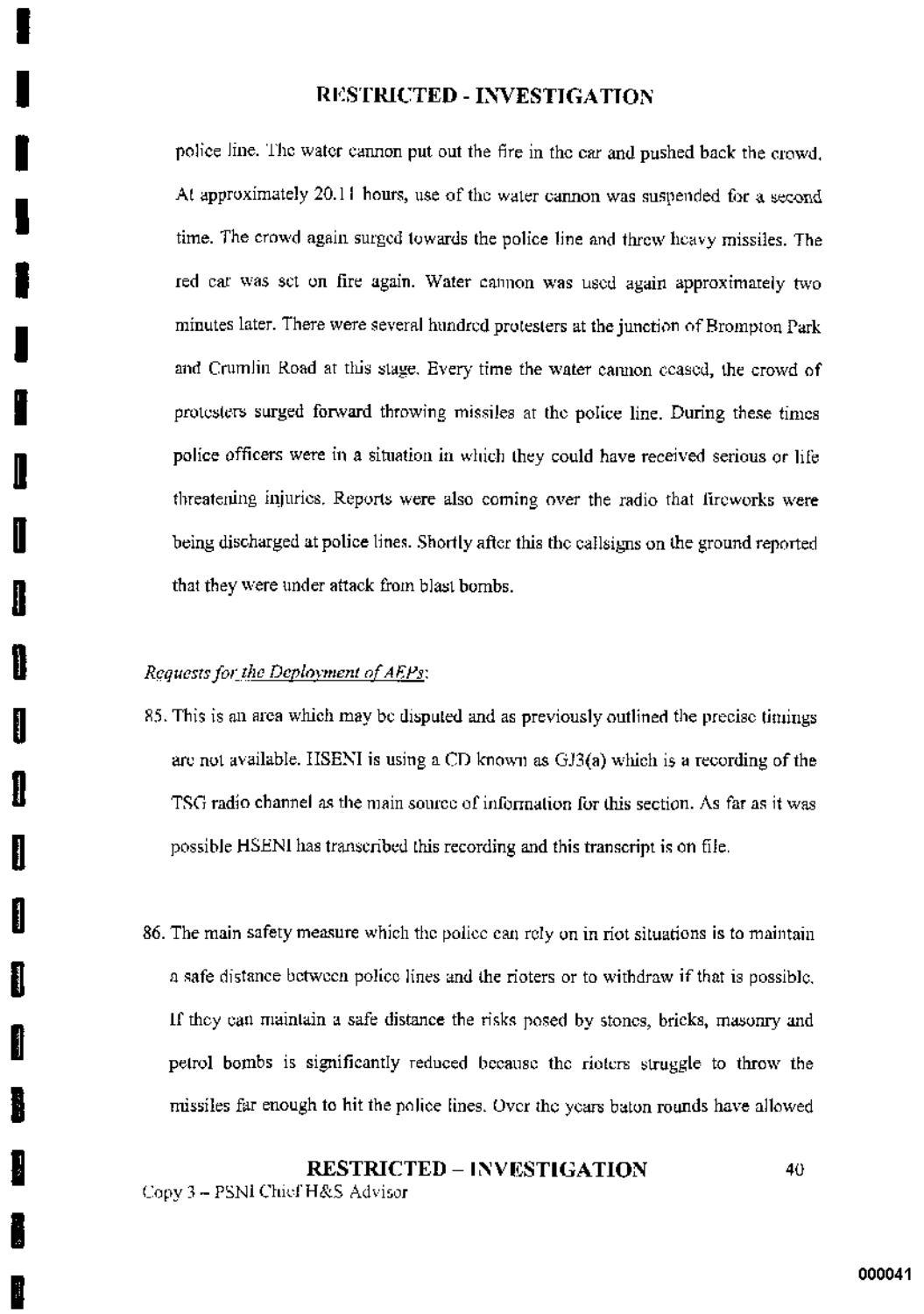police to achieve distance between themselves and the rioters. It has been widely reported to HSENI that displaying the baton guns on the police lines has the effect of creating a safe distance and often it has not been necessary to actually fire great numbers of batons to achieve and maintain distance. Every situation will differ and to this end the PSNI invest a lot of time, effort and money training skilled officers on the use of the AEP system. The AEP system is only permitted to be used by highly trained professional police officers who have to satisfy themselves that if they decide to fire an AEP that they have taken into account all the necessary factors and indeed that they stand alone in justifying the decision to fire. All trained officers will be acutely aware that every firing action may potentially be the subject of an investigation by the Office of the Police Ombudsman for Northern Ireland.

- 87. It is worth noting that the PSNI General Order (21/2005) relating to the AEP system came into operation on 21 June 2005 and that prior to 12 July 2005 no AEPs had ever been discharged. The General Order which preceded 21/2005 dealt with "baton rounds" (46/2000). Baton rounds had been used on many occasions prior to 2005. As previously mentioned general order 46/2000 states that baton rounds can be used to keep rioters at a safe distance and disperse or contain rioters. General Order 21/2005 (AEPs) does not have any detail in relation to the use of the AEP system as a means of keeping a safe distance.
- 88. The Gold Commander informed HSENI that the first request that the Silver Commander made to him for the deployment of AEPs was at 20:29 hours.

### **RESTRICTED - INVESTIGATION** 41 Copy 3 - PSNI Chief H&S Advisor

I

Í

ı

H

I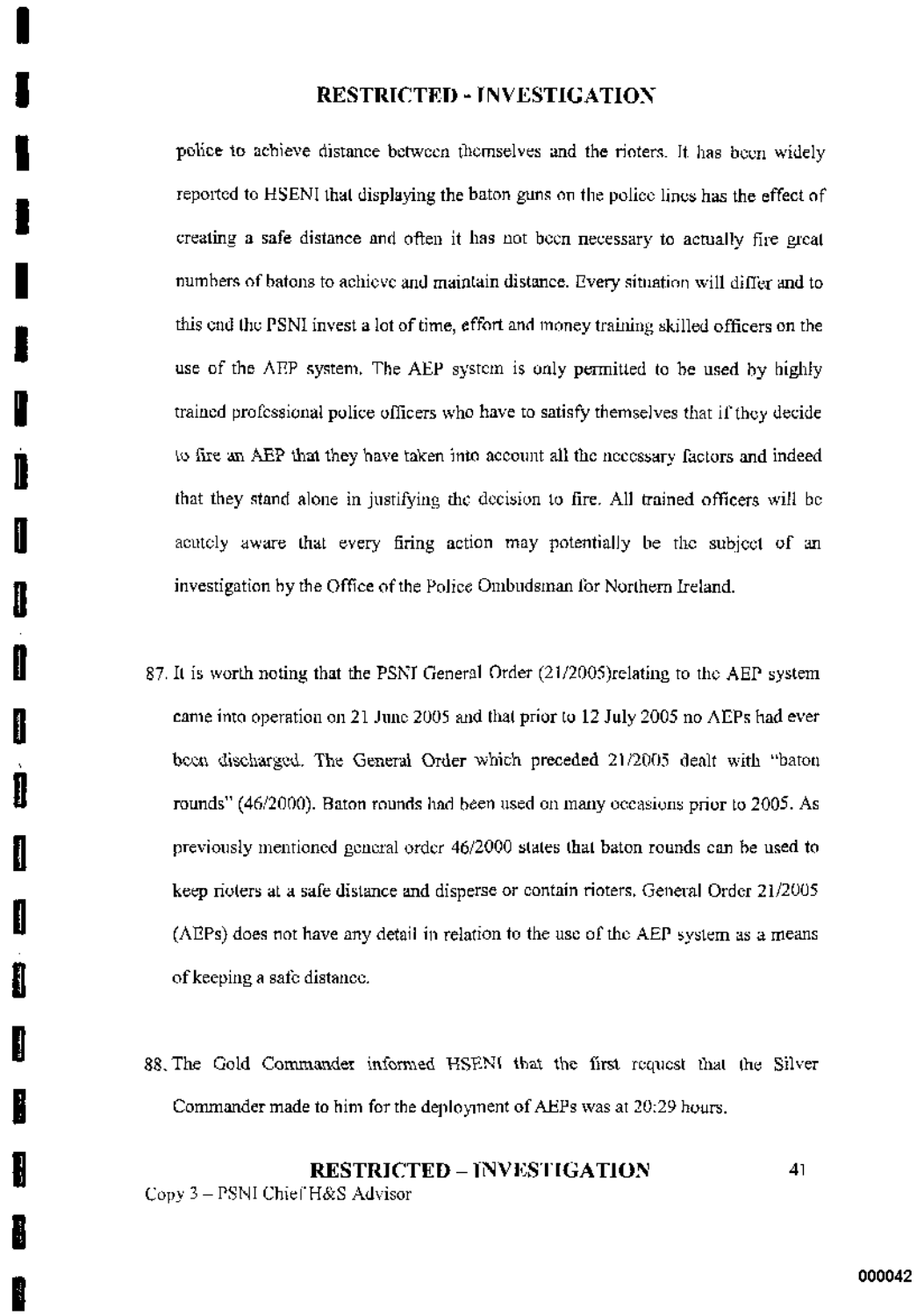- 89. Using the powers given to it in Article 22(j) of the Health and Safety at Work (NI) Order 1978, HSENI required the two Gold Room radio operators to answer a number of questions relating to the transcript of  $GJ3(a)$ . Both officers were made aware that the penalty for willfully making or signing a false declaration is, on summary conviction, a fine not exceeding  $£20,000$  or conviction on indictment, to imprisonment for a term not exceeding two years, or an unlimited fine, or both. Both Gold Room radio control officers informed HSENI through their declarations that the Gold Commander was approximately six feet from their station in the Gold Command Room. In relation to the specific radio transmissions requesting AEPs, both radio operators stated, "Whilst I [we] cannot remember specific occasions it would have been the norm for 1 or Constable \*\*\*\*\*\*\*\* to bring this transmission to the attention of the Gold Commander as it was part of our remit to ensure he knew any pertinent facts".
- 90. The first request was made by an officer from the Greens [TSG units adopt colours as callsigns] sometime just before 20:00 hours. This request was made to Silver Command. This request was denied by Silver Delta [radio control at Silver Command). The video evidence from around this time shows rioters at very close quarters. The attacks on police were described by officers as very bad. The police dogs which had been deployed on the front line to push rioters back had to be withdrawn due to the ferocity of the violence from rioters,

# **RESTRICTED – INVESTIGATION**

Copy 3 PSNT Chief H&S Advisor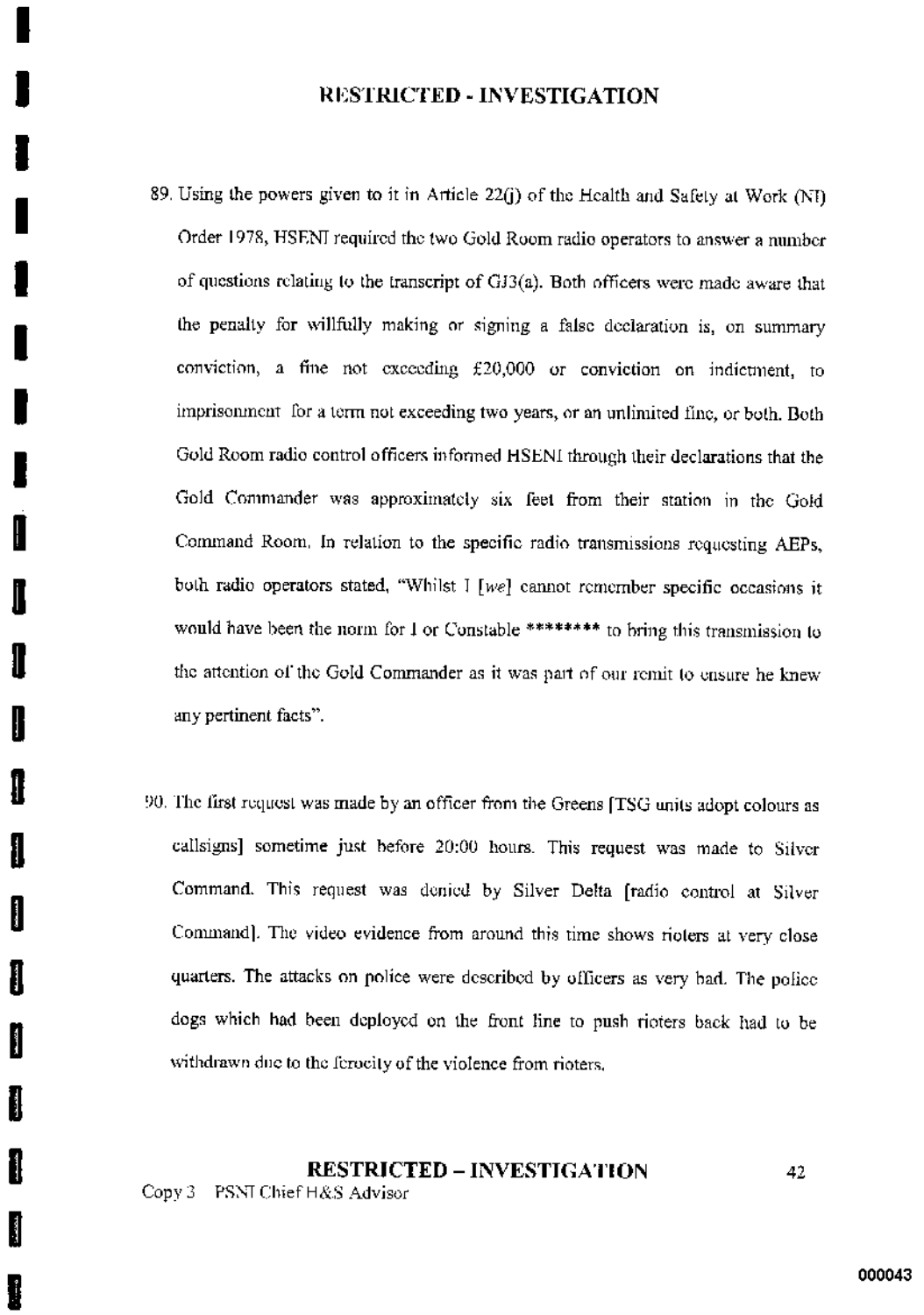- 91. At this stage withdrawal from the area could not be undertaken easily as there were still officers deployed on the rooflops. In addition the loyalists at Twadell Avenue may have been difficult to protect against the very large crowd of nationalists who would have been free to attack them.
- 92. Before the next request was made, Crimson Two stated on the radio, "I am replacing one water cannon with another. We may have to use it again as the crowd is continuing to advance. We are taking police casualties here".
- 93. The second request for AEPs was made by Echo Two, a level two TSG. Some members of Echo 2 were close to an area near the Regal Furniture Shop where officers had just got down from the rooftops. Almost immediately rioters came up onto the rooftops and started to throw very heavy masonry down on top of officers. The potential for injury was very high at this point. This request was made to Silver Command. Silver Command refused permission to deploy AEPs, stating that, "officers on the roof responding to that as we speak". Echo Two (possibly Three) responded, "Negative, negative, the officers are on the other part of the roof. This part is unprotected".
- 94. It must be remembered that according to the agreed command structure operational on the day that the only person with the authority to authorise the deployment and use of AEPs was the Gold Commander. It should also be remembered that the Gold Commander informed HSENI that the first time Silver Command asked him for

### **RESTRICTED - INVESTIGATION** 43.

Copy 3 PSNI Chief H&S Advisor

I

W

Ш

H

I

H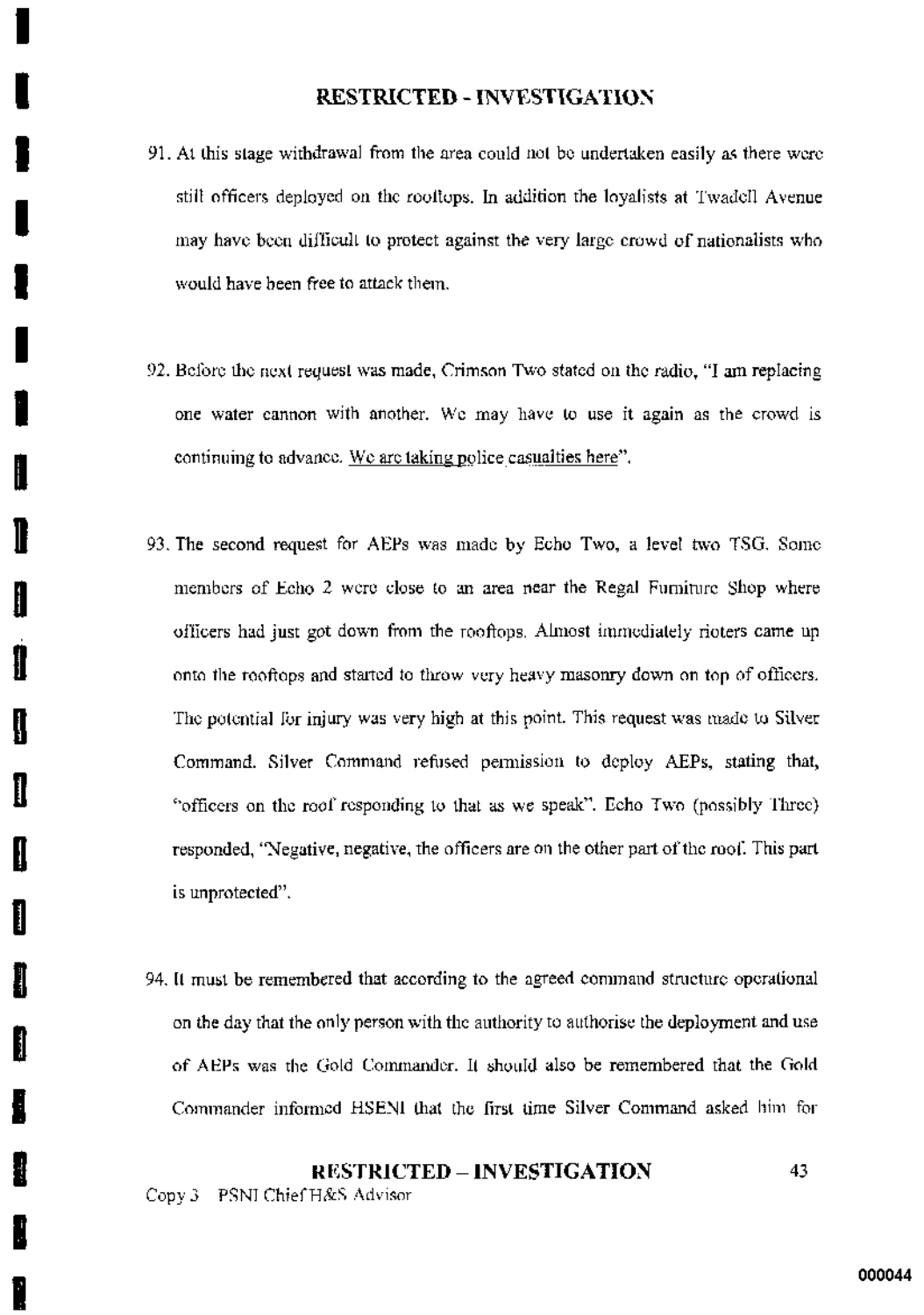permission to deploy AEPs was at 20:29 hours. It should further be remembered that the Gold Room radio operators, who were scated approximately six feet from the Gold Commander, were aware of all the requests made for AEPs that day and they stated, that it would be the ".... Norm to bring this [these] transmission[s] to the attention of the Gold Commander as it was part of our remit to ensure he knew any pertinent facts".

95. Before the next request for AEPs was made, Silver Command informed all callsigns that "youths are making their way onto the roofs". Silver Command asked Crimson Two if it was possible to leave the area but no reply came via the radio.

I

I

I

H

I

H

- 96. The third request for deployment of AEPs was made by Crimson Two and again this was to Silver Delta in order to protect police officers from lumps of masonry being thrown off the roofs. This is a most peculiar request from the point of view that Crimson Two was one of the most senior officers on the ground that day and he was seeking permission from a Commander who did not have the authority to make that decision. Silver Command replied that the permission was denied.
- 97. Bronze 20 then informs Silver Command that, "It is simply not possible to pull the police out of here, em, we need to protect this area in front of Twadell".

# **RESTRICTED - INVESTIGATION** Copy 3 - PSNI Chief H&S Advisor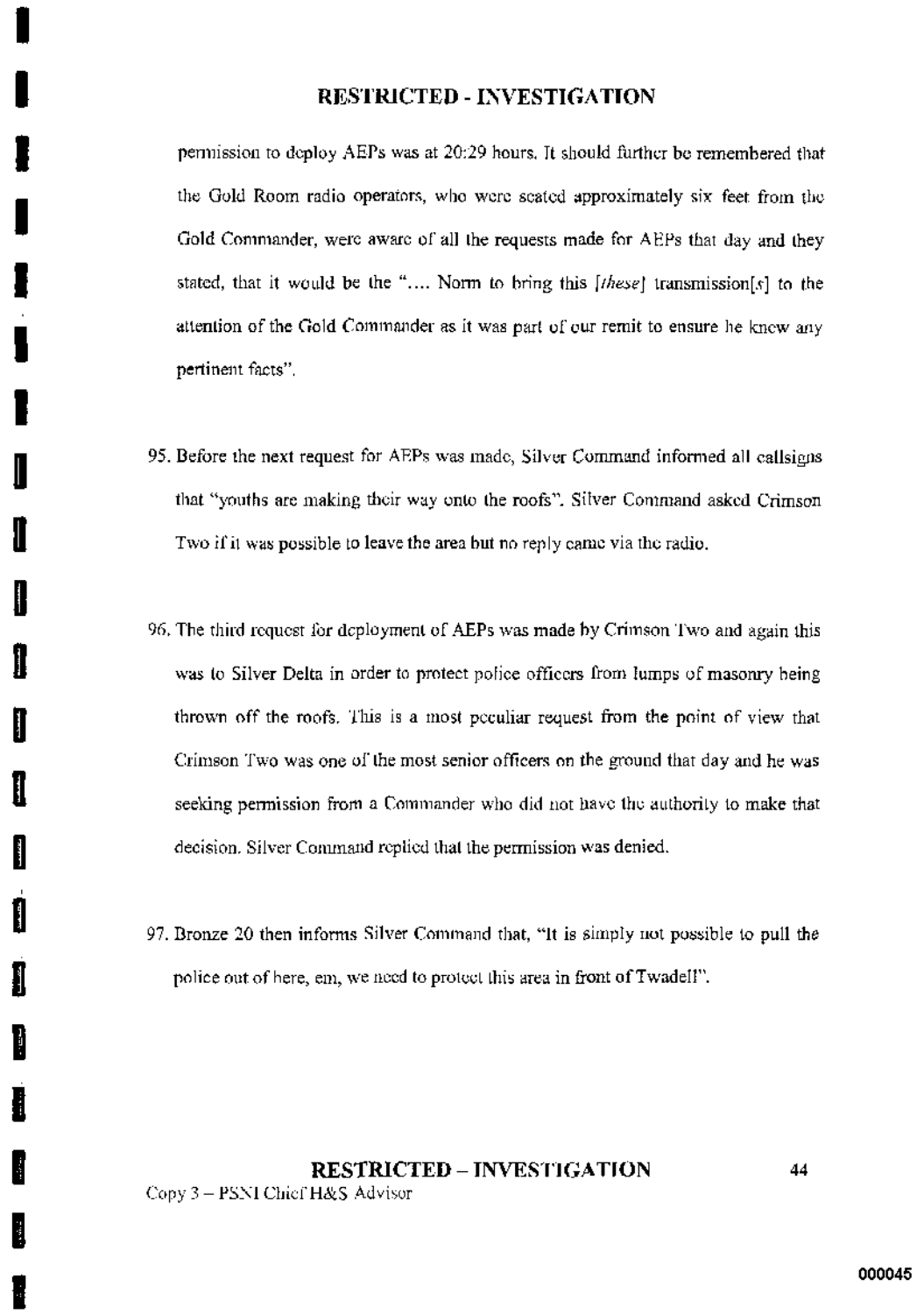- 98. Bronze 20 then informed Silver Command that the rioters on the root's could actually reach the crowd at Twadell with their missiles. This is significant as the crowd at Twadell were now unprotected despite having police lines in front of them.
- 99. Crimson One then starts to get TSG crows which were at the Estoril end to crew up ready to leave the area and this was agreed by Silver Command. White One then warns that the crowd at Estoril are coming back down to have a look at the rear of police lines. Crimson Two then requires that no police are to leave the Estoril area in any way which would expose the rear of officers facing Brompton Park. Crimson One then tells Crimson Two that the rear of the Brompton line is being covered by TSG 5 and that numbers from TSG 6 upwards are leaving. Crimson Two replies that TSGs 5 & 7 are committed to the line at Brompton and that, " There is no one covering our rear at this time".

I

II

N

From an outsider's point of view there appeared to be serious confusion on the 100. ground and a lack of oversight and coordination from the control rooms observing the events in real time. It is noted that situations like this one are dynamic and can ultimately be confusing to some degree. At the same time there appeared to a single policy of withdrawal being pursued by those in Command despite the fact that it was most likely going to take some time to prepare the officers on the ground for this and the fact that it should have been obvious that with the severity of the rioting from the nationalist crowd that the loyalist crowd at Twadell may have come under attack. HSENI is also of the opinion that during the process of withdrawal, the officers may

**RESTRICTED - INVESTIGATION** 45 Copy 3 - PSNI Chief H&S Advisor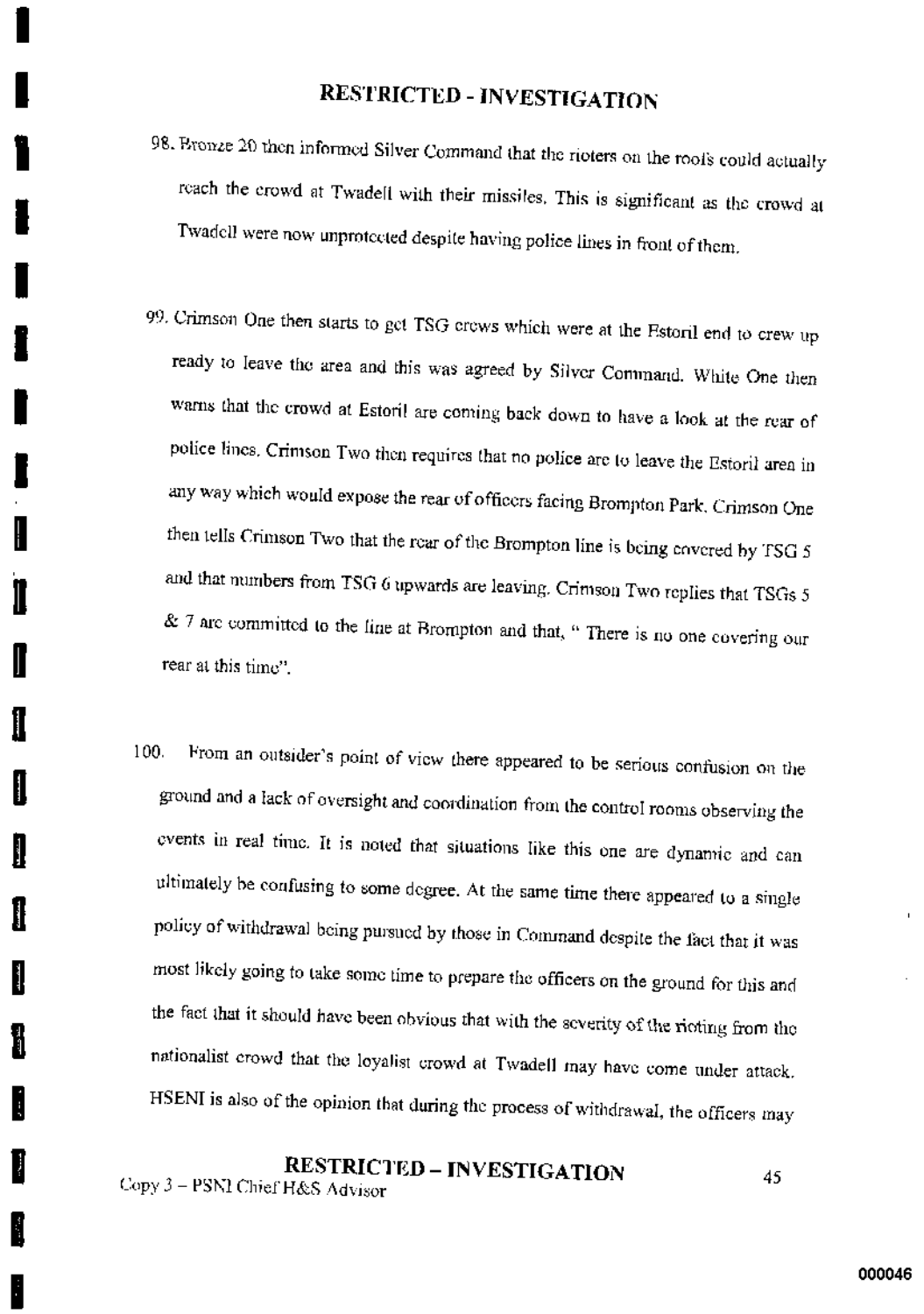have been placed in a more vulnerable position unless all crowds could be kent back a reasonable distance.

- 101. The other tactic being considered by those in charge of the operation was to take hard cover. HSENI has discussed this tactic with numerous officers involved on the day and there was agreement that again hard cover, whilst protecting them from missiles, places them in a possibly greater danger. In the past rioters have been able to get up round the Landrovers and attack them and attempt to roll them over. They are also vulnerable to petrol bomb attack with the officers inside them. If the tactic of hard cover is to be used again there needs to be some method to keep the rioters at a reasonable distance from police lines.
- 102. The next significant event is when Scarlet Three informs Silver Control that a "lit cracker bomb has been thrown .......... Officers' legs". Shortly after this Green One informs Silver Command that a car has been driven out of Brompton into the top of the Crumlin Road.

Ι

I

II

H

- 103. The fourth request appears to have been made by White One. Again this was to Silver Command who asked White One to, "Wait".
- $104.$ The fifth request again appears to come from White One to Silver Command because White One was concerned about the threat from the moftops. Silver Command denied permission on this occasion.

### **RESTRICTED - INVESTIGATION** 46 Copy 3 PSNI Chief H&S Advisor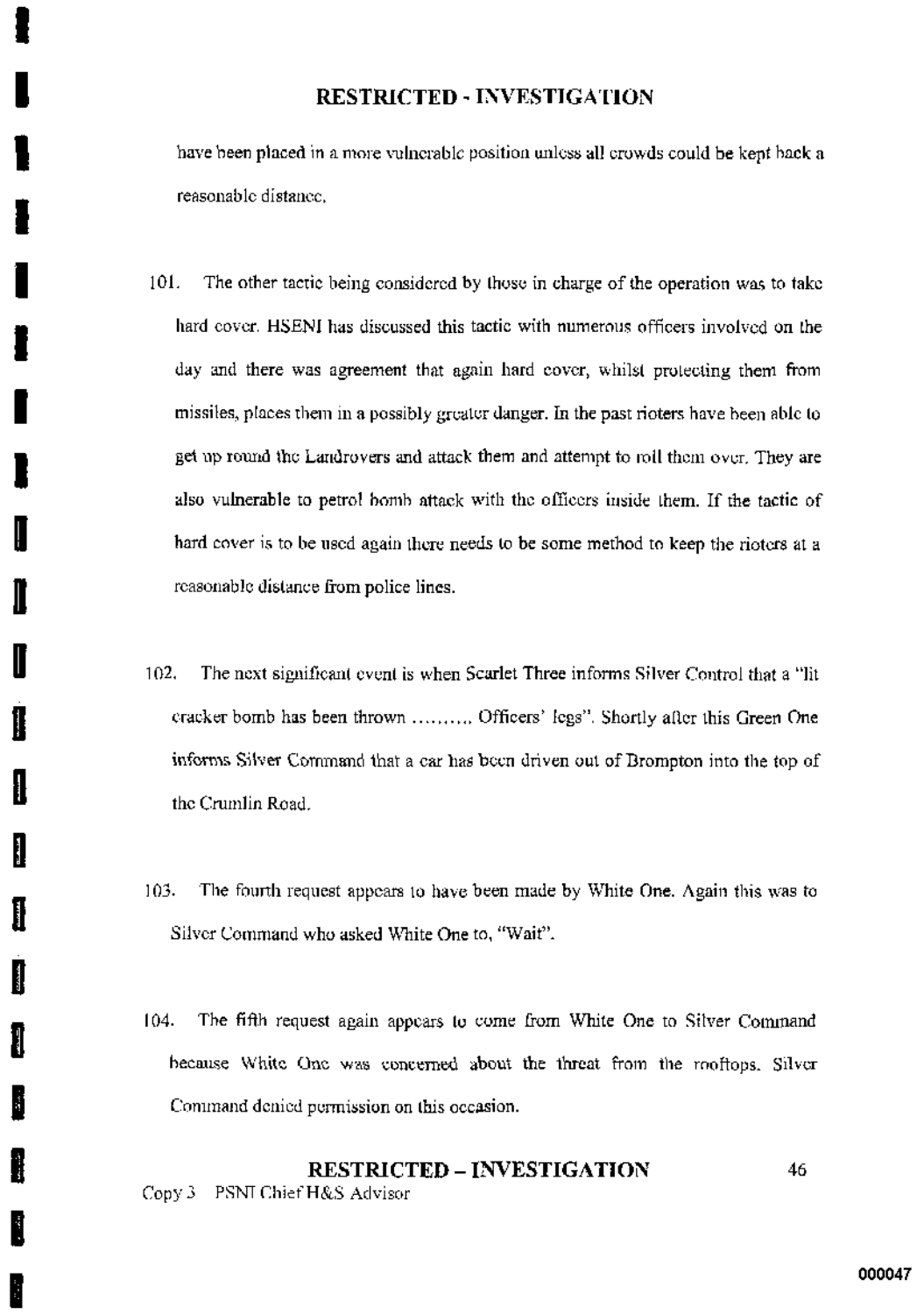- 105. Green One reports to Silver Command that they are under attack from more petrol bombs and fireworks.
- 106. Jade One reports to Silver Command that his team are "taking injuries here" [at Brompton].
- 107. There is then a report made to Silver Command that a blast bomb has been thrown at police lines. [This may have been made by Crimson Two]. Scarlet Three then informs Silver Command that there is a blast bomb filled with screws and quarry stones behind police lines. White One then asks Silver Command for permission fto  $deplov AEPs$ ] again as, "there is no one on the roof to ensure the safety of officers". This request is reiterated by Searlet One.
- Searlet One soon after appeals to Silver Command for the deployment of AEPs 108. because, "when the water cannon is changing over we are getting an absolute pasting from heavy masonry"
- 109. Soon after this Jade One reports that his team are "taking injuries here" and asks Silver Command for deployment of AEPs.
- In support of the previous request for deployment of AEPs made by White One 110. [to which no answer had been given], Crimson Two confirms the issue about the blast

J

I

ĺ

### **RESTRICTED - INVESTIGATION** 47 Copy 3 PSNI Chief H&S Advisor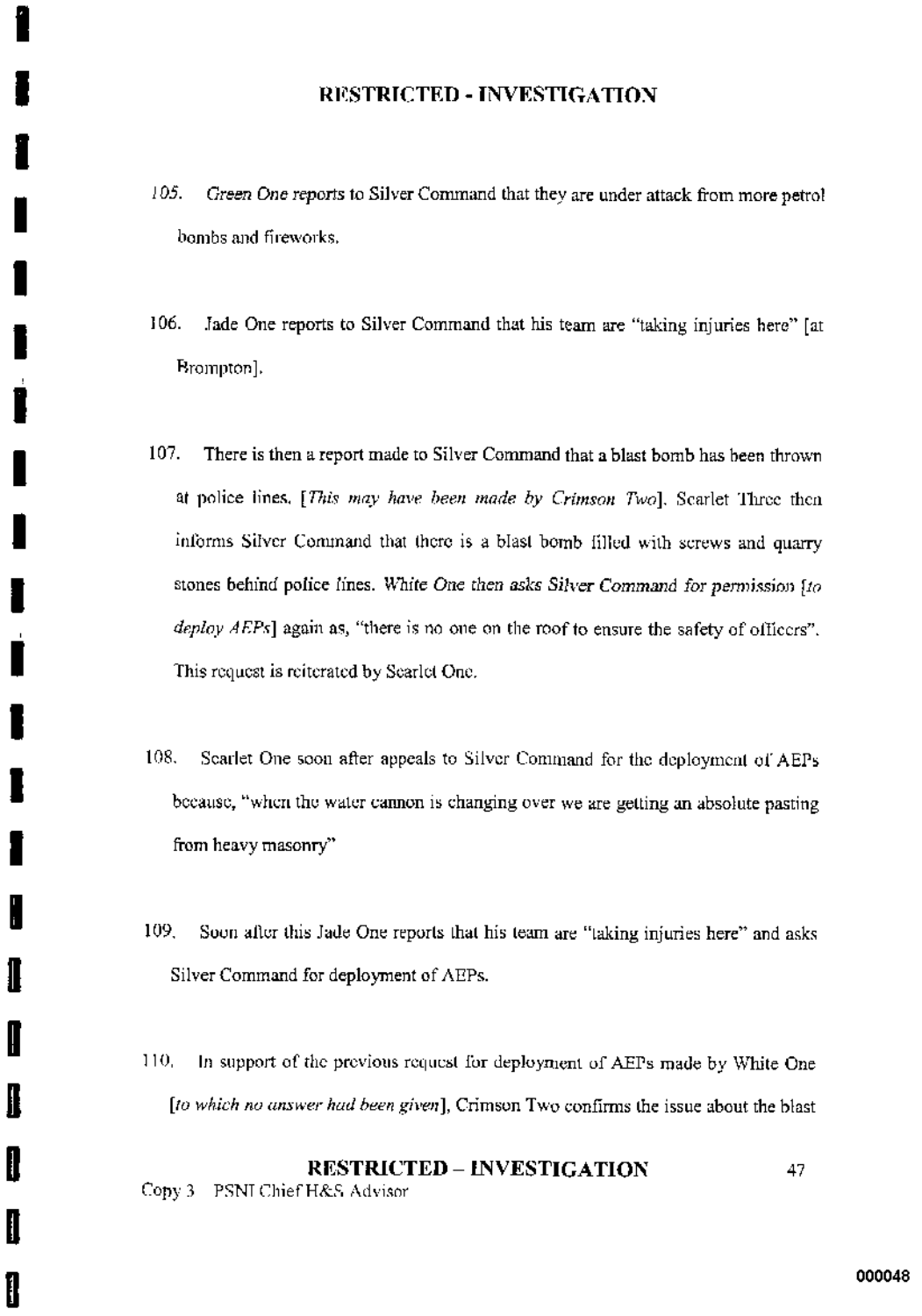bombs and stated, "I confirm his assessment that the deployment of AEPs at this stage is necessary and proportionate".

- Crimson One again asks Silver Command for a response to his last request. It 111. must be remembered that both the Silver and Gold Command Rooms had state-ofthe-art live video coverage of the entire events as well as full access to all radio communications.
- The next significant communication comes from Silver Delta (Silver Command 112. radio Operator] who tells callsigns that the Silver Commander is, "speaking to Gold about that. His option is to withdraw from there", In response to this Crimson One informs Silver Delta that, "we have a withdrawal plan in place but as you can see from the coverage it is too difficult to put into effect".
- Searlet One again informs Silver Delta that "I am getting it tight here on the 113. changeover of the water cannon, Somebody's going to get seriously injured here. Permission to deploy AEPs".
- No permission has been given by anyone to deploy AEPs at this stage. It is worth 114. remembering that the permission being sought was to "deploy", not necessarily to "use" the AEPs.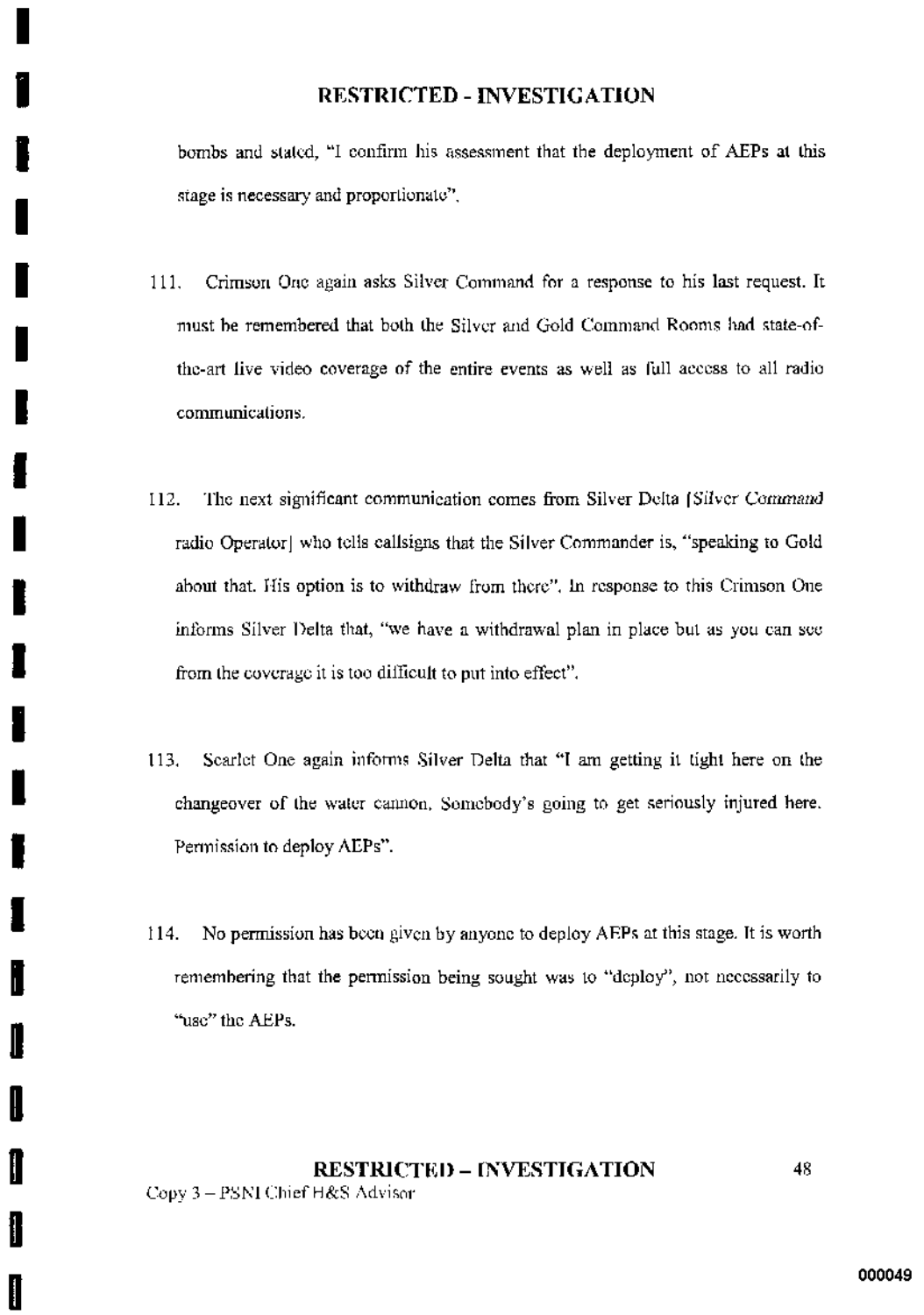- Crimson Two, one of the most senior officers on the ground, then asks Silver 115. Delta to, "Inform the Silver Commander that the lives of police officers are at serious risk here. Get him to speak to the Gold Commander now and request AEPs at this scene. We cannot disengage immediately. We have no water cannons full and cannot leave this point".
- Jade Three then informs Silver Delta that he has three injured officers. 116.
- Green One then informs Silver Delta that, "even with the water cannons we have 117. fourteen men injured. I am requesting AEPs immediately".
- The next radio communication is made by Silver Delta to Crimson Two and it 118. stated, "Request from Gold is denied. Request from Gold is denied at this point and extract, that is extract. That's from Gold". Bronze 20 replies to this by informing Silver Delta that, "it is going to take us one zero to be able to pull back from here. The officers on the front line are taking serious masonry and petrol bombs. I request that we deploy AEPs".
- Gold Command then interrupts a message from Silver Command stating, "All 119. callsigns, Gold Command, blast bombs on roof shop fronts, blast bombs roofs shop fronts". Following this it is possible to hear a number of TSG commanders instructing their teams to take hard cover.

### 49 **RESTRICTED - INVESTIGATION** Copy 3 - PSNI Chief H&S Advisor

Ш

I

I

Il

I

I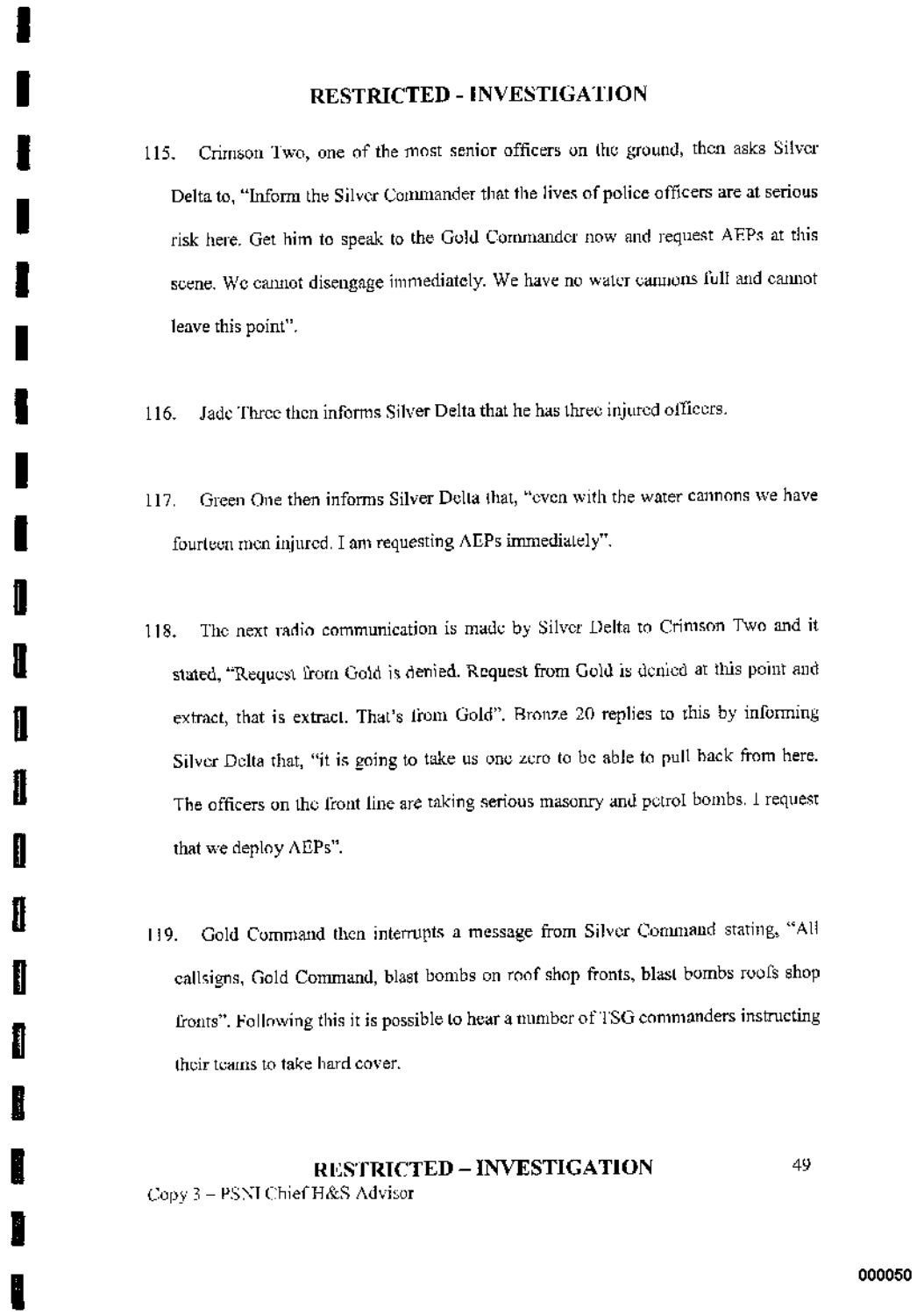- At this stage Silver Delta informed Bronze Two Zero that Gold has given  $120<sub>1</sub>$ "permission to defend off the roofs only. Permission to defend has been granted. Defend off the roofs only". It appears that very soon that the White AEP teams then "deployed" their AEPs. Shortly after this Scarlets appear to deploy their AEPs.
- The permission granted by Gold Command above did not apply to the area where  $121.$ the most senior officers on the ground had informed Silver and Gold Commanders that the officers faced serious risks because of the rioting. It was clear to all parties that the permission which had been granted to deploy AEPs was not given for the protection of police officers at Brompton.
- A report was then logged that an individual just behind police lines [a media  $122.$ person] had received serious injuries as a result of a blast bomb and that he needed an ambulance. White One then stated that, "just prior to the blast bombs the crowd pulled back, aware of what was happening".
- 123. Shortly after this from an unknown source the message clearly comes across the radio, "Man Down, Man Down". This would be known to mean that an officer has sustained serious injuries.

Ħ

ł

Crimson One then stated, "Urgent request for deployment of AEP rounds  $124.$ Brompton Park. Urgent, life threatening situation". Reports are then made of serious injuries to a member of the media and a member of the Army.

### **RESTRICTED - INVESTIGATION** 50. Copy 3 PSNI Chief H&S Advisor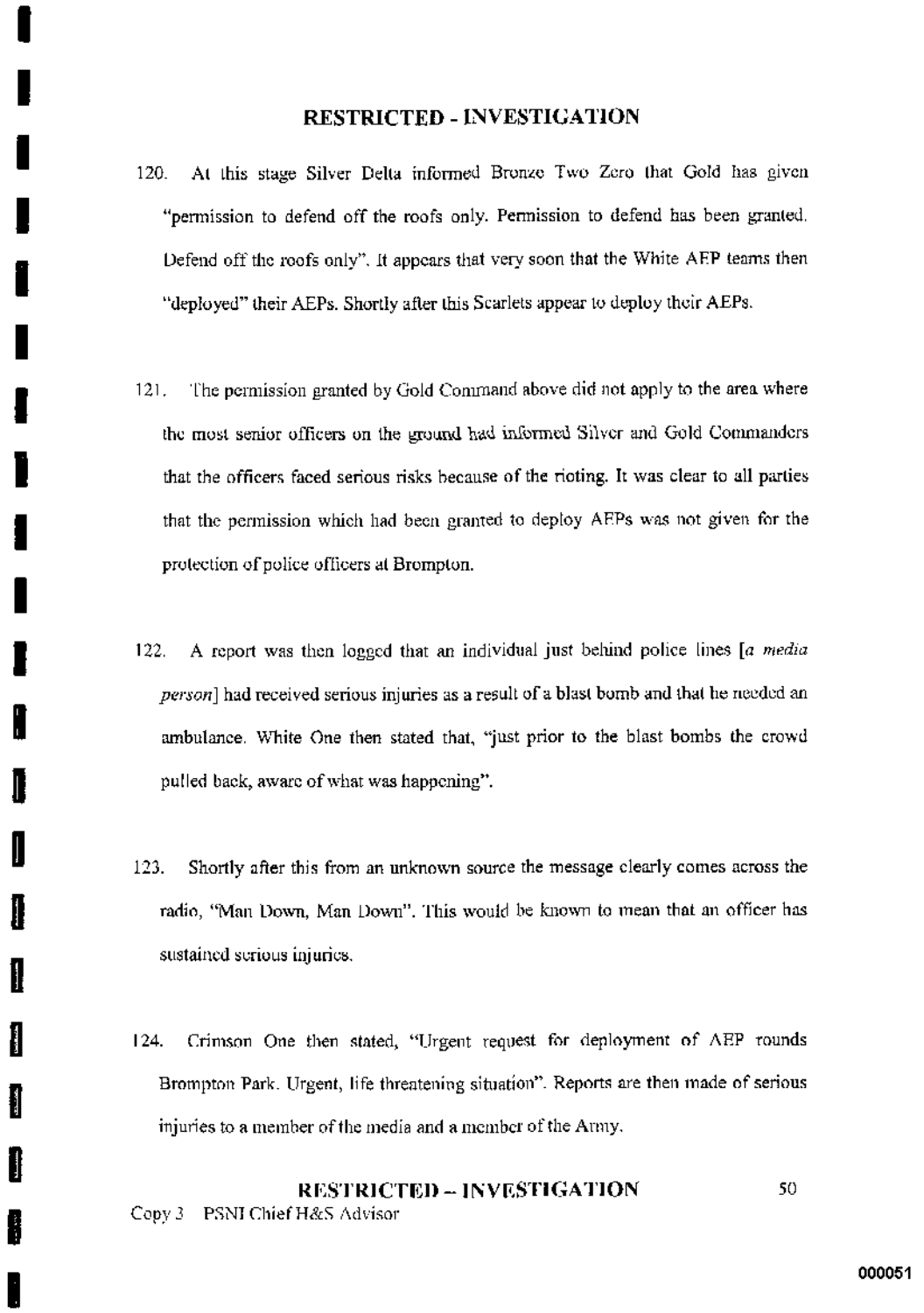- $125.$ Crimson Two then stated, "we have one man badly injured in the middle of the roundabout. We require AEPs immediately or we are going to risk losing a police officer's life. Relay that to Gold Command immediately". Silver Delta is then asked to, "..... give further details for Gold to authorize". Silver Delta then states that "Gold is about to give you permission".
- $126.$ Before permission is given, Scarlet One stated, "we are getting a pasting here beyond belief here at Brompton. Permission to use baton guns now". Silver Delta then asks Crimson Two to "talk directly to Gold in relation to baton guns, talk directly to Gold". HSENI finds this transmission somewhat confusing as Gold had full access to all radio communications and live video pictures. Over the radio Crimson Two and Bronze 20 had already given their opinion that withdrawal was not an option and that AEPs were needed. HSENI fails to understand the delay in the granting of this permission, when it was clear from all officer ranks on the ground that for some time lives were at risk. To HSENI this appears to be way beyond the test required by PSNI policy which is that "AEPs must only be used in public order situations where other methods of policing have been tried and failed, or must from the nature of the circumstances be unlikely to succeed if tried. Additionally their use must be 'absolutely necessary'. The policy states that where it is judged that their use is absolutely necessary, AEPs can be used to reduce a serious risk of: (i) loss of life or serious injury; and (ii) substantial and serious damage to property, which is likely to cause or is judged to be likely to cause a serious risk of loss of life or serious injury".

### **RESTRICTED - INVESTIGATION** 51 Copy 3 - PSNI Chief H&S Advisor

I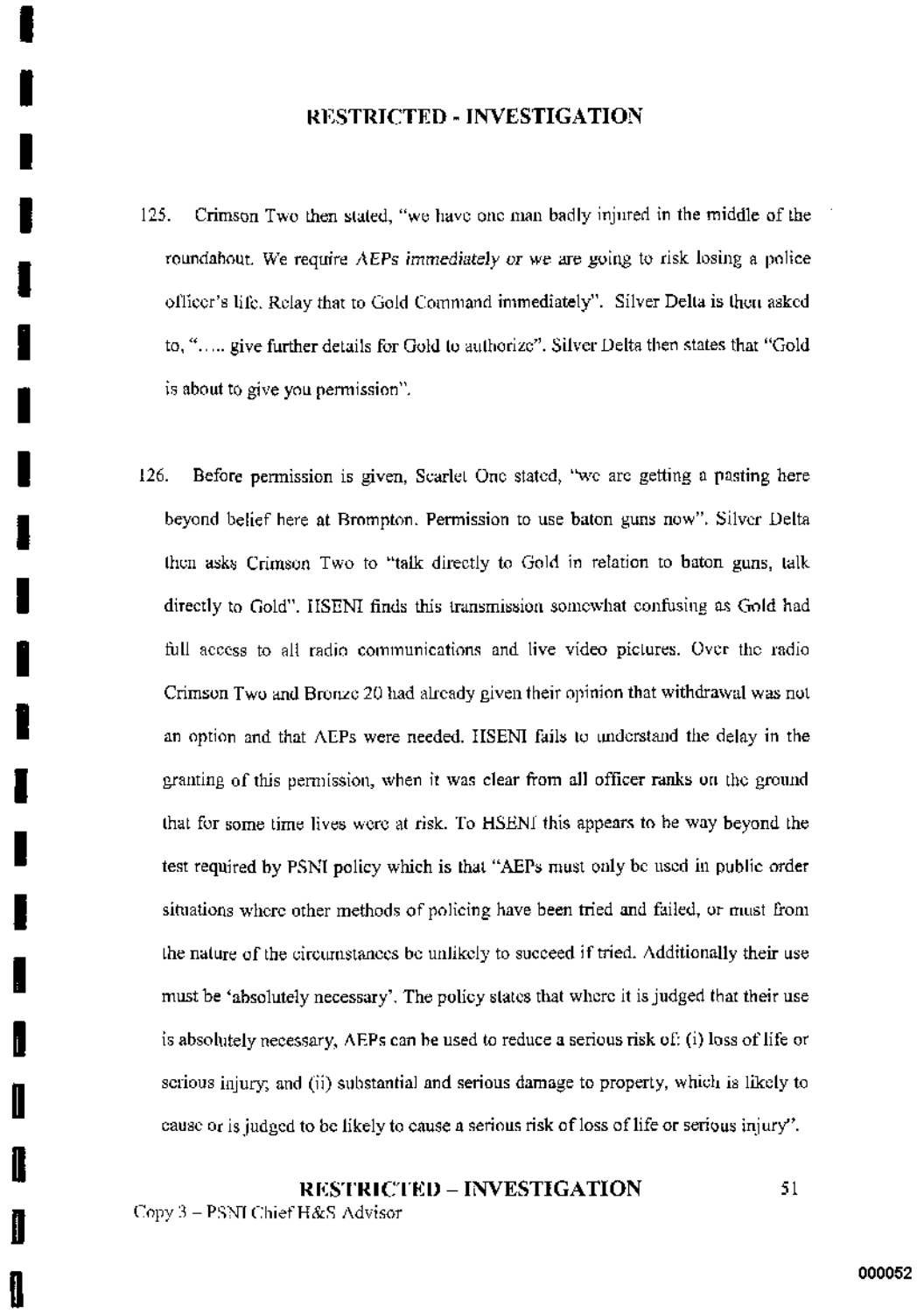- 127. Crimson Two then stated, "seriously injured, twenty seriously injured police officers right in the middle of the road. I cannot move, I cannot extract. Police officers lives are at serious risk. We have had a number of blast bombs, I require AEP deployment immediately".
- 128. Bronze Two Zero, the most senior officer on the ground then comes on the radio stating, "I confirm that, AEPs needed, I repeat, need to be deployed now to all callsigns". Crimson Two again asks Gold Command, "Did you overhear my last?" and Gold Command acknowledges this was heard.
- 129. After another couple of transmissions, Crimson Two again states, "Re my last about a seriously injured member. I have just been informed I have two blast devices lying behind a wall of the ambulance station unexploded. It is impossible to extract from this situation at this time. Injuries to police officers are life threatening if this continues. We require AEPs".
- 130. It is at this stage that Gold Command announces that, "Permission to deploy AEP but use the water cannon". This is then reiterated by Crimson Two who also asks the water cannon to announce a warning over the public address system. AEPs are not fired immediately but a number of the crews start to deploy the AEPs. Green One then seeks confirmation that permission has been granted to "use" the AEPs. Silver Delta responded to this by stating, "All callsigns, permission to deploy AEPs has

### **RESTRICTED - INVESTIGATION** 52.

Copy 3 - PSNI Chief H&S Advisor

ŧ

ţ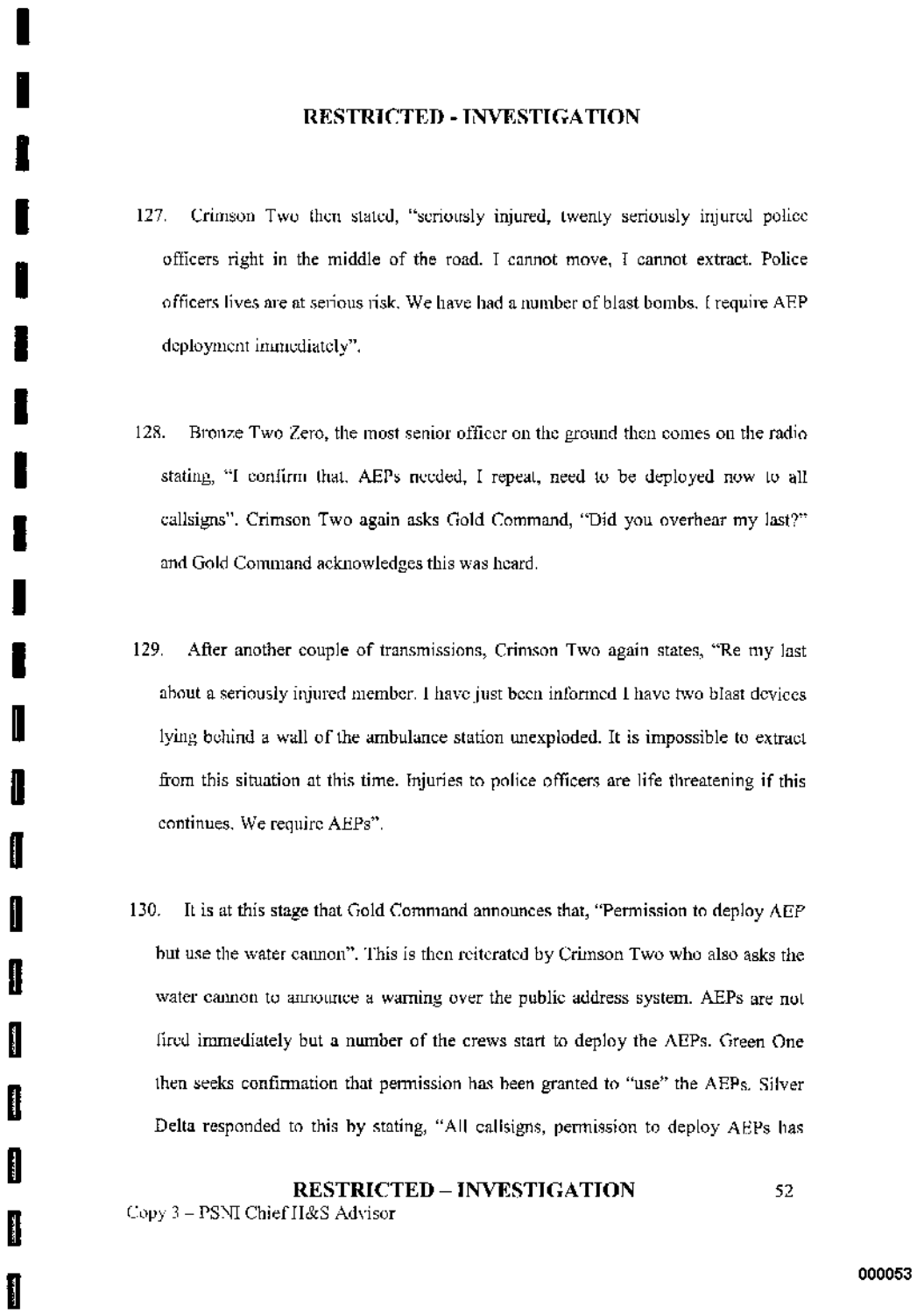been granted. Ah, there is a water cannon in Woodvale if your objective can be achieved by water cannon use it, if not tell us".

- Crimson Two then asks Bronze 20 if he will authorise the "use" of AEPs at "this 131. location" [Brompton and shop fronts] to which Bronze 20 stated, "That is confirmed, use against identified rioters".
- 132. At times it appeared that radio traffic had become very busy and to some degree radio discipline was hampered. The deliberate and inadvertent use of the "priority button" on radios also served to add to the confusion.

i

 $\mathbf \cdot$ 

I

I

Į

I

H

Ì

Î

I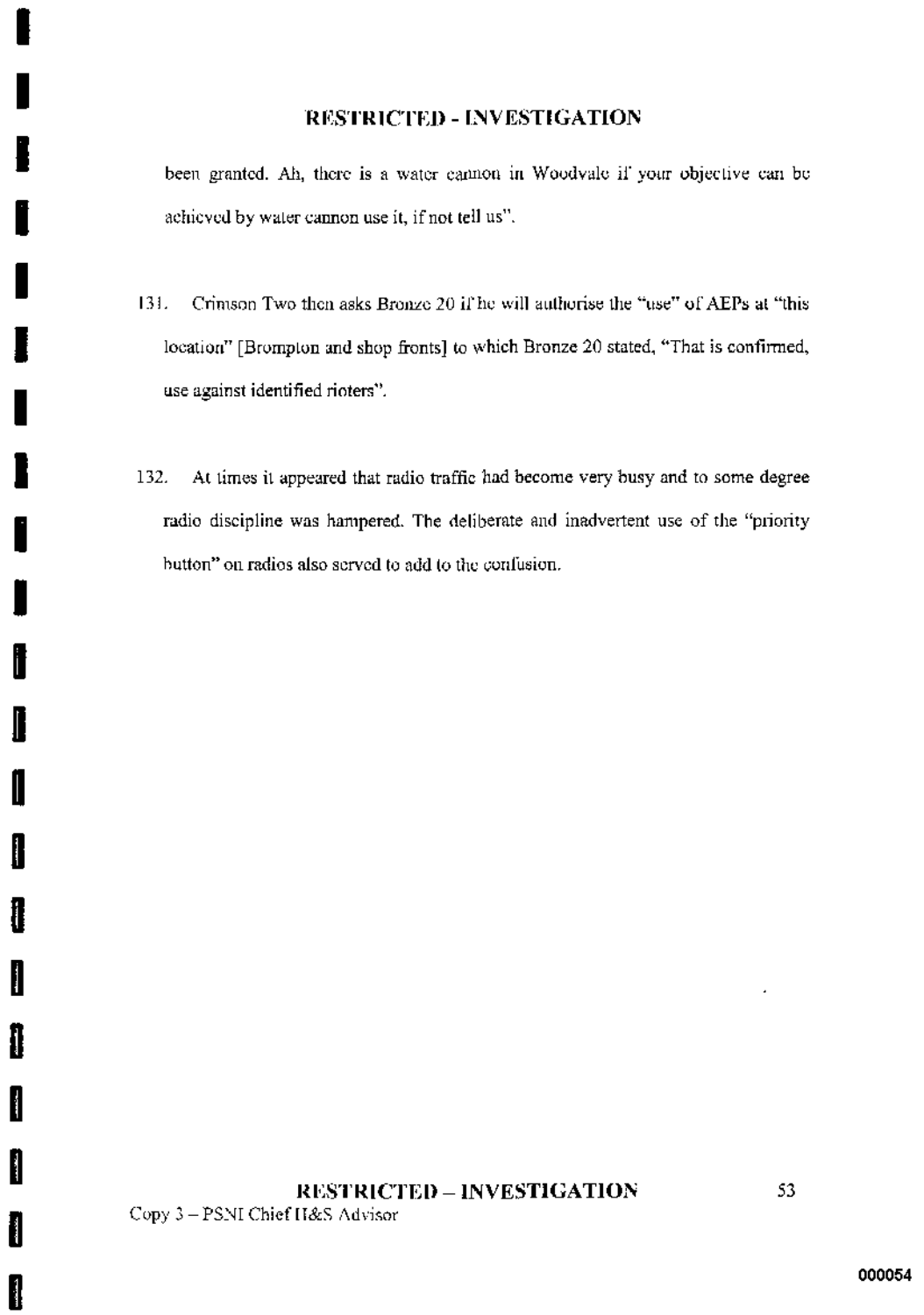# 20. TESTS APPLIED BY GOLD COMMAND BEFORE AUTHORISING DEPLOYMENT AND USE OF AEPS:

- The Gold Commander informed HSENI that he had to satisfy himself that the 133. authorisation of AEPs was absolutely necessary. To do this he asked three questions of Silver Command and these were:
	- $(1)$  Can the officers take cover?

H

- (2) Can the officers manoeuvre (i.e. withdraw)?
- $(3)$  Are there other less lethal methods that could de deployed to deal with rioters?
- $134.$ HSENI has some appreciation of the political sensitivities surrounding the use of "baton rounds" in Northern Ireland. Running alongside this is the classification of the AEP system within health and safety legislation [see earlier section on the Provision and Use of Work Equipment (NI) 1999]. HSENI cannot make any comment on the political sensitivities, but notes comments made by the Gold Commander that he had to assure himself that their use was "absolutely necessary". His chosen method of doing this was to ask the questions set out in paragraph 133. The Gold Commander stressed to HSENI that there was "no political interference" and that on 12 July 2005 it was purely a policing operation.
- 135. If the AEPs are not made available it equates to denying employees the right to use a control measure identified as part of the risk assessment, which is a statutory requirement under the Management of Health and Safety at Work Regulations (NI) 2000. The purpose of such an assessment is for, "identifying the measures he needs to

### **RESTRICTED - INVESTIGATION** 54. Copy 3 - PSNI Chief H&S Advisor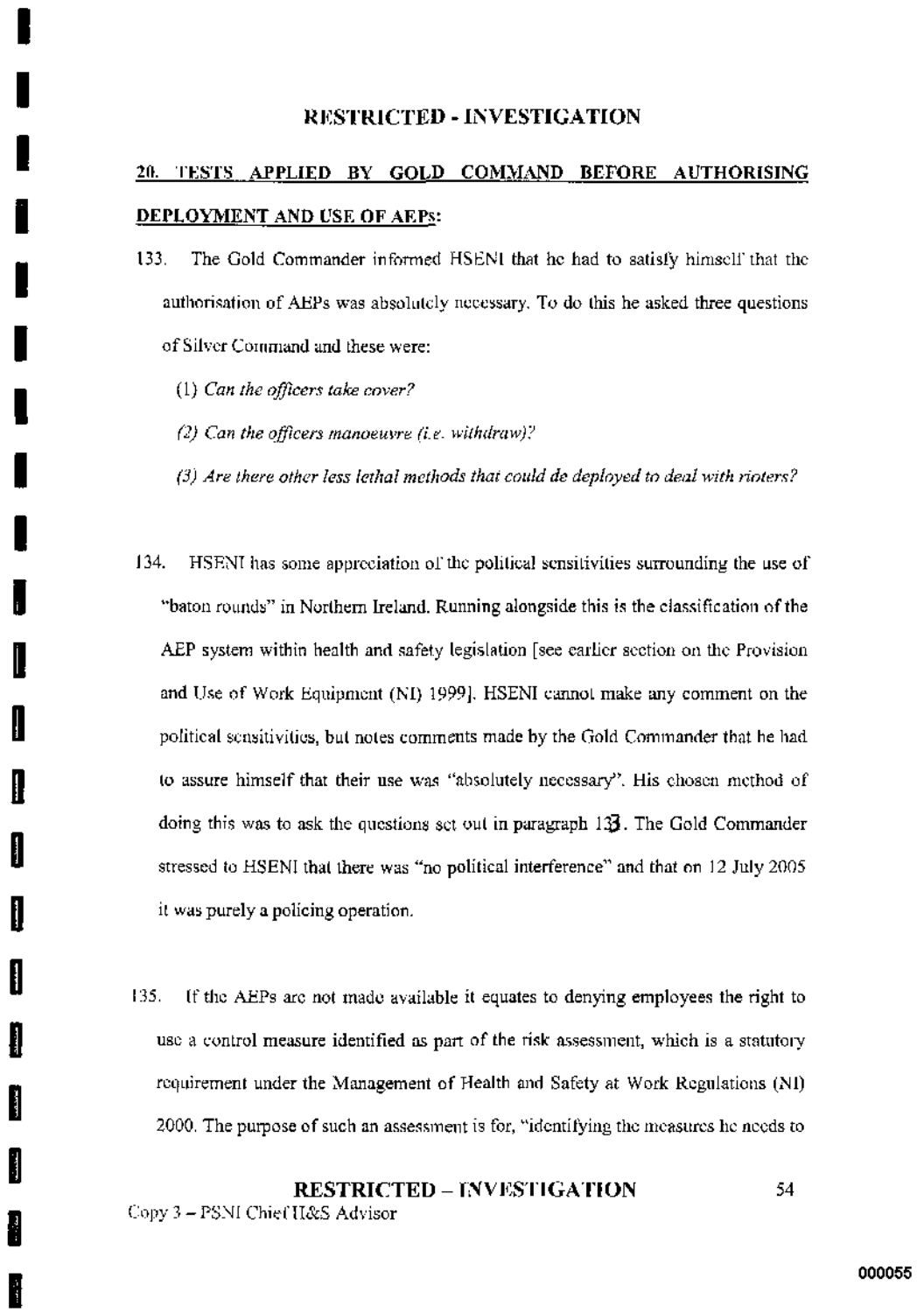take to comply with the requirements imposed on him by or under the relevant statutory provisions" [e.g. Article 4(1) of the Order]. HSENI is of the opinion that a failure to implement the use of identified control measures which have been identified as part of a suitable and sufficient assessment of the risks raises a question as to whether or not a safe system of work was provided and maintained during the policing operation.

136. It is apparent from the radio transcript that blast bombs were thrown at and over police lines some time before the first authority to deploy AEPs against the rooftons was given. In his statement, the Gold Commander stated that, "I made the decision to deploy and authorise the use of AEPs against identified blast bombers from the roof of the Ardoyne shop fronts without being asked for permission". This particular authority was given sometime close to 20:29 hours. Prior to this time a number of requests had been made from officers on the ground and HSENI has been told by the Gold Room radio operators that these were fed up through the chain of command. HSENI has been informed that the Gold Commander would have been involved in numerous telephone conversations during the period. Records of these are not available. In addition the radio transcript sequence shows that there were five radio messages specifically about blast bombs and then Silver Delta reports, "Yes, he [Silver Commander] is speaking to Gold about that. His option is to withdraw from there, is that possible?" This was followed by a number of radio messages all describing police casualties. The next message is from Silver Delta and it stated,

# **RESTRICTED - INVESTIGATION**

Copy 3 - PSNI Chief H&S Advisor

I

ţ

**Barbara**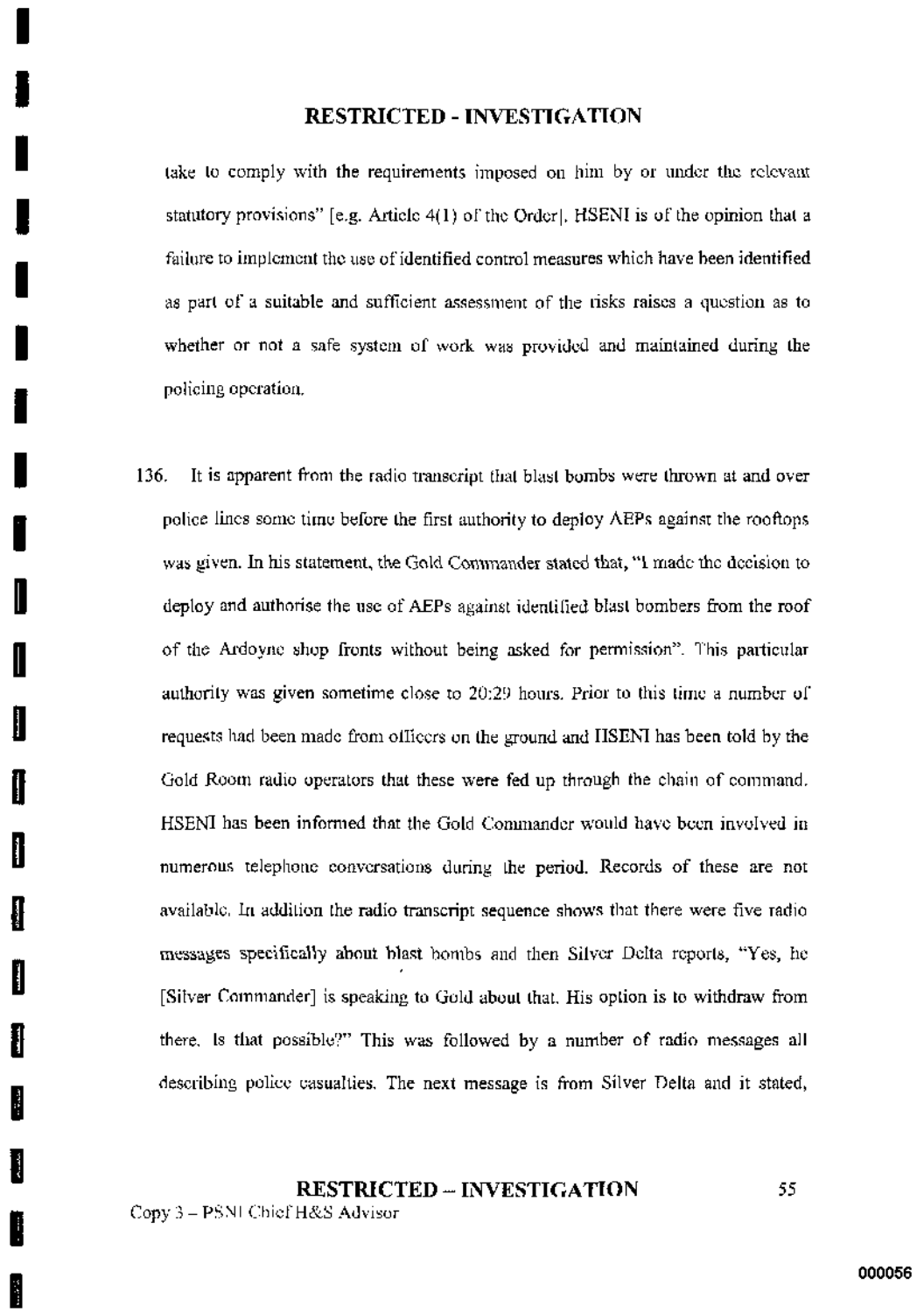"Crimson Two from Silver Delta, Request from Gold is denied. Request from Gold is denied at this point and extract, that is extract. That's from Gold, over".

- 137. On the particular radio transmission from Silver Delta ["Crimson Two from Silver Delta. Request from Gold is denied. Request from Gold is denied at this point and extract, that is extract. That's from Gold, over"], the Gold Commander clarified his position to HSENI as follows, "I asked Silver the 3 questions. At this time I did not grant nor did I deny permission to deploy and use AEPs". This appears to suggest that in the absence of a "negative authority" from Gold Command then officers on the ground could assume that they are permitted to deploy and use. HSENI has examined the relevant policies in some detail and cannot see how this can be interpreted from any of them. The Gold Commander provided clarification on this statement by saying that he believes that officers have the right to self-authorise (the issue of selfauthorisation is addressed in other sections of this report).
- 138. The Gold Commander informed HSENI that in response to a request from the Silver Commander, he ceded the authority to deploy and use the water cannons to the Silver Commander around 19:30 hours, some twenty minutes before the violence started. He also informed HSENI that the first request made to him by the Silver Commander for the deployment of AEPs was at approximately 20:29 hours and that the Silver Commander had the option but did not make any requests prior to this.

**RESTRICTED - INVESTIGATION** Copy 3 - PSNI Chief H&S Advisor

56.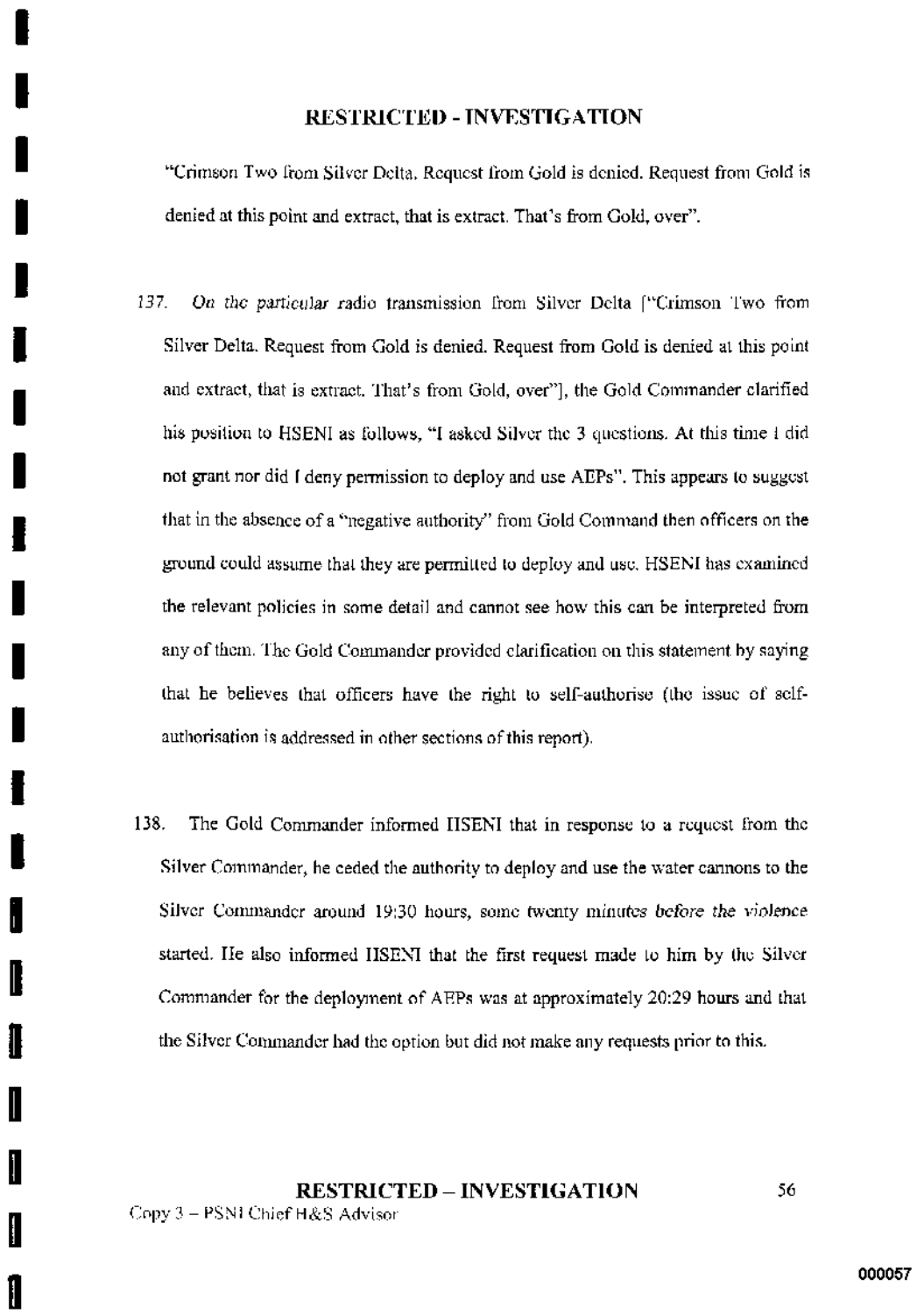### 21. THE EFFECT OF THE DEPLOYMENT AND USE OF AEPS:

- 139. There is some debate about the impact that the deployment of AEPs had on the rioters. To a man every officer who was on the ground at that time and who was interviewed in this investigation believed that the ferocity and tempo of the riot changed significantly when the AEP guns were deployed and shown on the lines and then when they were used. A number of officers took the view that a riot which was out of control where officers were taking major casualties was quickly restored to one which the police regained control of. It was possible to maintain a greater distance between rioters and police lines.
- 140. Although not a definitive or accurate measure of the impact of the use of AEPs on the day it should be mentioned that HSENI received thirty-three NI2508 forms relating to police officers at Ardoyne on 12 July 2005 at the relevant time. NI2508s are statutory forms which report instances where an employee is off work for more than three days as a result of an accident at work, not counting the day of the accident. Of the thirty-three NI2508 notifications received, thirty two of these timed the injuries as being inflicted at or before 20:30 hours.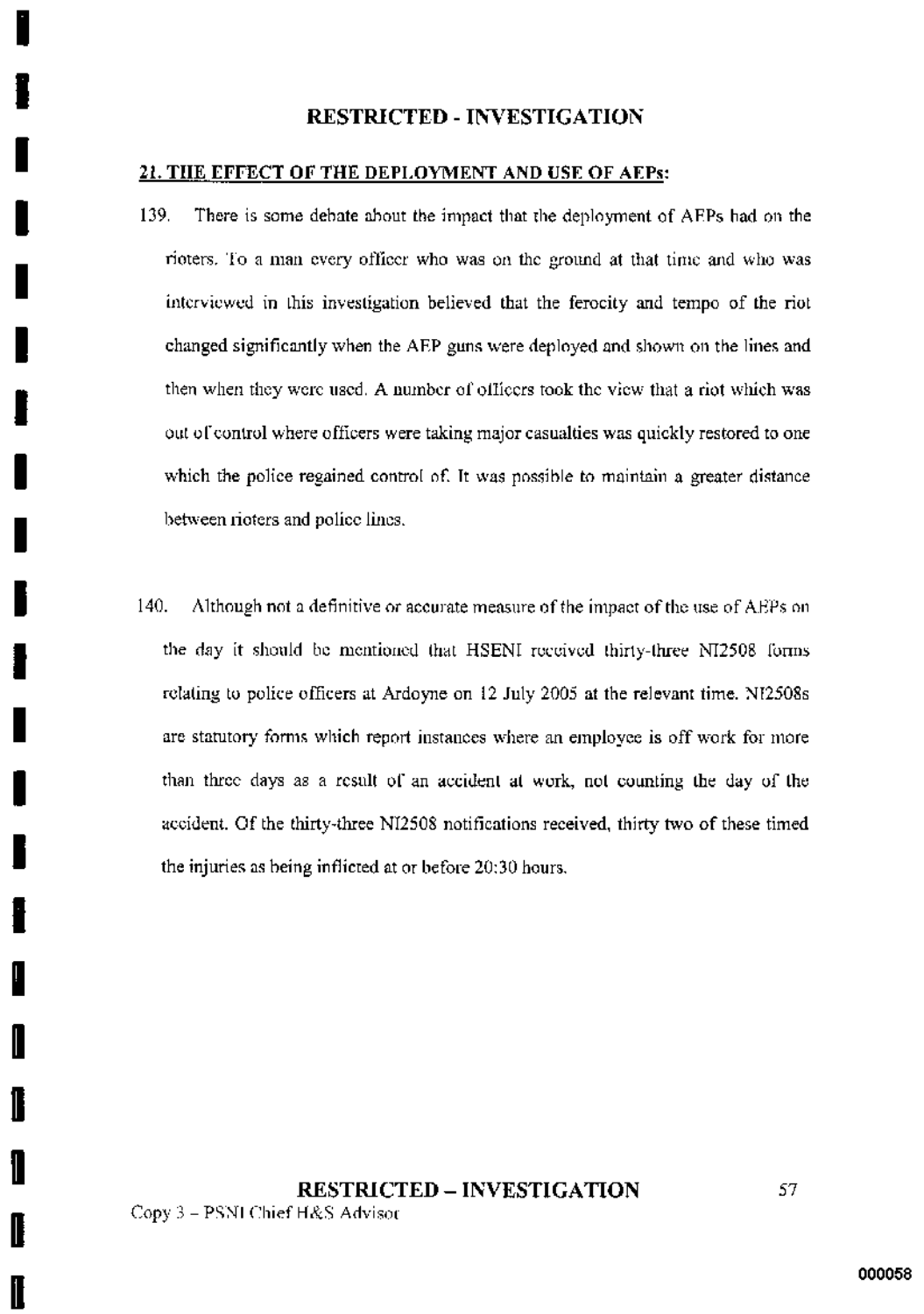### 22. FINDINGS:

- $141.$ The fact that no serious injuries are reported to Police Command (Bronze / Silver / Gold) is irrelevant when considering the deployment and use of AEPs as the difference between a major accident injury and a "near miss" event is something which cannot be pre-determined in these situations.
- 142. The risk assessment for the operation was not suitable and sufficient. It did not consider the "what ifs" and while it did identify some control measures it did not consider the implications of these measures not being available (e.g. if the hazard conditions mentioned in the risk assessment were met and the control measures identified either were ineffective or were not used). It would have been prudent to insert a sub note to the assessment stating that a failure to deploy and use AEPs when required could result in the risk being assessed as "very high". The traditional risk assessment cannot provide all the answers and it cannot be prescriptive.
- 143. Control measures should be available for use at all times. On 12 July 2005 for the reasons outlined in this report the AEP control measure was not made available to officers who were being injured and who were facing the risk of serious and at times life threatening injury. This situation was particularly alarming during those periods when one of the other control measures, namely water cannons, either were not available or were not ready for use because they were out of water and/or being refilled with water. This situation placed officers at risk and should not have been permitted to happen. It should be remembered that those officers permitted to use the

#### **RESTRICTED – INVESTIGATION** 58.

Copy 3 PSNI Chief H&S Advisor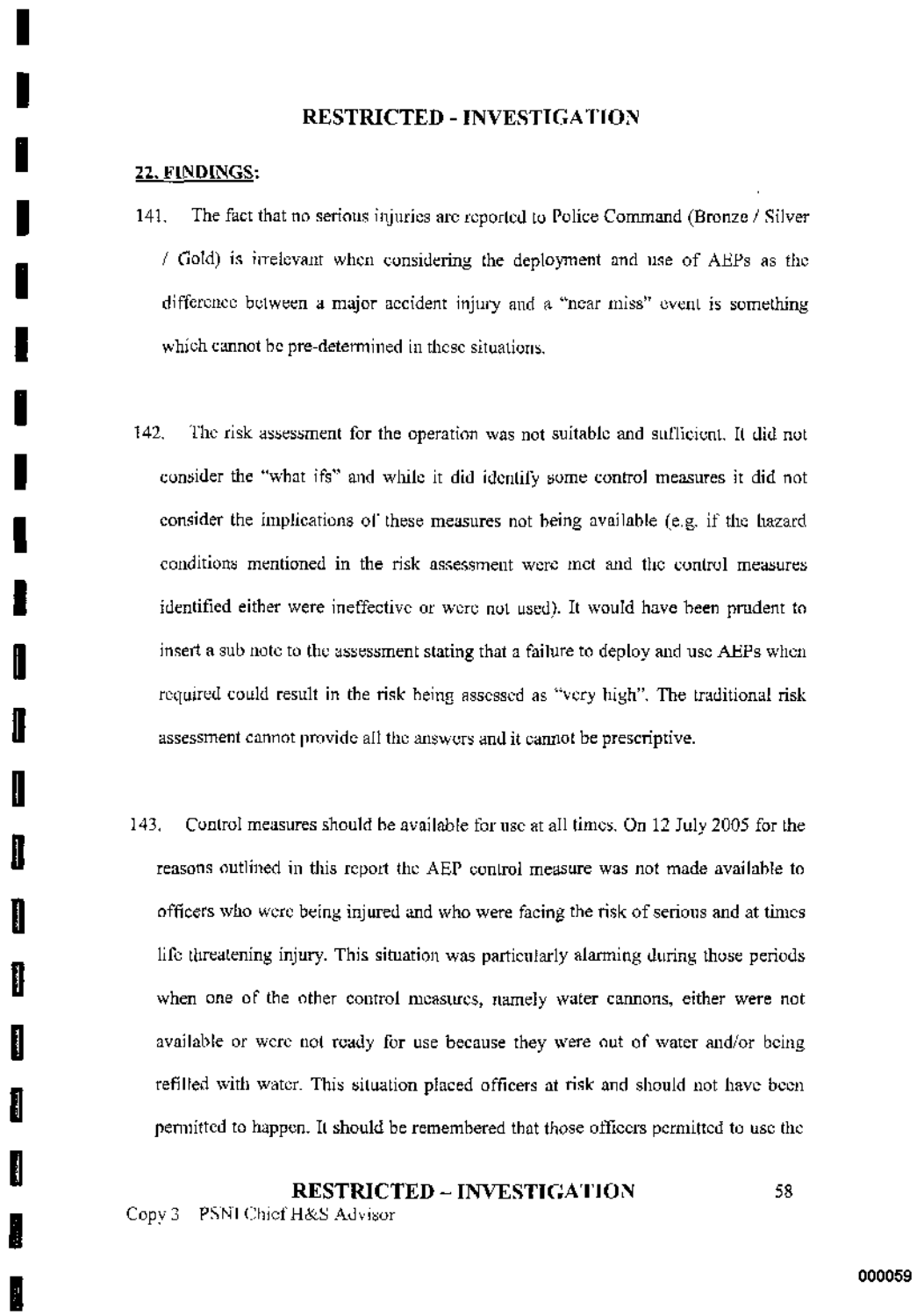AEP system are highly trained and specialist officers and that they are fully aware of the consequences of their actions.

- 144. The traditional risk assessment is not flexible or responsive enough so it is recommended that the principles of "dynamic risk assessment" be applied on the day. To achieve this it is vital that well trained, experienced and competent persons are best placed to decide what they need and when they need it. HSENI is of the opinion that TSG Commanders, and the other senior ranks on the ground are best placed to decide what control measures are required to provide and maintain a safe system of work for their people. In terms of the requirements placed on the Office of the Chief Constable by the relevant statutory health and safety provisions, HSENI does not agree that where the risks to the health and safety of officers at work are in such danger as they were on 12 July 2005 that there is justification for withholding any control measure which is legal. As the PSNI had identified the use of "baton" rounds on the risk assessment for the operation it is assumed that the AEP system is a legal control measure.
- The command structure used on the day, which had been the one used since 2001, 145. was confused in so far as the Gold Commander held all the authorities in relation to the use of the AEP system. This was a deviation from PSNT policy. The Gold Commander informed HSENI that he had numerous responsibilities on the day. The officers on the ground were seeking permission from Silver Command who was not in a position to give such permissions. In essence Silver Command became a

## **RESTRICTED - INVESTIGATION** 59.

Copy 3 - PSNI Chief H&S Advisor

Į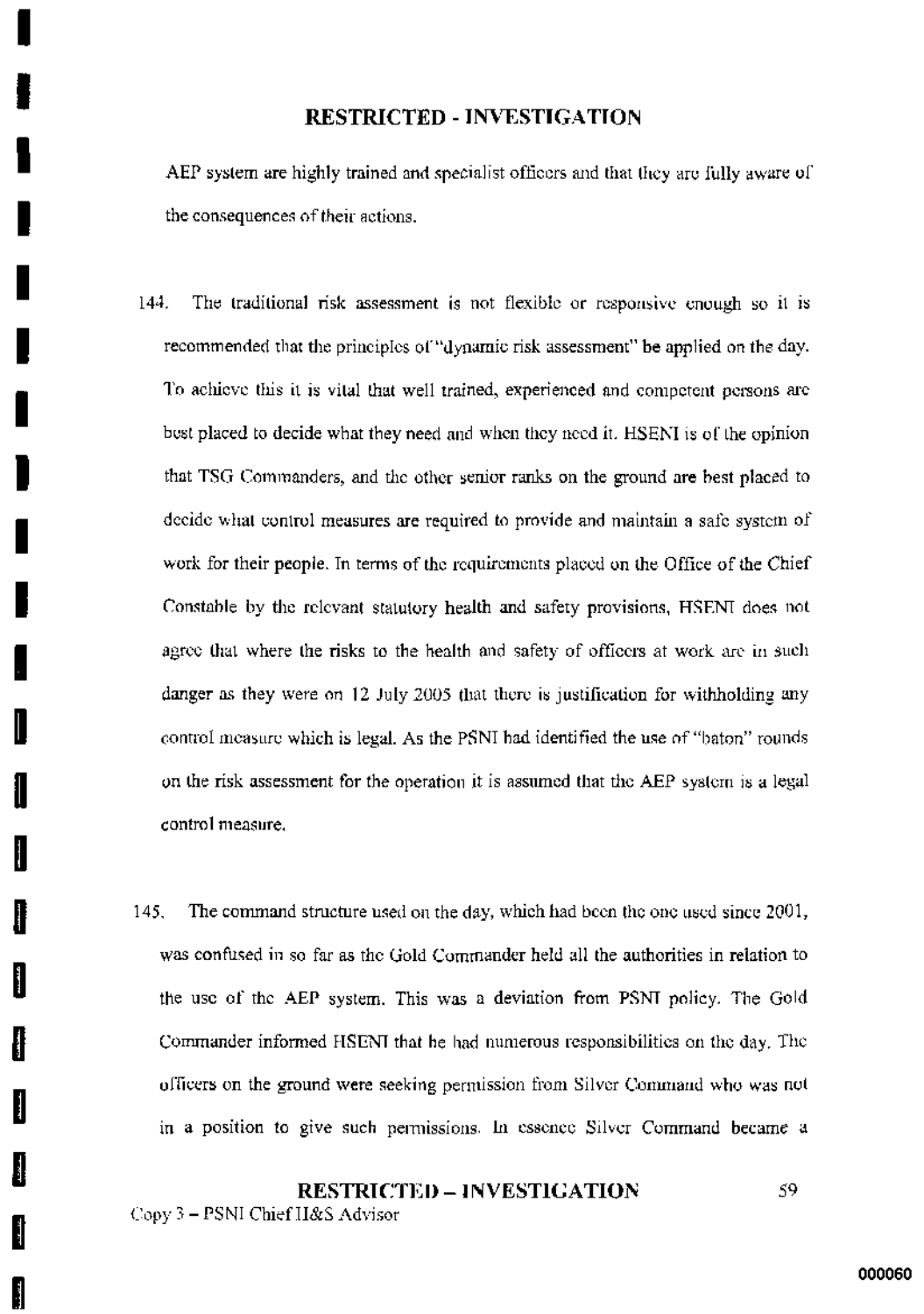messenger relaving requests between officers on the ground and Gold Command. Having said this it must be remembered that the Gold Command room were fully informed of everything which was going on. In terms of seeking assurances and authorities HSENI is of the opinion that Silver Command was an unnecessary link in the chain of communication which served to add delay in decision making. An example of how this could have been avoided would have been for the Gold Commander to open up a direct line of communication with Bronze Two Zero and/or Crimson Two. Gold Command should be strategic, Silver Command should deal with tactics, and Bronze Command should deal with operational matters. The fact that Gold, who was dealing with other strategic issues, also had tactical and operational roles in relation to AEPs added unnecessary bureaucracy.

- 146. The radio traffic was undisciplined and at times unclear. It is not known if this had any effect on the issues raised by the PFNI.
- 147. The three tests which the Gold Commander (para 133) wanted to satisfy before authorising the deployment of AEPs were not known to a number of the officers including some of the TSG commanders and at least one other senior officer on the ground. This is a significant failing and only served to delay the deployment of AEPs during a period when officers were clearly at risk.
- $148.$ HSENI is of the opinion that the answers received from the PSNI throughout this investigation did not provide a justification for the apparent delay in the authorization

### **RESTRICTED - INVESTIGATION** 60

Copy 3 PSNT Chief H&S Advisor

N

Ĵ.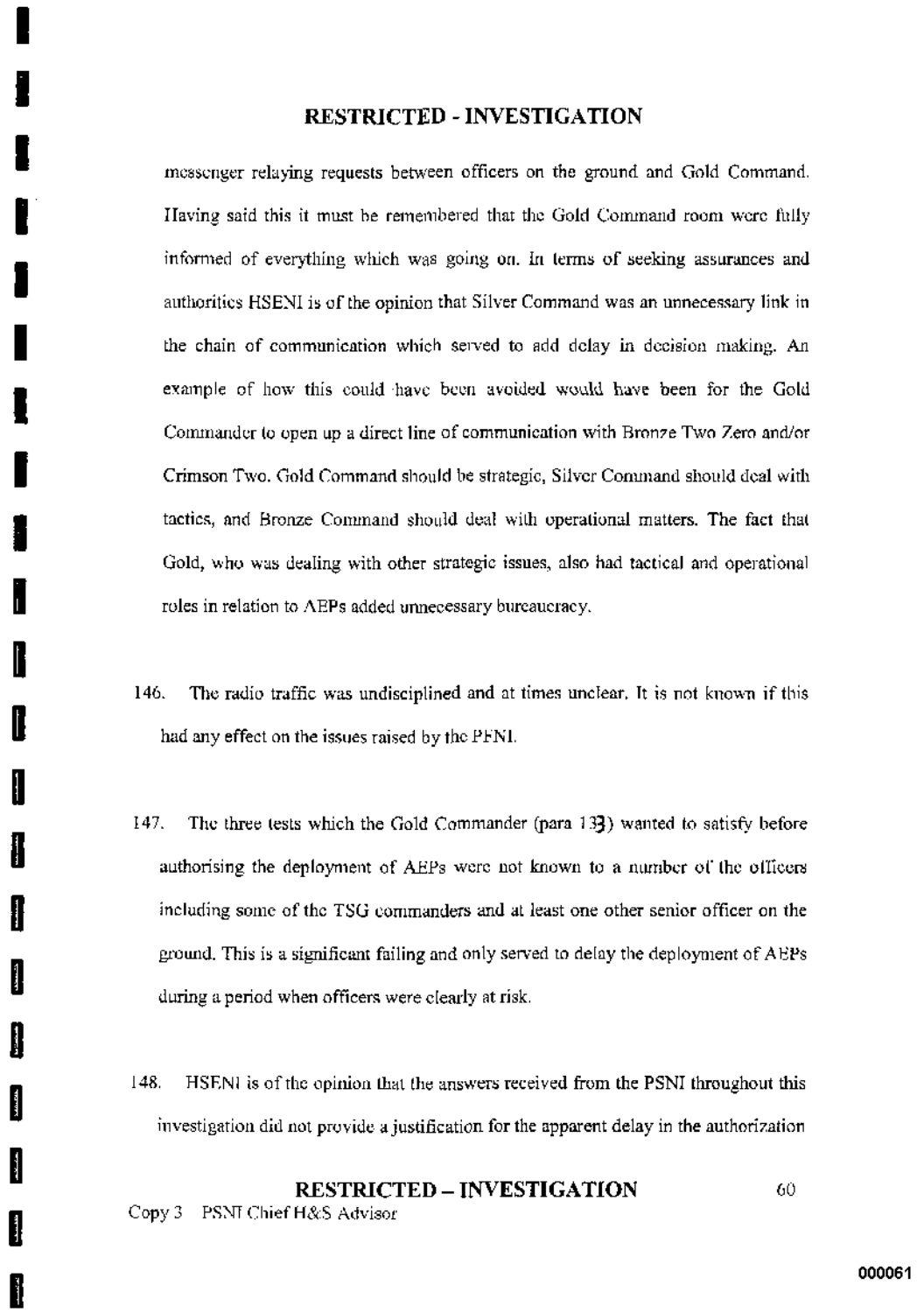for the deployment and use of AEPs. This statement is made for the following reasons:

- (1) Gold and Silver Command had real time video coverage of the entire area;
- (2) Gold and Silver Command had real time coverage of all radio traffic;
- (3) Experienced officers on-the-ground had been asking for the deployment (not use) of AEPs for up to approximately thirty-five minutes (roof tops) and approximately forty to forty-five minutes (Brompton) before the authority to deploy was given:
- (4) The use of "baton" rounds had been identified as a control measure on the risk assessment for the policing operation without any restrictions being considered:
- (5) Rioters and rioting crowds have the ability in certain circumstances to react and change situations extremely quickly [e.g. rushing police lines when the water cannons were not available or attacking the rear of police lines etc.]. During these times officers are placed at serious risk. If the AEPs are in Landrovers and they can only be brought out of the Landrovers on the authority of a Gold Commander who is remote from the action and who was using Silver Command (who had no authority) to ascertain if certain conditions existed (even though Gold Commandwas in every bit as good a position as Silver Command) then officers on the ground were being put at unnecessary risk for a period of time until a decision was made. The deployment and authority to use could have been made earlier. HSENI is not advocating the firing of any weapon but if the deployment and use authorities had have been given earlier then the officers on the ground would have had the capability to deal with certain hazards should they have arisen; and

### **RESTRICTED - INVESTIGATION** 61

Copy 3 - PSNI Chief H&S Advisor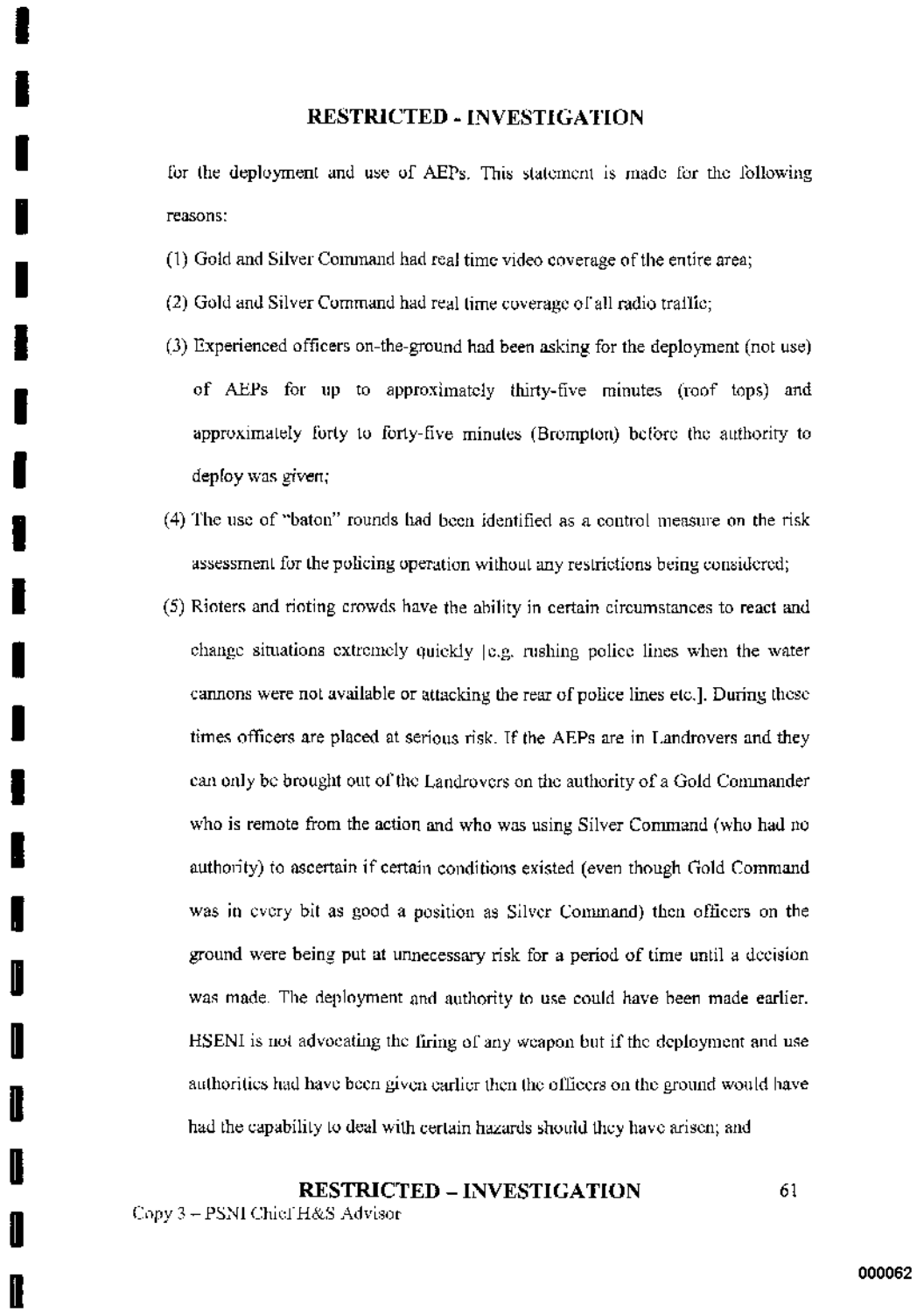- (6) The risks being faced by officers were obvious from both video footage and radio traffic to both Gold and Silver Command Rooms.
- 149. Fundamental to the concept of a safe person is that it must be understood that all ranks have the authority, as well as the duty, to take immediate action in the interest of safety. Individuals must have the ability to make professional judgements about the use of available resources. They must be competent to perform tasks assigned and self-disciplined to accept safe systems of work.
- 150. If the environment is rapidly changing and hazardous (sector commanders) must be given authority to take autonomous action if necessary. This should be in place from the start or at least from the start of a situation which could under any circumstances rapidly develop into a situation like the one which developed on 12 July 2005. The key to maintaining a safe system of work is "readiness". It is not acceptable, when the means to protect officers exist, to deny officers the right to use these measures. It can take a very short time for an officer to get seriously injured, a much shorter time that radioing through to Silver Command who relay the request to Gold Command who then ask Silver Command a number of questions etc.
- 151. In relation to the authority to deploy and use AEPs generally, HSENI is not satisfied that the requirements of relevant health and safety provisions was met in relation to the provision and maintenance of a safe system of work. This must not

### **RESTRICTED – INVESTIGATION** 62

Copy 3 PSNI Chief H&S Advisor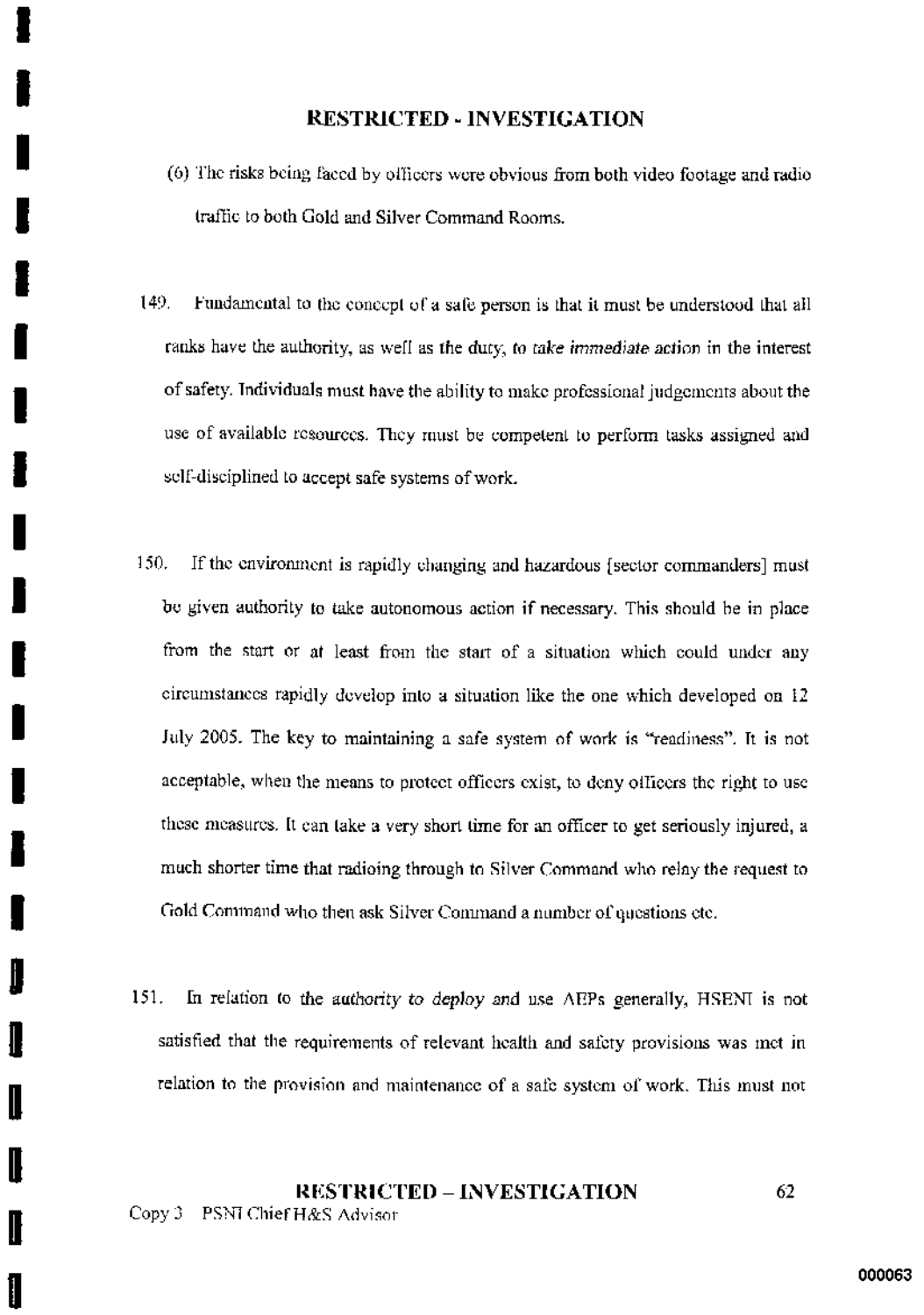under any circumstances be taken to understand that HSENI is recommending or endorsing the use of AEPs. This is and should remain a matter for the PSNI.

- 152. We have also considered whether the health and safety of PSNI officers was adequately protected during the operation. HSENI believes that officers were exposed to unnecessary risks to their health and safety on the day, HSENI believes that better and more effective use of the control measures could have been taken to protect officers.
- $153.$ It should be noted that officers on the ground showed considerable restraint in the face of scrious risks to their health and safety. All officers were carrying icthal weapons. No officer used these weapons.

H

ł

H

ł

B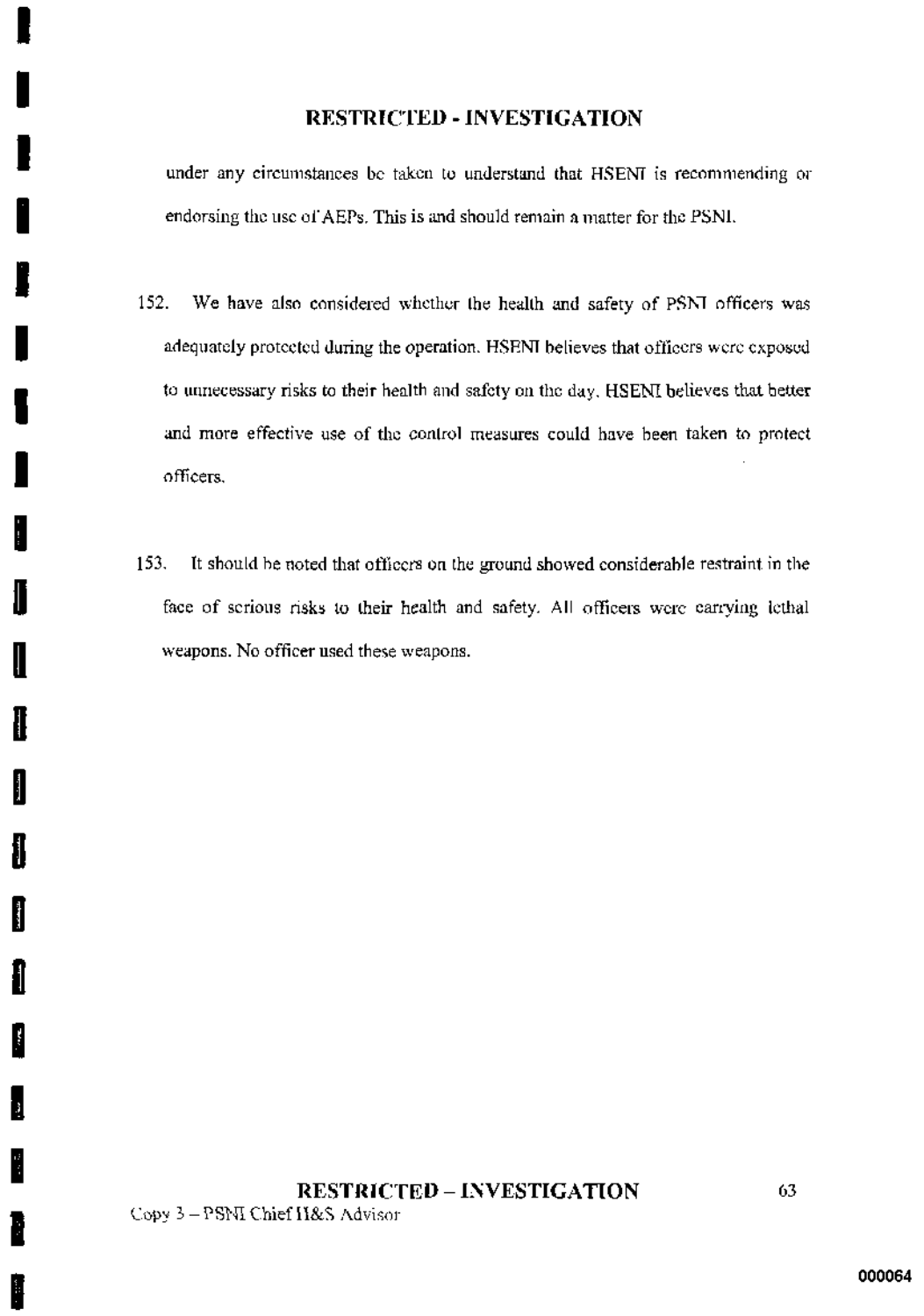## 23. RECOMMENDATIONS:

- 154. Recommendation 1: A review should be carried out into the arrangements for the deployment and use of AEPs bearing in mind that under health and safety legislation they are classified as "work equipment".
- 155. Recommendation 2: Risk assessments for this type of operation should properly address the risks involved and clearly show the impact of certain control measures not being available.
- 156. Recommendation 3: The Command Structure utilised on operations like this should not add in unnecessary delays to critical decision making in relation to the health and safety of officers [employees].
- Recommendation 4: A review should be held into how best radio communications 157. can be managed during these operations.
- 158. The PSNI should consider the application and limitations set out in the Personal Protective Equipment at Work Regulations (NI) 1993 to situations such as the one under consideration. The protection afforded by such personal protective equipment is limited when considered against the maintenance of a distance which would make it difficult for rioters to throw missiles at police lines.

### **RESTRICTED - INVESTIGATION**  $64$ Copy 3 - PSNI Chief H&S Advisor

Ħ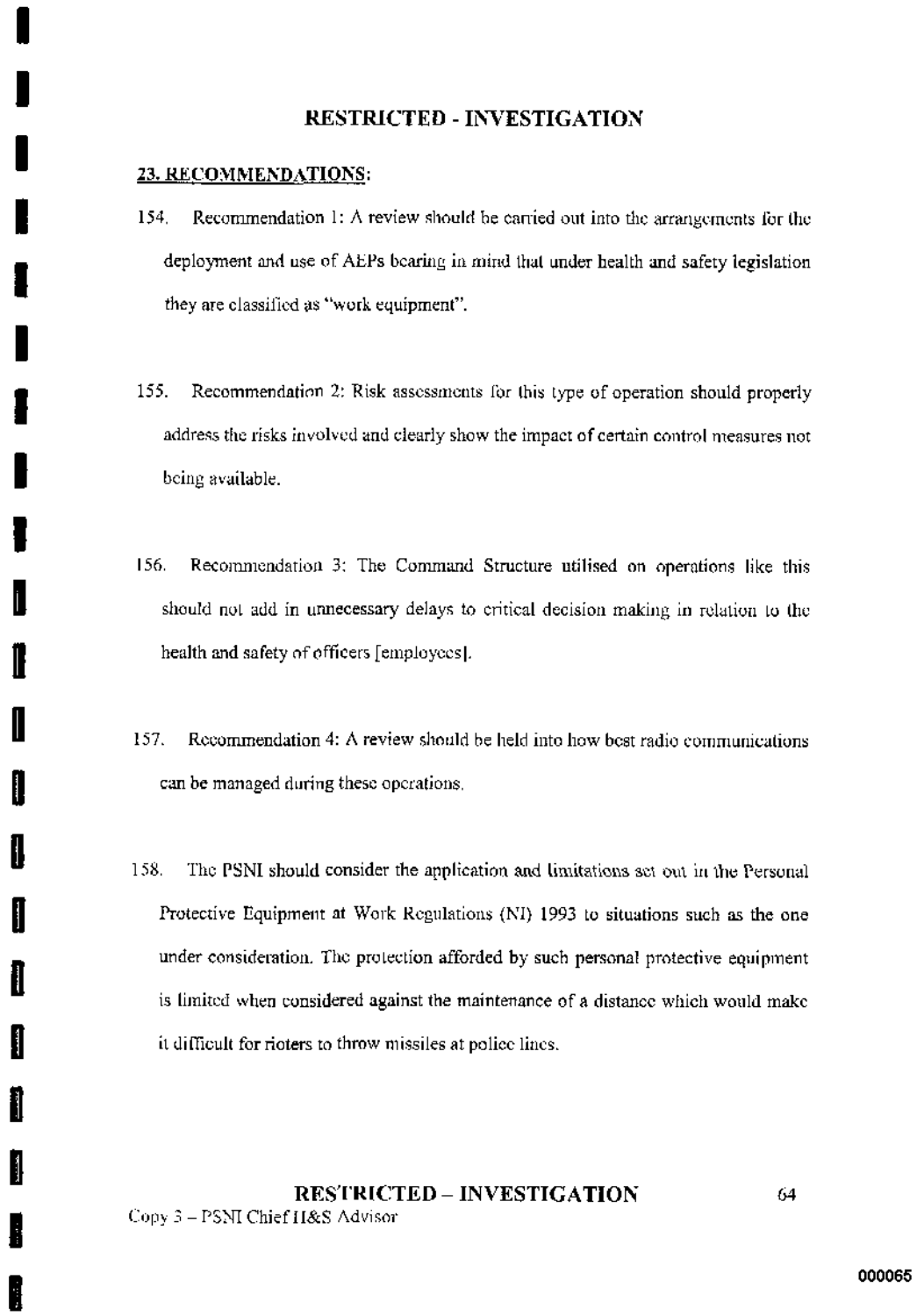### 24. ACTION ALREADY TAKEN BY PSNI

(This section was provided by the PSNI).

Ħ

- 159. Subsequent Recommendations and Actions taken after the Ardoyne Riot 2005 (As a result of debrief, review and recommendations plus recommendations from other reports (Human Rights report), with the execption of items  $6 \& 9$ , the following actions have taken place and been implemented within 60 days of debrief).
- 160. The lack of clarity in respect of 'time' has caused significant difficulties for subsequent analysis, and has the potential to cause confusion and misunderstanding on the ground during operational deployment. Action taken: Atomic Clocks were purchased and installed in the Gold Room and each Silver Room in Urban Region. At the commencement of each operation the Gold Room ensure that these clocks are synchronised.
- 161. There are indications that some of the Accident/Incident Reports (Form 23/10) may not have been completed properly. Therefore the information contained within the forms should be given careful consideration, as it may have led to a distorted picture of the injuries sustained. It may be appropriate to remind all staff of their responsibilities in this regard prior to future public order deployments. Action taken: Directions were issued ref the requirements placed on each officer to individually complete these forms as accurately as possible. Forms should not be completed as a group action, which was found to be happening.

### **RESTRICTED - INVESTIGATION** 65 Copy 3 – PSNI Chief H&S Advisor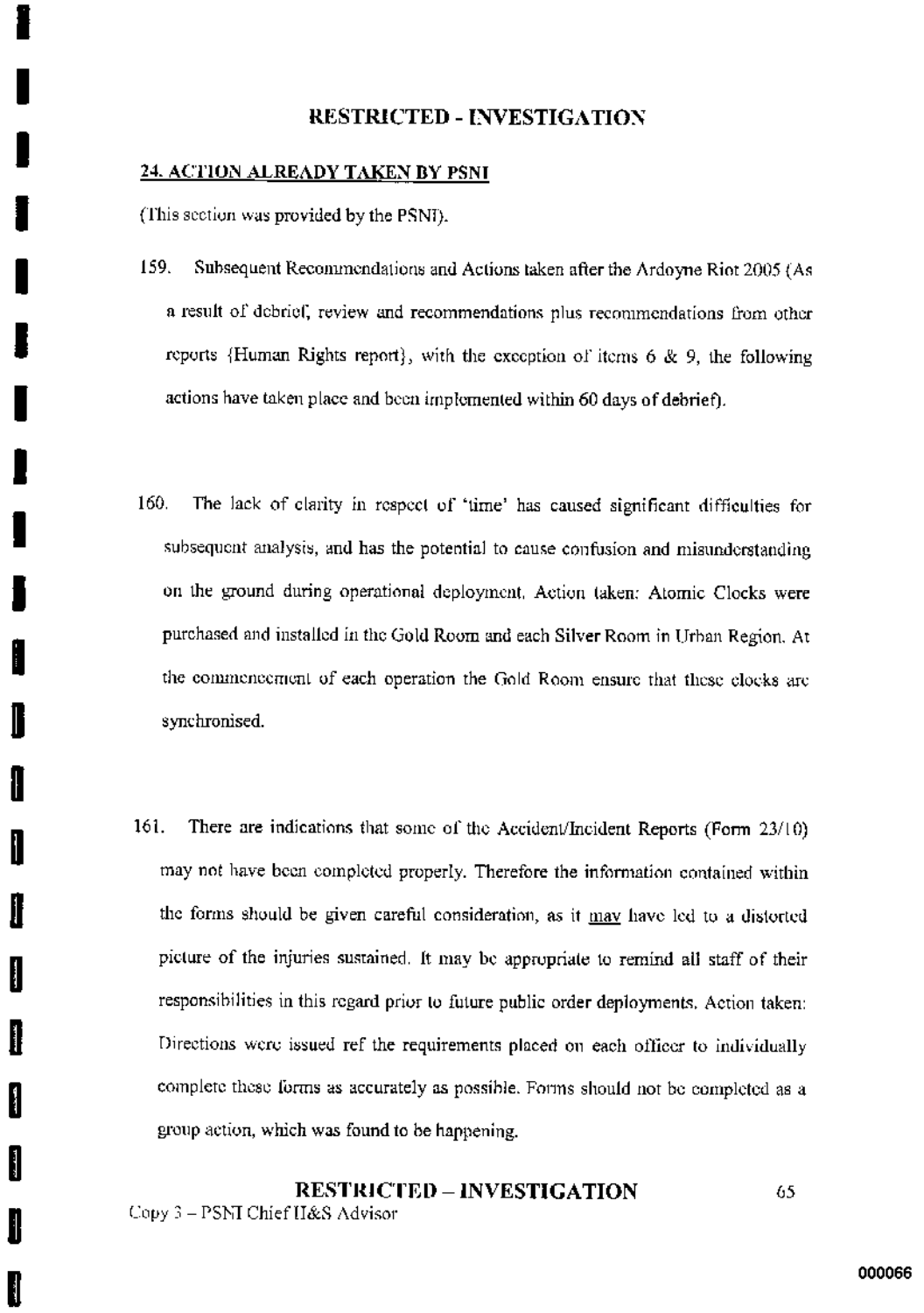- 162. The authorisation process for AEPs distinguishes between 'deployment' and 'use'. While it is clear that the decision by Gold Command at around 2034hrs provided permission to 'fire' at identified blast bombers on the shop roofs, the language used ['deploy'] leaves open the potential for misunderstanding. Action Taken:
	- a. Language has been clarified at all levels, Gold, Silver and Bronze as well as every Unit Commander and included in the Regional Public Order Strategy.
	- b. Authority to deploy and use AEPs and Water Cannons is seeded in each case to the relevant Silver Commander prior to the operation commencing and at the point of Gold authorising the issue, which is in advance of the commencement of the operation.
- 163. These actions have removed any potential for misunderstanding,
- 164. The initial report of the officer scriously injured at the roundabout was at 2038hrs. Permission for general deployment of AEPs was granted at around 2040/2042hrs. It is clear from radio transmissions that, following requests to Silver Command for permission to deploy AEPs, the same information was relayed directly to Gold Command before authorisation was granted. There was no additional information provided.

#### **RESTRICTED – INVESTIGATION** 66 Copy 3 PSNI Chief H&S Advisor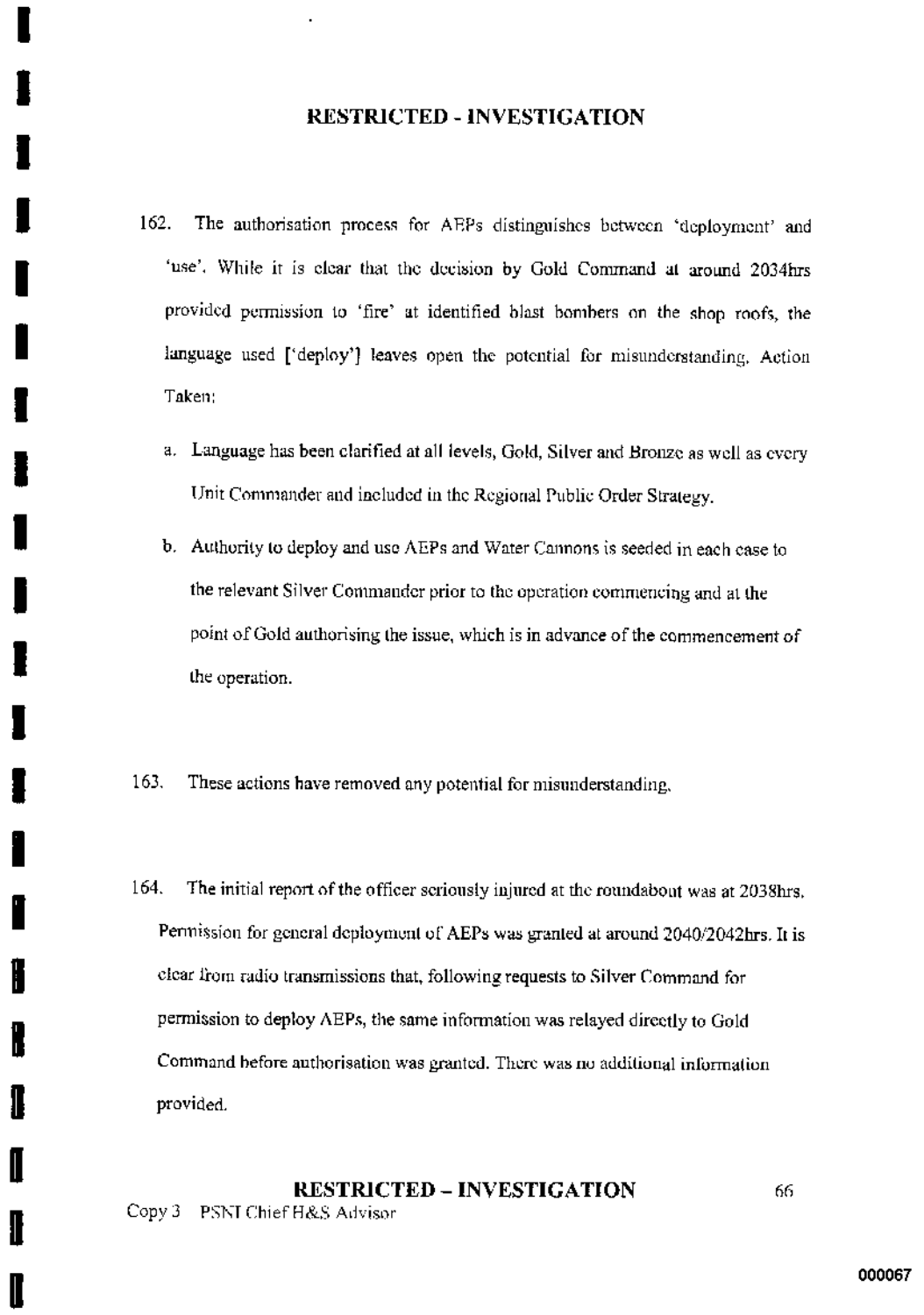- 165. It seems that the sheer volume of radio transmissions to the Silver Command Room may have contributed to the communication difficulties experienced by officers during the period of intense rioting. Another contributing factor was the emergency button on the police radio - this was, at all times, activated unintentionally by officers, which meant that other messages could not get through and had to be transmitted repeatedly. To summarise, radio discipline was lost at the critical time and this may have contributed to the confusion on the ground about when general authorisation for AEPs had been granted. Action taken: Each major public order operation now has a dedicated radio Command Channel created for Gold/Silver/Bronze only to communicate. Communication Branch was also tasked to examine the positioning and use of the Emergency Button and its locality to other equipment wom to assess the possibility of resolving the issue of accidental activations.
- 166. The helicopter camera was very effective at times in pinpointing potentially lifethreatening situations. However, while the camera was focusing on individual rioters, e.g. at Brompton Park, there seems to have been no simultaneous coverage of the 'bigger picture', i.e. what was going on at the time on the shop roofs. Action taken: PSNI have moved to purchase a second helicopter along with renewing its fixed wing capability. Military resources are still available until this occurs.

**RESTRICTED – INVESTIGATION** Copy 3 - PSNI Chief H&S Advisor

H

H

ł

67.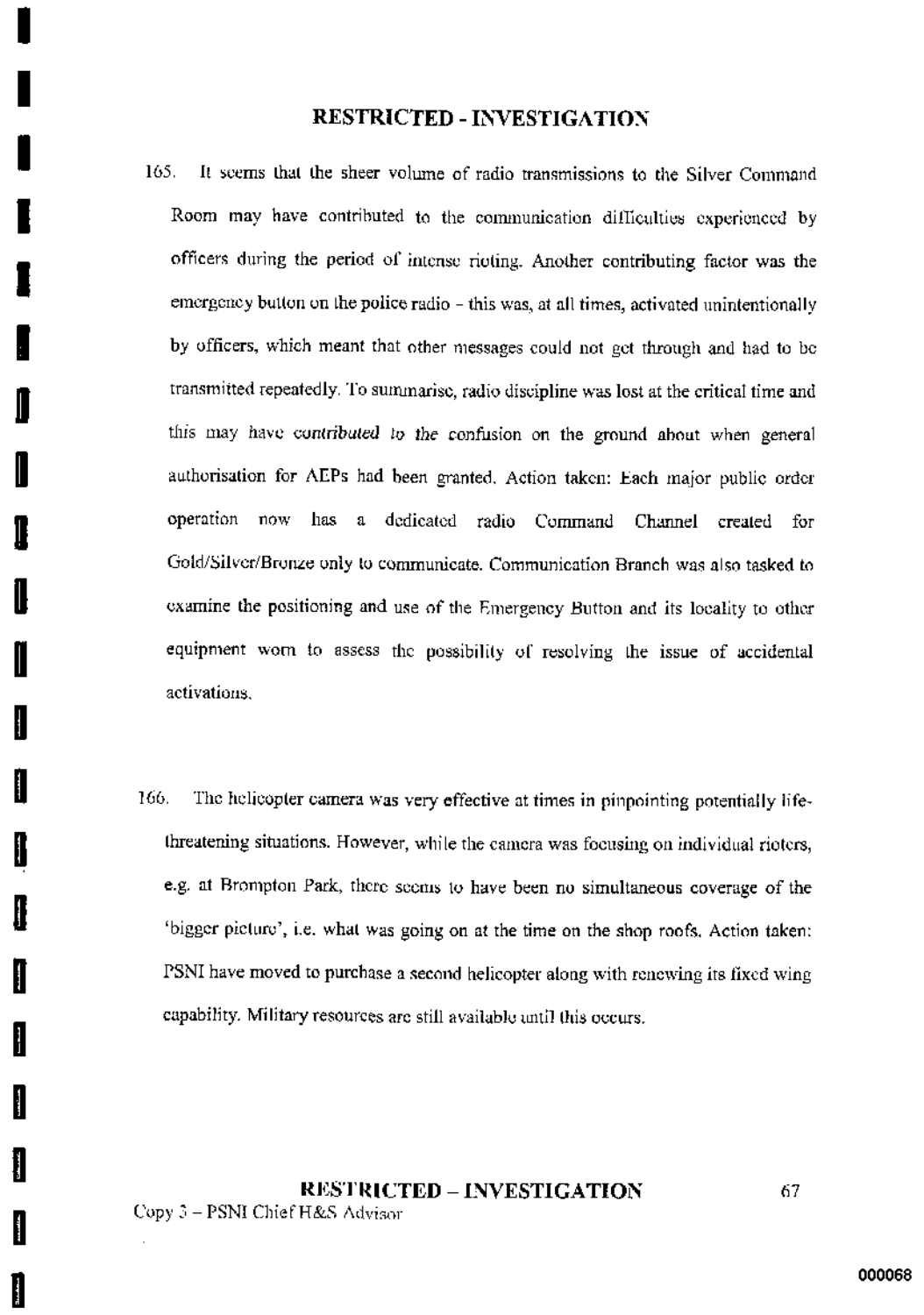- PSNI Legal Services should review how best to ensure that human rights legal 167. advice continues to be available at all stages of the planning and execution of policing operations for contentious parades. Action taken:
	- a. This was adopted with Legal Representation expanded to now be present at all relevant planning meetings not just Gold.
	- b. Federation representation is included in all Gold and Silver meetings to reflect officers' views.
- 168. PSNI Legal Services should formalise the 'on call' system as soon as possible as a matter of good practice. Action taken: This was adopted and fully implemented with Legal Representation on call or actually present on the day of the operation in the Gold or Silver room available for immediate consultation.
- 169. The PSNI should consider obtaining modern screening equipment of its own as soon as possible. Action taken: This was adopted and actioned. PSNI have now purchased their own Screen capacity at a cost of £800k.
- 170. All District Commanders should bring the PSNI instructions on the wearing of identification markings in public order situations to the attention of all their officers forthwith. Action taken: This was re-emphasised to all officers and made a constant requirement in pre-planning both in the Gold/Silver Strategies for all public order events.

**RESTRICTED - INVESTIGATION** 68 Copy 3 - PSNI Chief H&S Advisor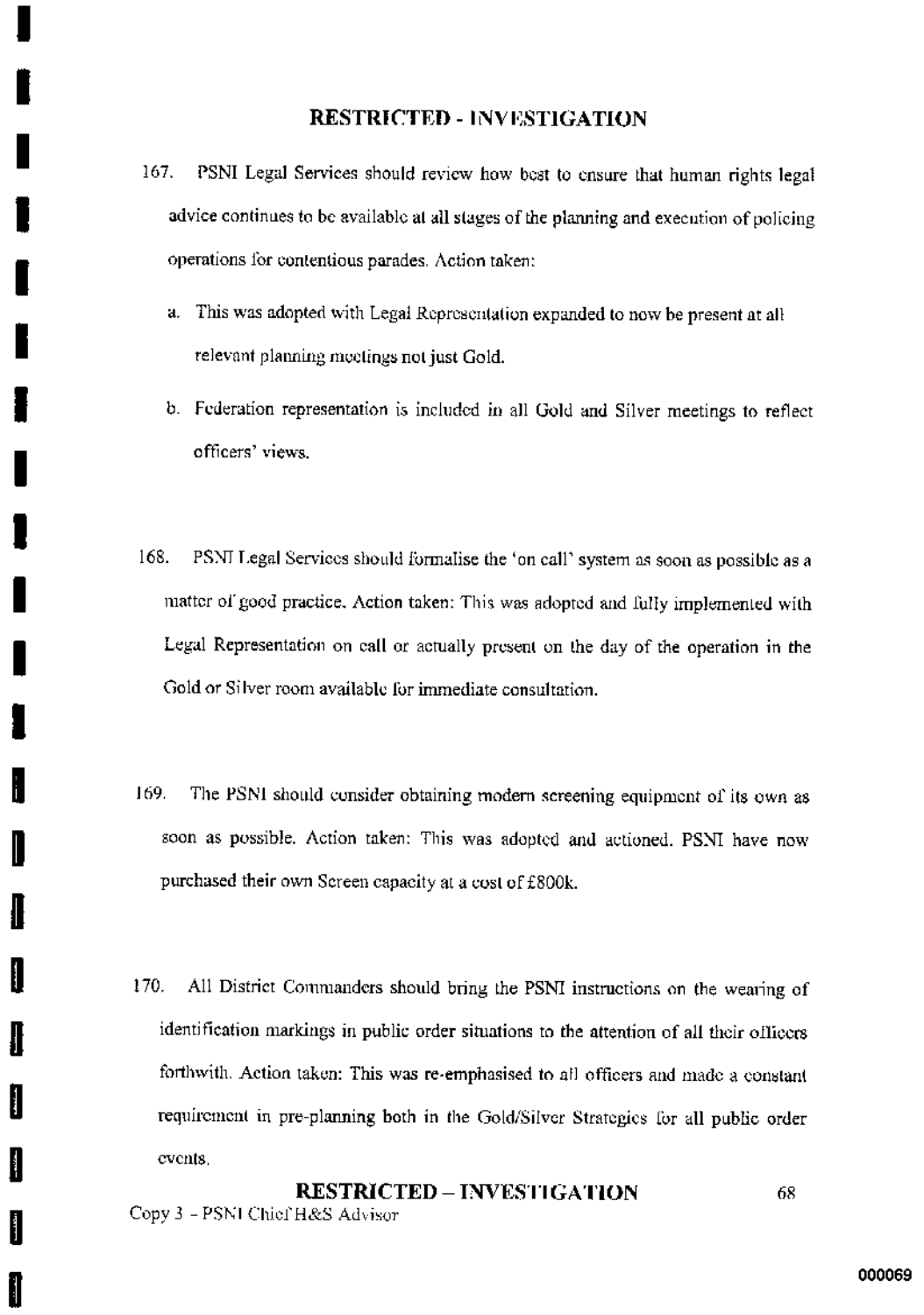- $171.$ The Police Federation is represented at every Gold meeting.
- Gold Control room has been refurbished to record all Verbal Communication. 172. From 16 June 2008, all microphones will pick up all in-room conversation.

# **RESTRICTED - INVESTIGATION** Copy 3 - PSNI Chief H&S Advisor

I

I

1

I

I

I

1

1

1